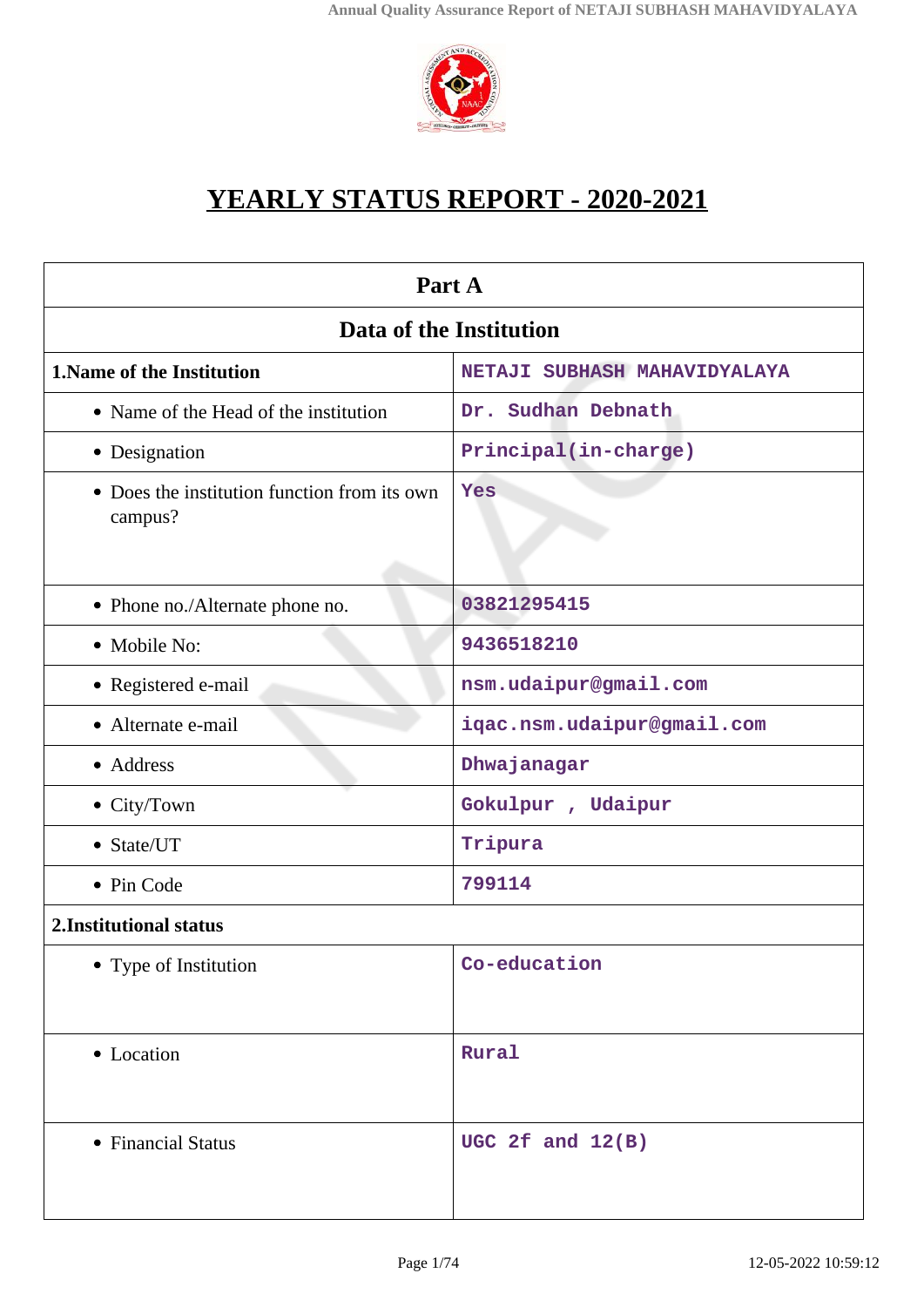| • Name of the Affiliating University                                       | Tripura University                                                           |
|----------------------------------------------------------------------------|------------------------------------------------------------------------------|
| • Name of the IQAC Coordinator                                             | Dr. Soma Banik                                                               |
| • Phone No.                                                                | 03821295415                                                                  |
| • Alternate phone No.                                                      | 03821295415                                                                  |
| • Mobile                                                                   | 9436526017                                                                   |
| • IQAC e-mail address                                                      | iqac.nsm.udaipur@gmail.com                                                   |
| • Alternate e-mail address                                                 | nsm.udaipur@gmail.com                                                        |
| 3. Website address (Web link of the AQAR<br>(Previous Academic Year)       | https://nsmahavidyalaya.nic.in/AQ<br><u>AR%202019-20.pdf</u>                 |
| 4. Whether Academic Calendar prepared<br>during the year?                  | Yes                                                                          |
| • if yes, whether it is uploaded in the<br>Institutional website Web link: | https://www.nsmahavidyalaya.nic.i<br>n/Academic%20Calendar%202020-21.p<br>df |
| <b>5. Accreditation Details</b>                                            |                                                                              |
|                                                                            |                                                                              |

|                      | Validity from<br>Validity to<br>Year of<br>Accreditation |
|----------------------|----------------------------------------------------------|
| Cycle 1<br>2.02<br>в | 03/03/2015 02/03/2020<br>2015                            |

# **6.Date of Establishment of IQAC 15/01/2015 7.Provide the list of funds by Central / State Government**

**UGC/CSIR/DBT/ICMR/TEQIP/World Bank/CPE of UGC etc.,**

| Institutional/Depa<br>rtment/Faculty                                   | Scheme                    | <b>Funding Agency</b>      |   | Year of award<br>with duration | Amount |
|------------------------------------------------------------------------|---------------------------|----------------------------|---|--------------------------------|--------|
| Institutiona<br>ı                                                      | Office<br><b>Expenses</b> | <b>State</b><br>Government |   | $1.4.2020 - 31.$<br>3.2021     | 641875 |
| 8. Whether composition of IQAC as per latest<br><b>NAAC</b> guidelines |                           | Yes                        |   |                                |        |
| • Upload latest notification of formation of<br><b>IOAC</b>            |                           | <b>View File</b>           |   |                                |        |
| 9. No. of IQAC meetings held during the year                           |                           |                            | 5 |                                |        |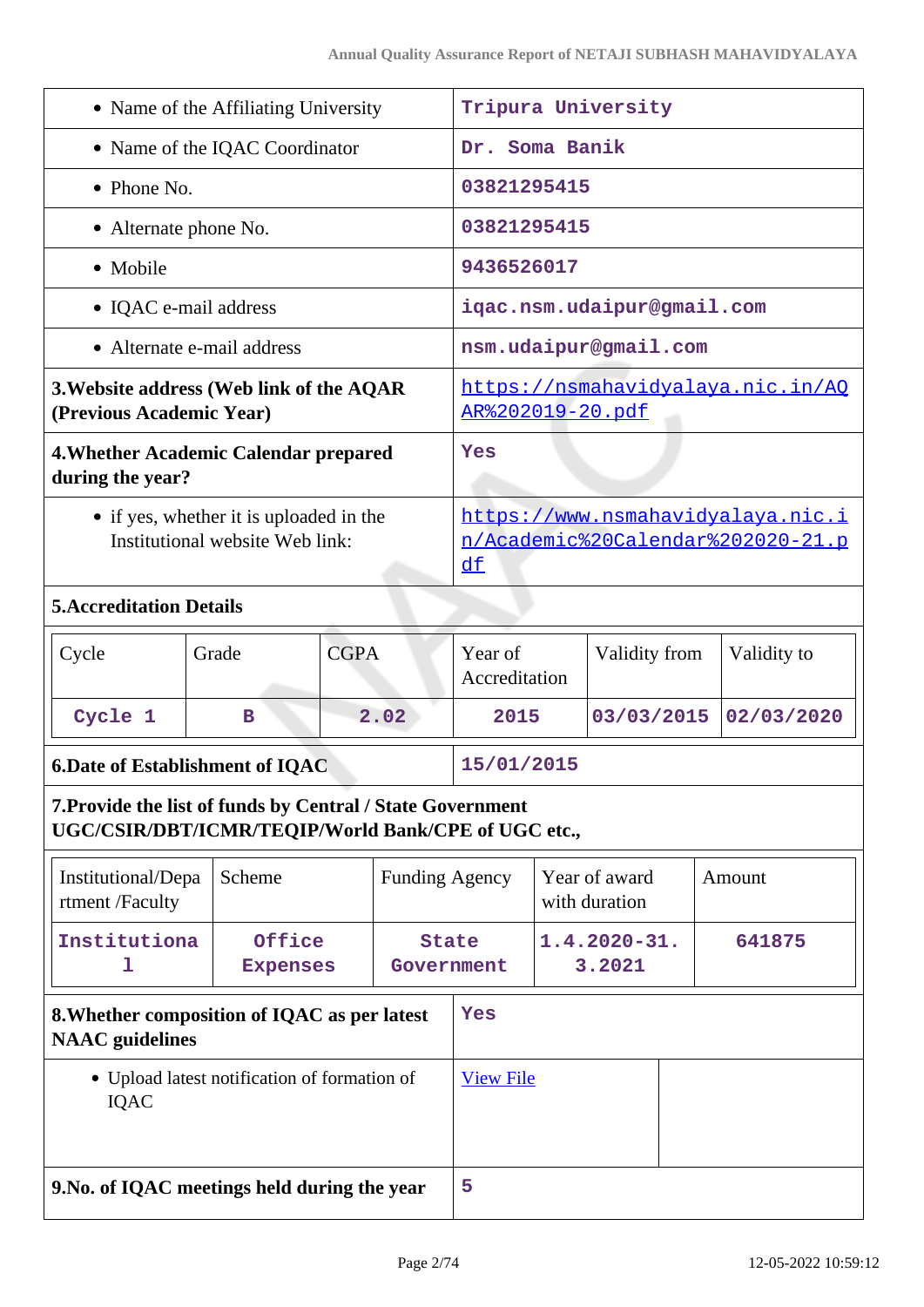| • Were the minutes of IQAC meeting(s) and<br>compliance to the decisions have been<br>uploaded on the institutional website?                                                                                                                                                      | Yes              |  |  |
|-----------------------------------------------------------------------------------------------------------------------------------------------------------------------------------------------------------------------------------------------------------------------------------|------------------|--|--|
| • If No, please upload the minutes of the<br>meeting(s) and Action Taken Report                                                                                                                                                                                                   | <b>View File</b> |  |  |
| 10. Whether IQAC received funding from any<br>of the funding agency to support its activities<br>during the year?                                                                                                                                                                 | <b>No</b>        |  |  |
| • If yes, mention the amount                                                                                                                                                                                                                                                      |                  |  |  |
| 11. Significant contributions made by IQAC during the current year (maximum five bullets)                                                                                                                                                                                         |                  |  |  |
| 1. Initiatives for Livelihood Skill Development among the students<br>through workshops/ training programmes 2. Vermi-compost production<br>and Mushroom cultivation for fund generation 3. Green Audit 4. Mass<br>Plantation drive 5. Rain water harvesting and waste management |                  |  |  |
| 12. Plan of action chalked out by the IQAC in the beginning of the Academic year towards<br>Quality Enhancement and the outcome achieved by the end of the Academic year                                                                                                          |                  |  |  |
| v<br>an menganjung<br>医肠囊膜膜 计编辑 医尿道 医神经性 医心包 医心包 医心包 医心包 医心包 医心包 医心包 医心包<br><b>少年科学文化人民科学文学科研究科学科研究所研究研究科学</b> 学科学学科学研究学科学研究学研究研究学研究学研究                                                                                                                                           |                  |  |  |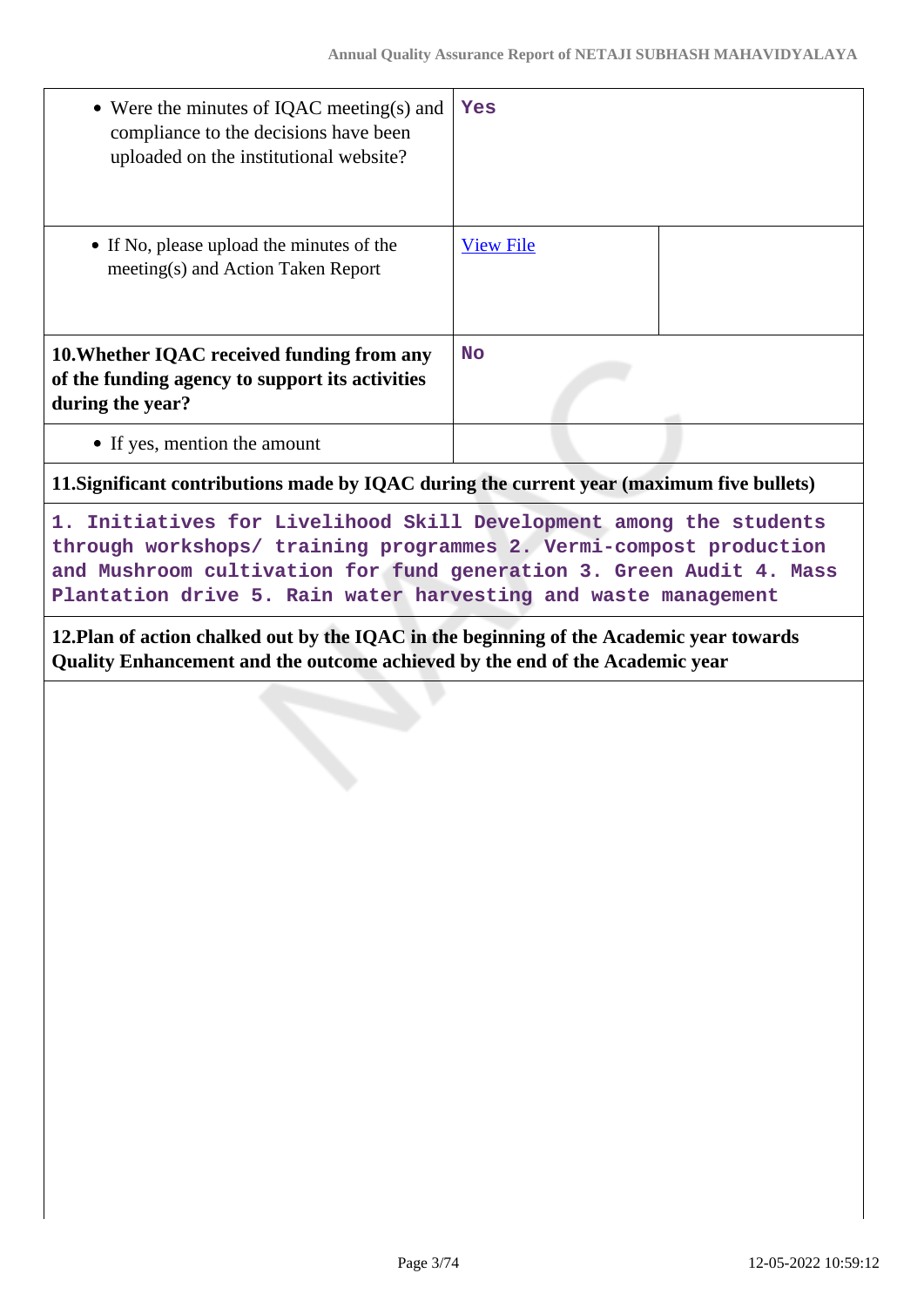| Plan of Action                                                               | Achievements/Outcomes                                                                                                                                                                                                                                                                                                                                                                                                                                                                                                                                                                                                                                                                                                                                           |
|------------------------------------------------------------------------------|-----------------------------------------------------------------------------------------------------------------------------------------------------------------------------------------------------------------------------------------------------------------------------------------------------------------------------------------------------------------------------------------------------------------------------------------------------------------------------------------------------------------------------------------------------------------------------------------------------------------------------------------------------------------------------------------------------------------------------------------------------------------|
| 1. Academic and Administrative<br>Audit (AAA)                                | IQAC has conducted Academic and<br>Administrative Audit (AAA) in<br>the departments from 25.08.2021<br>to 1.09.2021                                                                                                                                                                                                                                                                                                                                                                                                                                                                                                                                                                                                                                             |
| 2. Vermi compost production for<br>fund generation                           | A vermi compost unit has been<br>established under the<br>supervision of Department of<br>Zoology and Swacchta Action Plan<br>(SAP) Committee, NSM. By this<br>unit vermi compost production<br>and also sale of the same has<br>been initiated.                                                                                                                                                                                                                                                                                                                                                                                                                                                                                                                |
| 3. Mushroom cultivation for fund<br>generation                               | A mushroom cultivation unit has<br>been established under the<br>supervision of Botany<br>Department. Cultivation of good<br>quality mushroom has been<br>initiated with a future plan for<br>fund generation.                                                                                                                                                                                                                                                                                                                                                                                                                                                                                                                                                  |
| 4. Awareness programs for saving<br>Environment and Mass Plantation<br>Drive | 1. "Plantation Adoption<br>Programme" as an Observance of<br>"17th June World Day to Combat<br>Desertification and draught" by<br>the " Awareness Programme on<br>Environmental and Climate Change<br>Issues Committee" of NSM,<br>Udaipur which is sponsored by<br>Tripura Climate Change cell,<br>Department of Science Technology<br>and Environment (DSTE), Govt. of<br>Tripura on 04.09.2021 2.<br>Observance of '16th September-<br>World Ozone Day' by "Awareness<br>Programme on Environmental and<br>Climate Change Issues Committee"<br>of NSM, Udaipur which is<br>sponsored by Tripura Climate<br>Change cell, Department of<br>Science Technology and<br>Environment (DSTE), Govt of<br>Tripura on 16.09.2021. 3.<br>Biodiversity conservation and |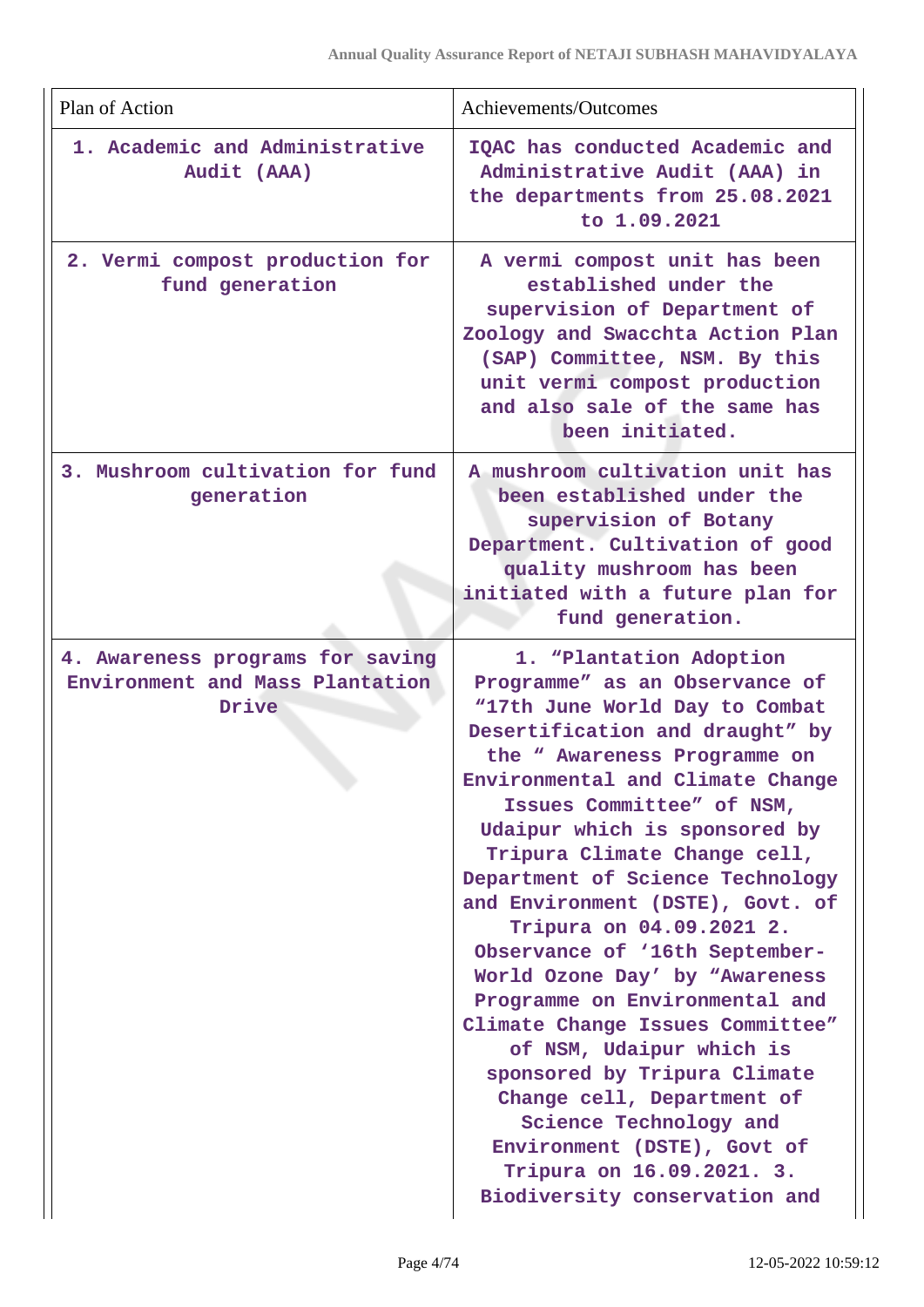**its role in mitigating climate change on 23.12.2021 organized by Seminar Committee, NSM 4. '14th December- National Energy conservation Day' was observed by the program "Awareness Programme on Environmental and Climate Change Issues" organized by the Climate change cell of NSM and sponsored by Tripura Climate Change cell, Department of Science Technology and Environment (DSTE), Govt of Tripura on 23.12.2021. A Green Audit has been conducted for water, waste, energy, carbon foot print, bio-diversity and environment by the Internal Audit Committee constituted under IQAC of the institution. 1. Workshops on leaf compost and vermi compost for management of organic waste has been conducted on 10.11.2021. 2. A segregated waste collection centre has been set up to segregate organic and non-organic wastes. Accordingly, useful organic waste will be processed for compost generation. 3. Besides, leaf waste/plant materials will be used for compost generation. 4. Two Laboratory Pits have been made for disposal of hazardous waste from Science laboratories. Two Days online workshop on " IPR Issues" organized by Department of Chemistry, NSM on 27-28th September 2021 1. Informative lectures for to students regarding cyber security, organised by Research, Seminar and scientific programme committee on 03.11.2021 2. Two day online workshop**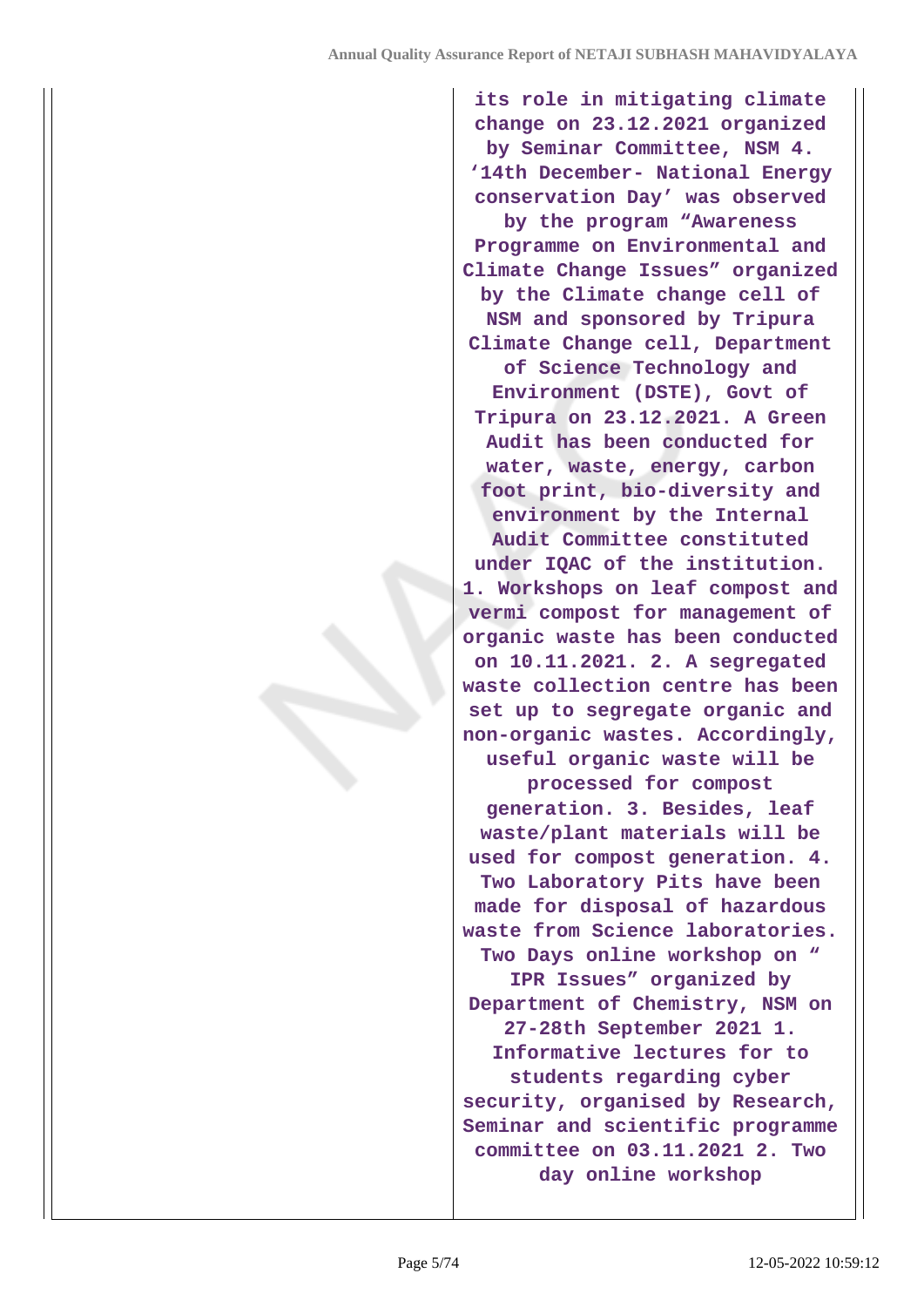| Programs | 5. Faculty and Staff Development | 1. One Day Online Faculty<br>Development Programme on "How To<br>Conduct Online Internal<br>Examination On Google Form"<br>organized by NSM on 28th July<br>2020 for the faculty members 2.<br>Faculty Development Programme<br>cum Student Development<br>Programme on" Linux and LaTex"<br>organised by NSM in<br>Collaboration with IIT Bombay<br>Spoken Tutorials 3-9th September<br>2020 3. One Day Hands on<br>Training Programme on 'Different<br>Scientific Techniques and<br>Maintenance of Laboratory For<br>the Laboratory Staff of N S<br>Mahavidyalaya, by the Department<br>of Human Physiology and<br>Department of Chemistry, NSM,<br>Udaipur on 29.12.2021 1. Webinar<br>on "Dissecting English: Language<br>and Literature" for students<br>organized by Department of<br>English on 21st June, 2020 2.<br>Faculty Development Programme<br>cum Student Development<br>Programme on Linux and LaTex on<br>3rd-9th September, 2020<br>organized by Netaji Subhah<br>Mahavidyalaya 3. An Intracollege<br>- Workshop On "Mushroom<br>Cultivation: Techniques And<br>Income Generation" on 16-07-2021<br>organized by Department of<br>Botany in collaboration with<br>IQAC, Netaji Subhash<br>Mahavidyalaya 4. Initiative for<br>3 days Biofloc Training Program<br>for NSM students by Department<br>of Fisheries under UMC from<br>20.08.2021-23.08.2021 5. |
|----------|----------------------------------|------------------------------------------------------------------------------------------------------------------------------------------------------------------------------------------------------------------------------------------------------------------------------------------------------------------------------------------------------------------------------------------------------------------------------------------------------------------------------------------------------------------------------------------------------------------------------------------------------------------------------------------------------------------------------------------------------------------------------------------------------------------------------------------------------------------------------------------------------------------------------------------------------------------------------------------------------------------------------------------------------------------------------------------------------------------------------------------------------------------------------------------------------------------------------------------------------------------------------------------------------------------------------------------------------------------------------------------------------------------------------|
|          |                                  | Workshop on 'Duck farming in<br>Tripura-A prospective<br>entrepreneurial Venture jointly                                                                                                                                                                                                                                                                                                                                                                                                                                                                                                                                                                                                                                                                                                                                                                                                                                                                                                                                                                                                                                                                                                                                                                                                                                                                                     |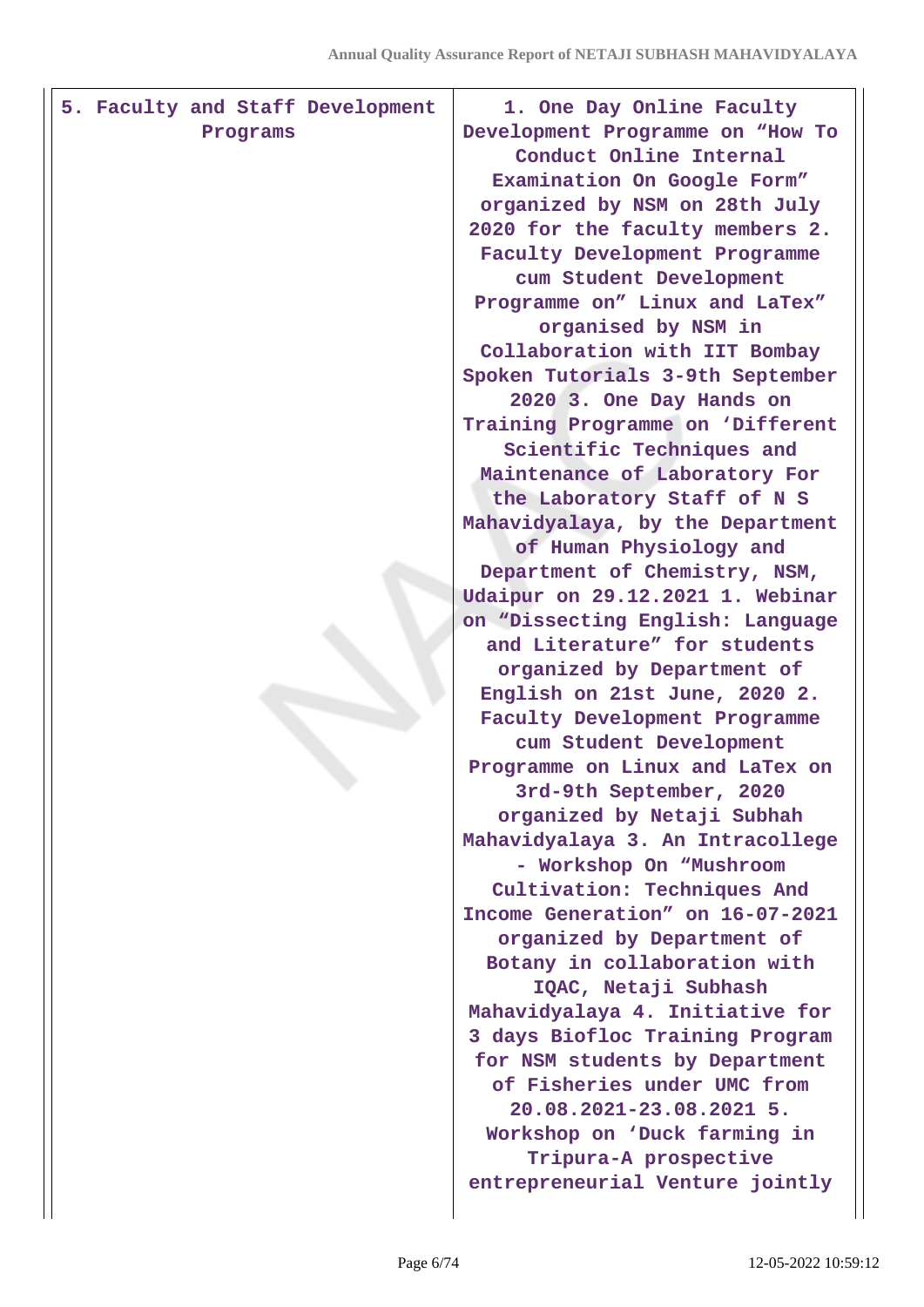**organised by NSM and Veterinary Science & A.H.R.K Nagar, West Tripura on 7.9.2021 6. Webinar On "Aviation And Hospitality Career" for students organized by Placement Cell, Netaji Subhash Mahavidyalaya on 23rd October 2021. 7. Workshop on 'Vermicomposting' by Swacchata Action Plan (SAP) Committee and Dept of Zoology, NSM, on 10.11.2021 8. Work shop on 'Development of Nursery' by Department of Botany & Swacchata Action Plan (SAP) Committee, NSM, on 24.12.2021 9. Webinar on "Phonetics & Phonology of English language" organized by Department of English on 28.12.2021 10. Work shop on 'How to make leaf compost' by department of Zoology and Swacchata Action Plan (SAP) Committee of NSM , Udaipur, on 30.12.2021 11. Workshop on "Job Career for NCC cadets' organised by 13th Tripura Battalion NCC Unit, NSM, Udaipur in collaboration with IQAC, NSM, Udaipur on 30.12.2021. 1. National Seminar on "New Education Policy 2020 & Reforms in Examination Pattern in New Normal Situation" organised by Dept. of English, 19-20 March 2020 2. Webinar on "United by Pens, Divided by Fence: Perspectives on Partition Literature" organised by Dept. of English on 10th -12th July, 2020 3. Webinar on "Relevance of Rabindranath Tagore's thoughts on education today" organised by Dept. of Bengali on 20 July 2020 4. Webinar on "Necessity of State Intervention in Language**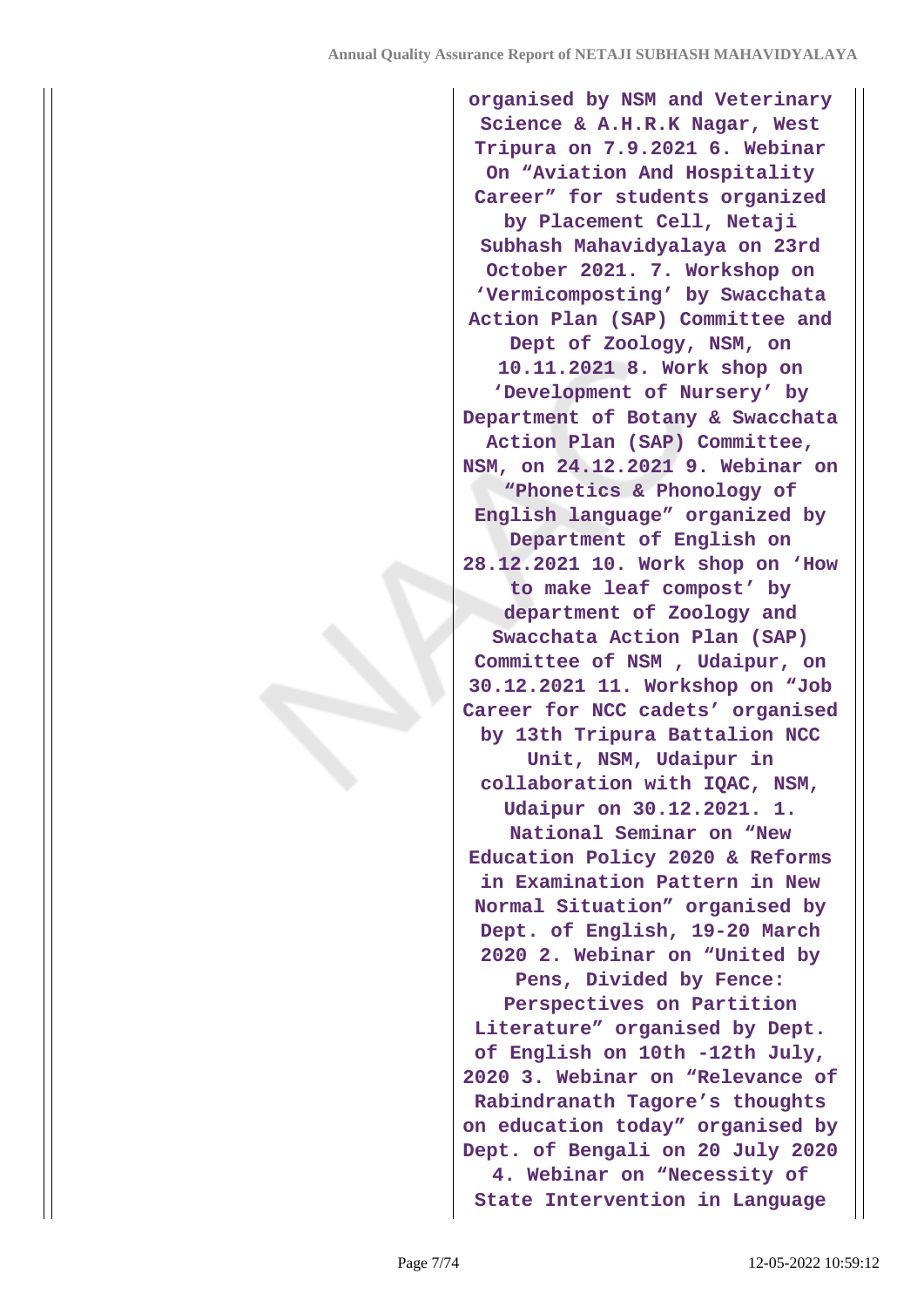|                                                             | Development: A Panel Discussion<br>on Kokborok, Bodo, Garo, Dimasa<br>and Allied Languages" organised<br>by Dept. of Political Science on<br>31 July 2020 5. Webinar on<br>"Understanding NEP-2020: An<br>Evening with the Intellectuals"<br>organised by Dept. of English on<br>19th August 2020 6. Webinar on                                                                                                      |
|-------------------------------------------------------------|----------------------------------------------------------------------------------------------------------------------------------------------------------------------------------------------------------------------------------------------------------------------------------------------------------------------------------------------------------------------------------------------------------------------|
| 7. Online Feedback collection<br>from Students and Teachers | IQAC has collected online<br>feedback from students about<br>teaching -learning process from<br>17.09.2021-17.11.2021. Online<br>feedback from teachers has been<br>collected from 10.08.2021 to<br>22.11.2021.                                                                                                                                                                                                      |
| 8. Student Satisfaction Survey<br>2020-2021                 | IQAC has conducted Student<br>Satisfaction Survey among the<br>students from 10.07.2021 to<br>10.08.2021                                                                                                                                                                                                                                                                                                             |
| 9. Green Audit                                              | A Green Audit has been conducted<br>for water, waste, energy, carbon<br>foot print, bio-diversity and<br>environment by the Internal<br>Audit Committee constituted<br>under IQAC of the institution.<br>Also the environmental<br>monitoring in respect of<br>parameters like water, air and<br>noise in the campus has been<br>conducted through the external<br>agency, Tripura State Pollution<br>Control Board. |
| 10. Rain water harvesting and<br>waste management           | 1. Workshops on leaf compost and<br>vermi compost for management of<br>organic waste has been conducted<br>on 10.11.2021. 2. A segregated<br>waste collection centre has been<br>set up to segregate organic and<br>non-organic wastes. Accordingly,<br>useful organic waste will be<br>processed for compost<br>generation. 3. Besides, leaf                                                                        |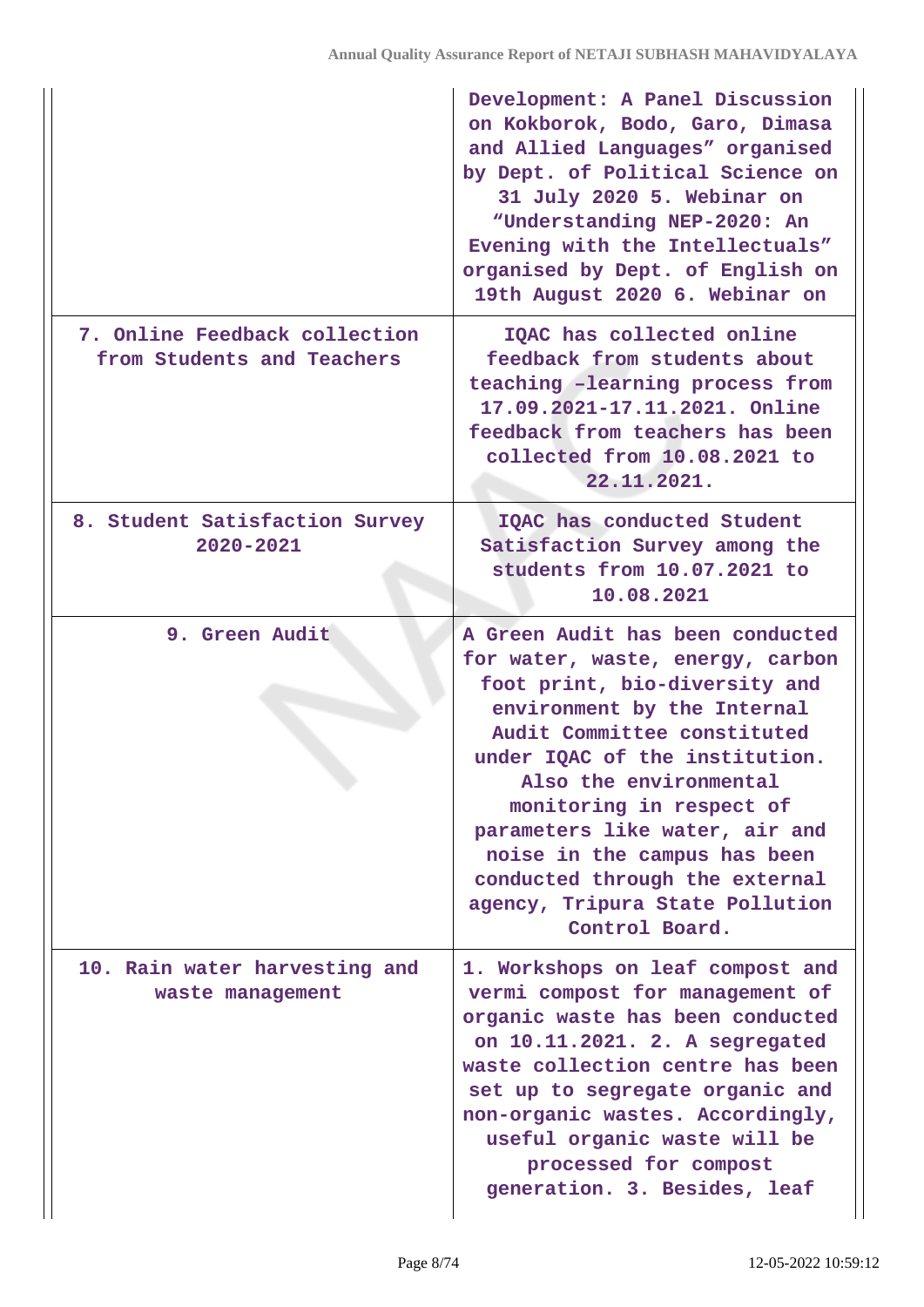|                                  | waste/plant materials will be<br>used for compost generation. 4.<br>Two Laboratory Pits have been<br>made for disposal of hazardous<br>waste from Science laboratories.                                                                                                                                                                                                                                                                                                                                                                                                                                                                                                                          |
|----------------------------------|--------------------------------------------------------------------------------------------------------------------------------------------------------------------------------------------------------------------------------------------------------------------------------------------------------------------------------------------------------------------------------------------------------------------------------------------------------------------------------------------------------------------------------------------------------------------------------------------------------------------------------------------------------------------------------------------------|
| 11. Workshop on IPR              | Two Days online workshop on "<br>IPR Issues" organized by<br>Department of Chemistry, NSM on<br>27-28th September 2021                                                                                                                                                                                                                                                                                                                                                                                                                                                                                                                                                                           |
| 12. Awareness on Cyber Security  | 1. Informative lectures for to<br>students regarding cyber<br>security, organised by Research,<br>Seminar and scientific programme<br>committee on 03.11.2021 2. Two<br>day online workshop                                                                                                                                                                                                                                                                                                                                                                                                                                                                                                      |
| 13. Health Awareness Programmes  | 1. Webinar on "Post Covid 19<br>Health Management through Yoga,<br>Naturopathy and Alternative<br>Medicine" organised by Dept. of<br>Physical Education on 25th June<br>2021 2. Webinar on                                                                                                                                                                                                                                                                                                                                                                                                                                                                                                       |
| 14. Seminars/Webinars/ Workshops | 1. Webinar on "Dissecting<br>English: Language and<br>Literature" for students<br>organized by Department of<br>English on 21st June, 2020 2.<br>Faculty Development Programme<br>cum Student Development<br>Programme on Linux and LaTex on<br>3rd-9th September, 2020<br>organized by Netaji Subhah<br>Mahavidyalaya 3. An Intracollege<br>- Workshop On "Mushroom<br>Cultivation: Techniques And<br>Income Generation" on 16-07-2021<br>organized by Department of<br>Botany in collaboration with<br>IQAC, Netaji Subhash<br>Mahavidyalaya 4. Initiative for<br>3 days Biofloc Training Program<br>for NSM students by Department<br>of Fisheries under UMC from<br>20.08.2021-23.08.2021 5. |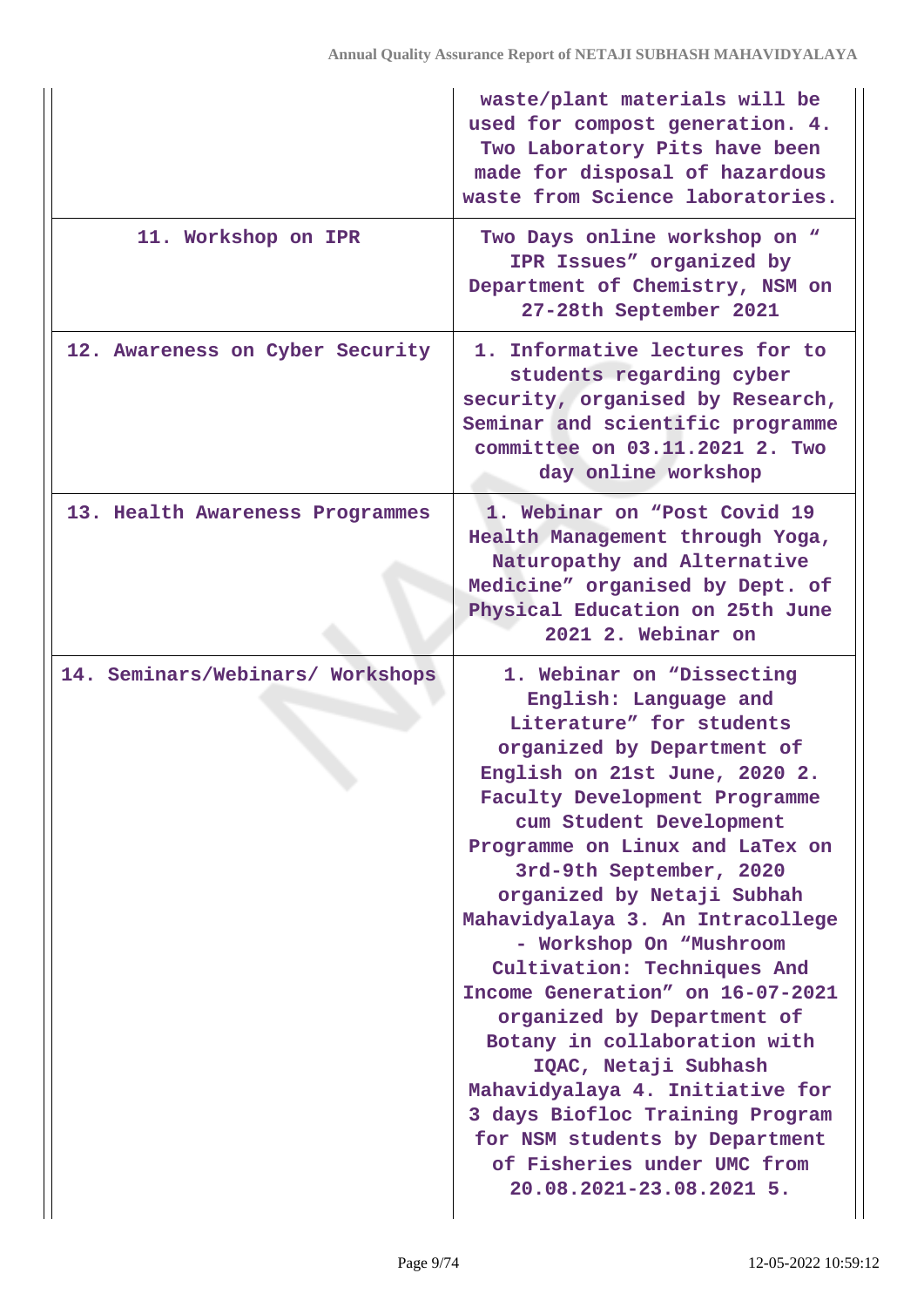| 13. Whether the AQAR was placed before | Tripura on 7.9.2021 6. A<br>workshop on "Hands On Training<br>In Mushroom Cultivation" has<br>been organized by Dept. of<br>Botany, NSM, Udaipur on 14th<br>September to 16th September<br>2021. 7. Webinar On "Aviation<br>And Hospitality Career" for<br>students organized by Placement<br>Cell, Netaji Subhash<br>Mahavidyalaya on 23rd October<br>2021. 8. Workshop on<br>'Vermicomposting' by Swacchata<br>Action Plan (SAP) Committee and<br>Dept of Zoology, NSM, on<br>10.11.2021 9. Work shop on<br>'Development of Nursery' by<br>Department of Botany & Swacchata<br>Action Plan (SAP) Committee,<br>NSM, on 24.12.2021 10. Webinar<br>on "Phonetics & Phonology of<br>English language" organized by<br>Department of English on<br>28.12.2021 11. Work shop on 'How<br>to make leaf compost' by<br>department of Zoology and<br>Swacchata Action Plan (SAP)<br>Committee of NSM, Udaipur, on<br>30.12.2021 12. Workshop on "Job<br>Career for NCC cadets' organised<br>by 13th Tripura Battalion NCC<br>Unit, NSM, Udaipur in<br>collaboration with IQAC, NSM,<br>Udaipur on 30.12.2021.<br><b>No</b> |
|----------------------------------------|---------------------------------------------------------------------------------------------------------------------------------------------------------------------------------------------------------------------------------------------------------------------------------------------------------------------------------------------------------------------------------------------------------------------------------------------------------------------------------------------------------------------------------------------------------------------------------------------------------------------------------------------------------------------------------------------------------------------------------------------------------------------------------------------------------------------------------------------------------------------------------------------------------------------------------------------------------------------------------------------------------------------------------------------------------------------------------------------------------------------|
| statutory body?                        |                                                                                                                                                                                                                                                                                                                                                                                                                                                                                                                                                                                                                                                                                                                                                                                                                                                                                                                                                                                                                                                                                                                     |

• Name of the statutory body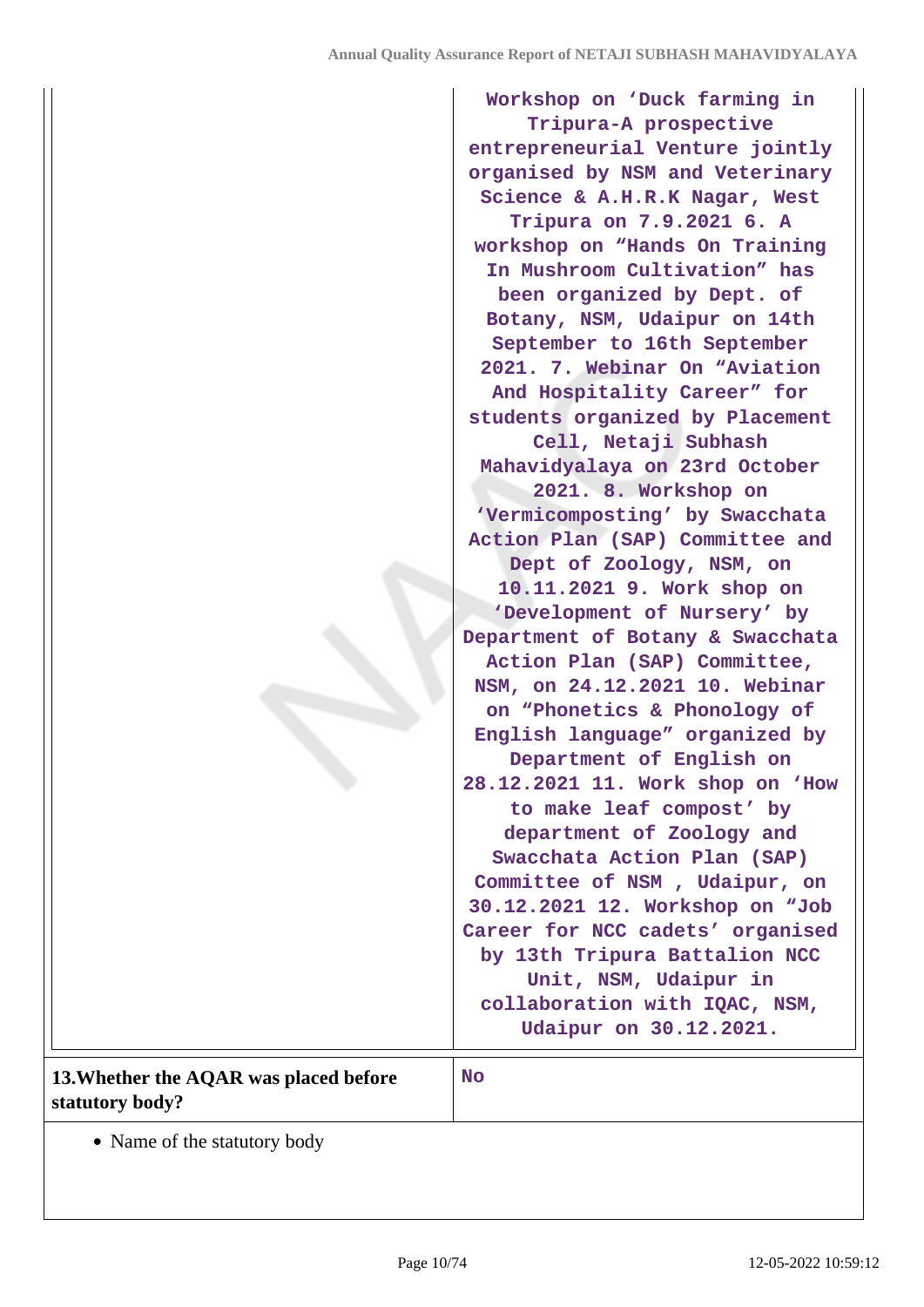| Name                                                                                             | Date of meeting(s) |  |  |
|--------------------------------------------------------------------------------------------------|--------------------|--|--|
| Nil                                                                                              | Nil                |  |  |
| 14. Whether institutional data submitted to AISHE                                                |                    |  |  |
| Year                                                                                             | Date of Submission |  |  |
| 2021                                                                                             | 23/02/2022         |  |  |
| <b>Extended Profile</b>                                                                          |                    |  |  |
| 1.Programme                                                                                      |                    |  |  |
| 37<br>1.1<br>Number of courses offered by the institution across all programs<br>during the year |                    |  |  |
| <b>File Description</b>                                                                          | Documents          |  |  |
| Data Template                                                                                    | <b>View File</b>   |  |  |
| 2.Student                                                                                        |                    |  |  |
| 2.1                                                                                              | 4259               |  |  |
| Number of students during the year                                                               |                    |  |  |
| <b>File Description</b>                                                                          | Documents          |  |  |
| Data Template                                                                                    | <b>View File</b>   |  |  |
| 2.2                                                                                              | 1160               |  |  |
| Number of seats earmarked for reserved category as per GOI/State<br>Govt. rule during the year   |                    |  |  |
| <b>File Description</b>                                                                          | Documents          |  |  |
| Data Template                                                                                    | <b>View File</b>   |  |  |
| 2.3                                                                                              | 1206               |  |  |
| Number of outgoing/final year students during the year                                           |                    |  |  |
| <b>File Description</b>                                                                          | Documents          |  |  |
| Data Template                                                                                    | <b>View File</b>   |  |  |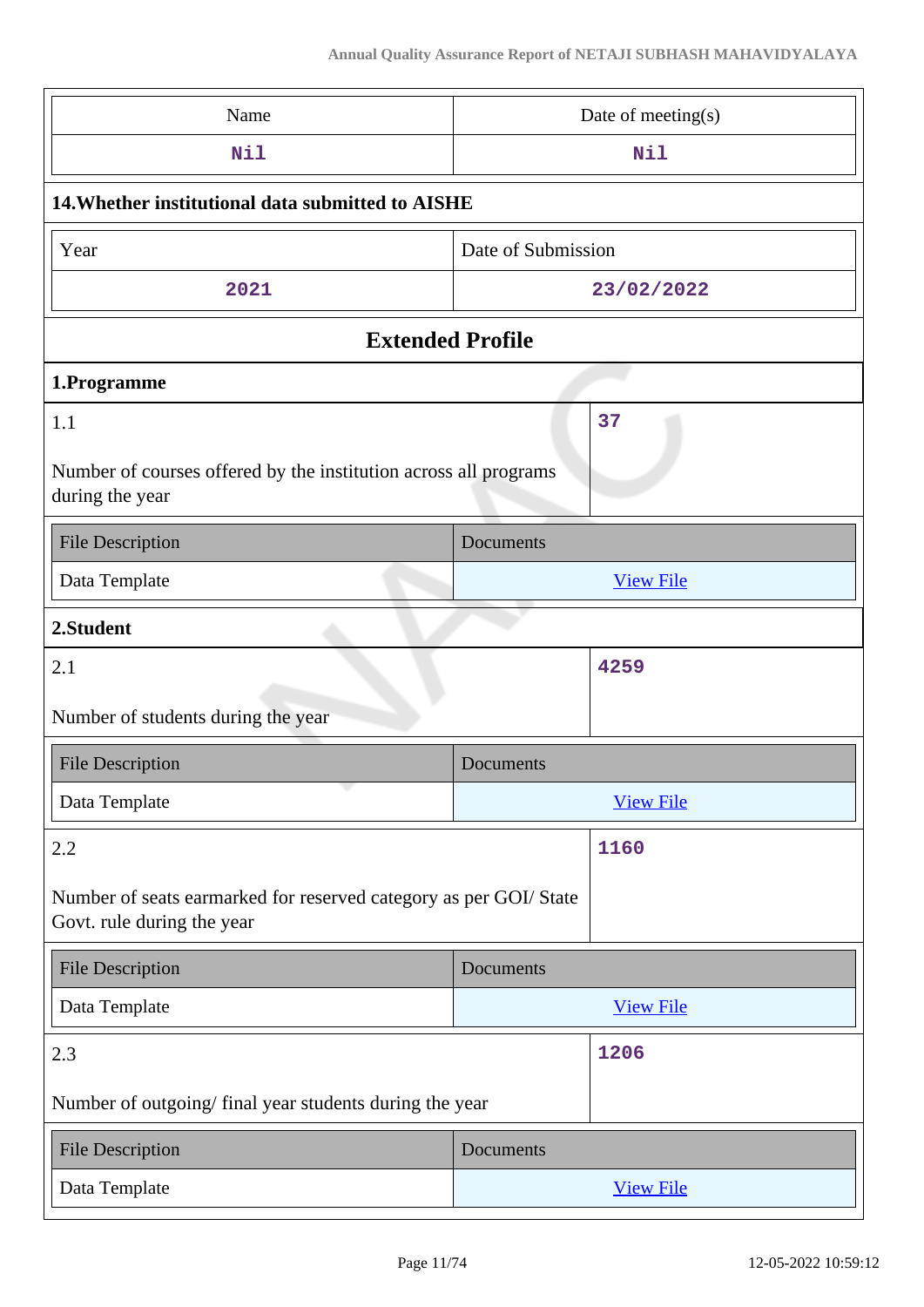| 3.Academic                                                                                                                                                                                                                                                                                                                                                                                                                                                                                                                                             |           |                  |  |
|--------------------------------------------------------------------------------------------------------------------------------------------------------------------------------------------------------------------------------------------------------------------------------------------------------------------------------------------------------------------------------------------------------------------------------------------------------------------------------------------------------------------------------------------------------|-----------|------------------|--|
| 3.1                                                                                                                                                                                                                                                                                                                                                                                                                                                                                                                                                    |           | 52               |  |
| Number of full time teachers during the year                                                                                                                                                                                                                                                                                                                                                                                                                                                                                                           |           |                  |  |
| <b>File Description</b>                                                                                                                                                                                                                                                                                                                                                                                                                                                                                                                                | Documents |                  |  |
| Data Template                                                                                                                                                                                                                                                                                                                                                                                                                                                                                                                                          |           | <b>View File</b> |  |
| 3.2                                                                                                                                                                                                                                                                                                                                                                                                                                                                                                                                                    |           | 63               |  |
| Number of Sanctioned posts during the year                                                                                                                                                                                                                                                                                                                                                                                                                                                                                                             |           |                  |  |
| <b>File Description</b>                                                                                                                                                                                                                                                                                                                                                                                                                                                                                                                                | Documents |                  |  |
| Data Template                                                                                                                                                                                                                                                                                                                                                                                                                                                                                                                                          |           | <b>View File</b> |  |
| 4.Institution                                                                                                                                                                                                                                                                                                                                                                                                                                                                                                                                          |           |                  |  |
| 4.1                                                                                                                                                                                                                                                                                                                                                                                                                                                                                                                                                    |           | 25               |  |
| Total number of Classrooms and Seminar halls                                                                                                                                                                                                                                                                                                                                                                                                                                                                                                           |           |                  |  |
| 4.2                                                                                                                                                                                                                                                                                                                                                                                                                                                                                                                                                    |           | 58.88761         |  |
| Total expenditure excluding salary during the year (INR in lakhs)                                                                                                                                                                                                                                                                                                                                                                                                                                                                                      |           |                  |  |
| 4.3                                                                                                                                                                                                                                                                                                                                                                                                                                                                                                                                                    |           | 74               |  |
| Total number of computers on campus for academic purposes                                                                                                                                                                                                                                                                                                                                                                                                                                                                                              |           |                  |  |
| Part B                                                                                                                                                                                                                                                                                                                                                                                                                                                                                                                                                 |           |                  |  |
| <b>CURRICULAR ASPECTS</b>                                                                                                                                                                                                                                                                                                                                                                                                                                                                                                                              |           |                  |  |
| 1.1 - Curricular Planning and Implementation                                                                                                                                                                                                                                                                                                                                                                                                                                                                                                           |           |                  |  |
| 1.1.1 - The Institution ensures effective curriculum delivery through a well planned and documented<br>process                                                                                                                                                                                                                                                                                                                                                                                                                                         |           |                  |  |
| As an affiliating college of Tripura university, the college follows<br>the syllabus and curriculum framed by the university. For ensuring<br>effective delivery of the curriculum, at the onset of the academic<br>year, the college frames a tentative academic calendar. Master<br>routines are framed for all the streams separately and all the<br>departments frame their departmental routines according to the<br>master routine. For effective delivery of course content, in<br>addition to traditional chalk and duster method, power point |           |                  |  |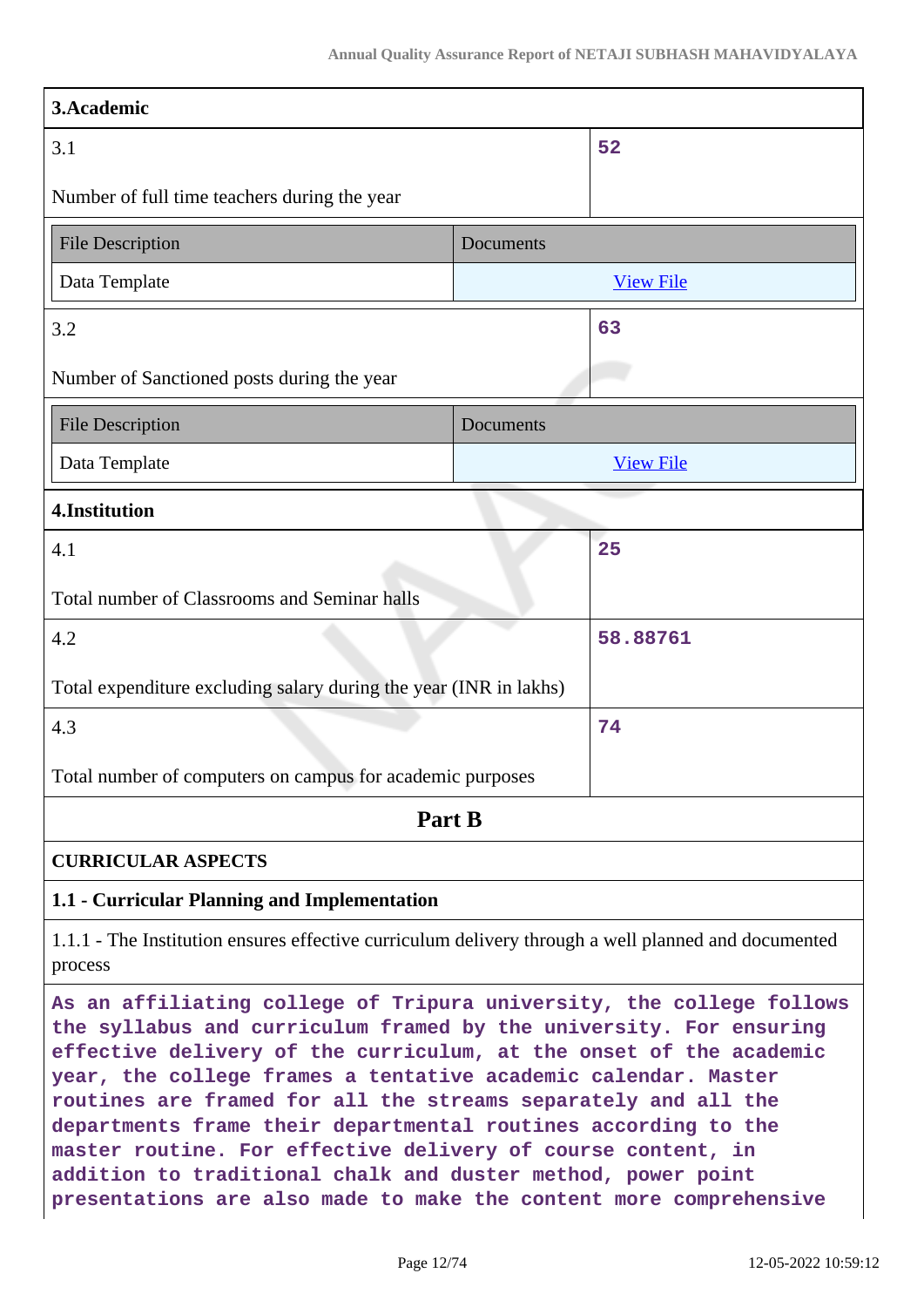**with visual impacts. Interactive sessions are also conducted in the class to make it more vibrant. These practices are supplemented by conducting debates, quiz programmes and study tours. It is a continuous practice of the institution to conduct seminars and workshops (both on physical and virtual modes) to make the learning process both intensive and extensive. Workshops are being conducted to impart hands-on-knowledge on sustainable livelihood practices. To keep the learning process continuous and comprehensive during the pandemic period, digital learning was adopted as well as promoted by all faculties and students.**

| <b>File Description</b>                | Documents                                                                       |
|----------------------------------------|---------------------------------------------------------------------------------|
| Upload relevant supporting<br>document | View File                                                                       |
| Link for Additional information        | https://www.nsmahavidyalaya.nic.in/1.1.1-lin<br>k%20Syllabus%20distribution.pdf |

1.1.2 - The institution adheres to the academic calendar including for the conduct of Continuous Internal Evaluation (CIE)

**For smooth conduct of academic practices, the institution adheres to the academic calendar with minor changes if required. The institute tarts with the admission process as and when it is notified by the Directorate of Higher Education. Classes are being conducted according to academic calendar adhering to the credits prescribed by the University. A continuous internal assessment of the students is done by the teachers in the form of class seminars, presentations, group discussions, quizzes on lecture topic. In addition to these informal practices, internal assessment examinations along with vivavoce are conducted as per university regulations. Schedules are being framed by the Examination Committee of the college to ensure smooth conduct of the same and students are made aware of the schedule much ahead of the time. The process of filling up of examination forms by the students is also incorporated in the calendar and adhered to as and when notified by the university. Apart from these regular activities, the institution celebrates and observes the days of national, international and social importance. The Teachers' Council meets every month to follow up the activities of the institution. Meetings of Other committees of the council are conducted as and when required.**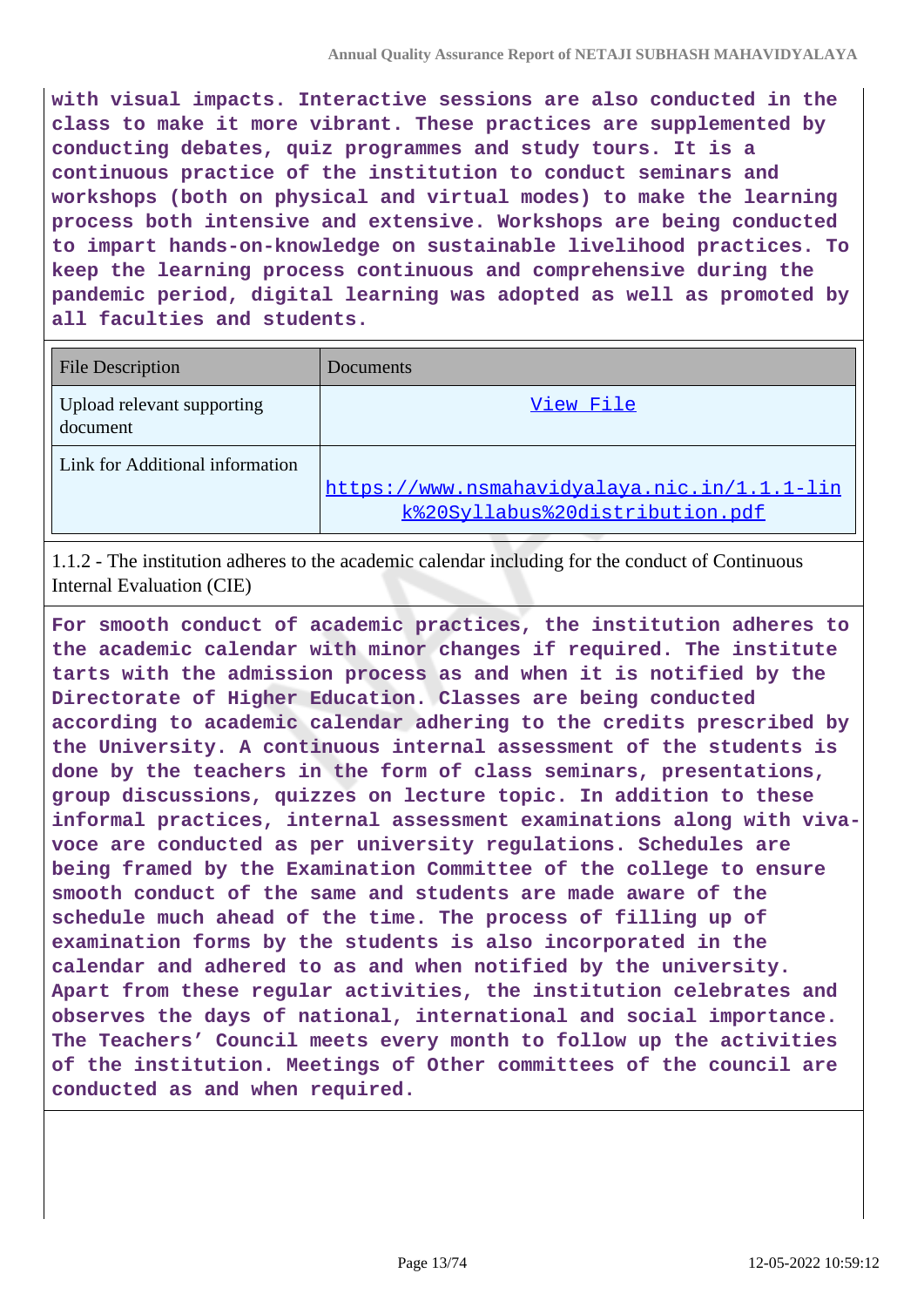| View File                                                                         |
|-----------------------------------------------------------------------------------|
| https://www.nsmahavidyalaya.nic.in/1.1.2%20a<br>ddl%20%20INT%20EXAM%20RELATED.pdf |
|                                                                                   |

| 1.1.3 - Teachers of the Institution participate in    |  |  | B. Any 3 of the above |  |
|-------------------------------------------------------|--|--|-----------------------|--|
| following activities related to curriculum            |  |  |                       |  |
| development and assessment of the affiliating         |  |  |                       |  |
| University and/are represented on the                 |  |  |                       |  |
| following academic bodies during the year.            |  |  |                       |  |
| <b>Academic council/BoS of Affiliating University</b> |  |  |                       |  |
| Setting of question papers for UG/PG                  |  |  |                       |  |
| programs Design and Development of                    |  |  |                       |  |
| <b>Curriculum for Add on/ certificate/ Diploma</b>    |  |  |                       |  |
| Courses Assessment / evaluation process of the        |  |  |                       |  |
| affiliating University                                |  |  |                       |  |

| <b>File Description</b>                                                                                         | Documents |
|-----------------------------------------------------------------------------------------------------------------|-----------|
| Details of participation of<br>teachers in various<br>bodies/activities provided as a<br>response to the metric | View File |
| Any additional information                                                                                      | View File |

# **1.2 - Academic Flexibility**

**1.2.1 - Number of Programmes in which Choice Based Credit System (CBCS)/ elective course system has been implemented**

## **1.2.1.1 - Number of Programmes in which CBCS/ Elective course system implemented**

**6**

| <b>File Description</b>                                    | Documents        |
|------------------------------------------------------------|------------------|
| Any additional information                                 | No File Uploaded |
| Minutes of relevant Academic<br>Council/BOS meetings       | View File        |
| Institutional data in prescribed<br>format (Data Template) | View File        |

**1.2.2 - Number of Add on /Certificate programs offered during the year**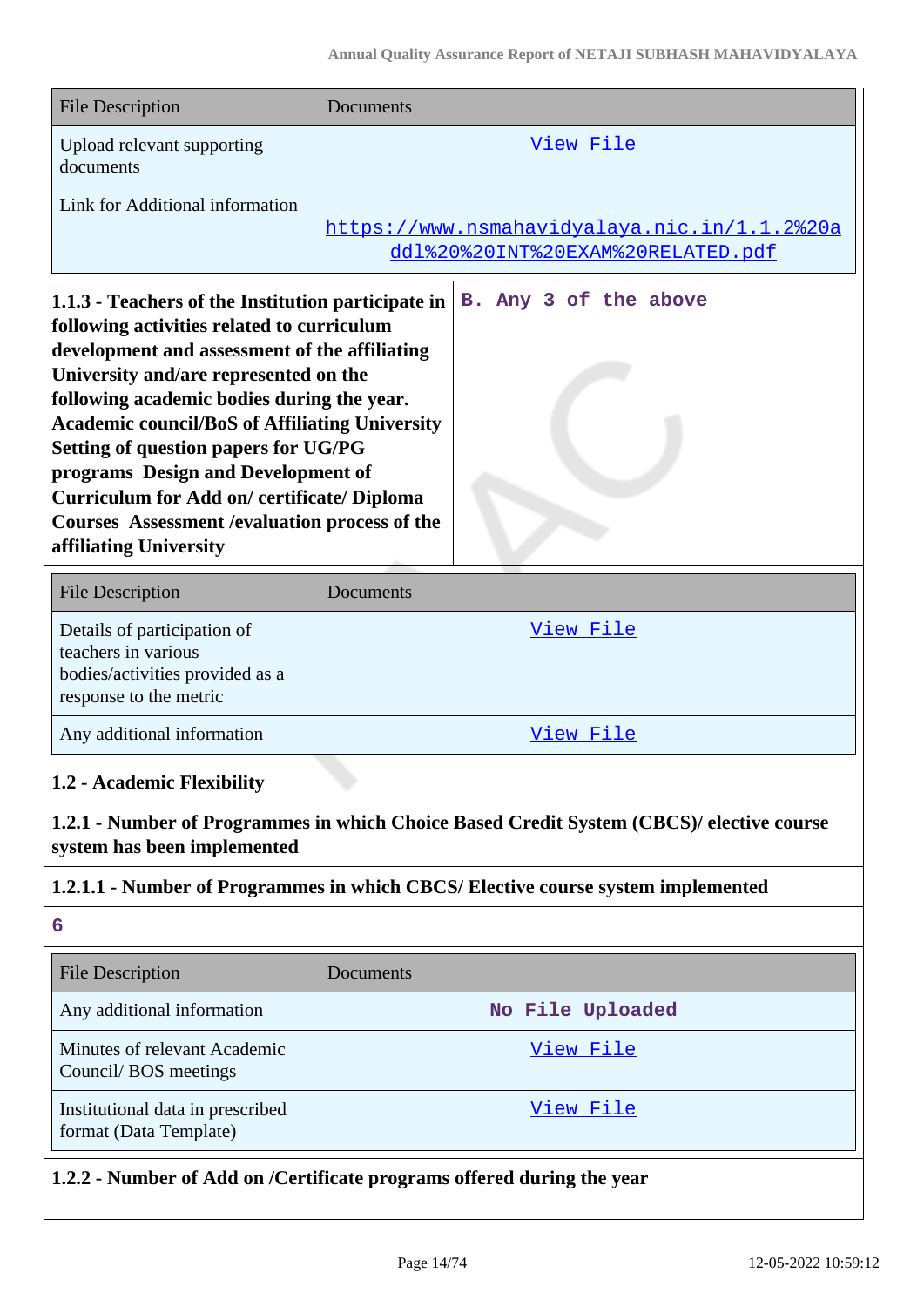# **1.2.2.1 - How many Add on /Certificate programs are added during the year. Data requirement for year: (As per Data Template)**

#### **0**

| <b>File Description</b>                                                       | Documents        |
|-------------------------------------------------------------------------------|------------------|
| Any additional information                                                    | No File Uploaded |
| Brochure or any other document<br>relating to Add on /Certificate<br>programs | No File Uploaded |
| List of Add on /Certificate<br>programs (Data Template)                       | View File        |

# **1.2.3 - Number of students enrolled in Certificate/ Add-on programs as against the total number of students during the year**

#### **0**

**1.2.3.1 - Number of students enrolled in subject related Certificate or Add-on programs during the year**

**0**

| <b>File Description</b>                                                                   | <b>Documents</b> |
|-------------------------------------------------------------------------------------------|------------------|
| Any additional information                                                                | View File        |
| Details of the students enrolled in<br>Subjects related to<br>certificate/Add-on programs | View File        |

#### **1.3 - Curriculum Enrichment**

1.3.1 - Institution integrates crosscutting issues relevant to Professional Ethics, Gender, Human Values, Environment and Sustainability into the Curriculum

**Cross cutting issues relevant to professional ethics, gender, human values and environment and sustainability are an integral part of syllabus for under graduate courses prescribed by the university under whose affiliation the college runs. Issues relating to environment awareness are taught to students of 3rd semester as a part of foundation course. The institution offers foundation course on computer skills to the students of 4th semester. Disaster management, human rights and gender studies are incorporated in the syllabus of Soft Skills. Under graduate courses offered by the departments of Political Science, Economics, Education and Philosophy include issues relating to human rights, gender empowerment, value-based education and ethics respectively. Issues**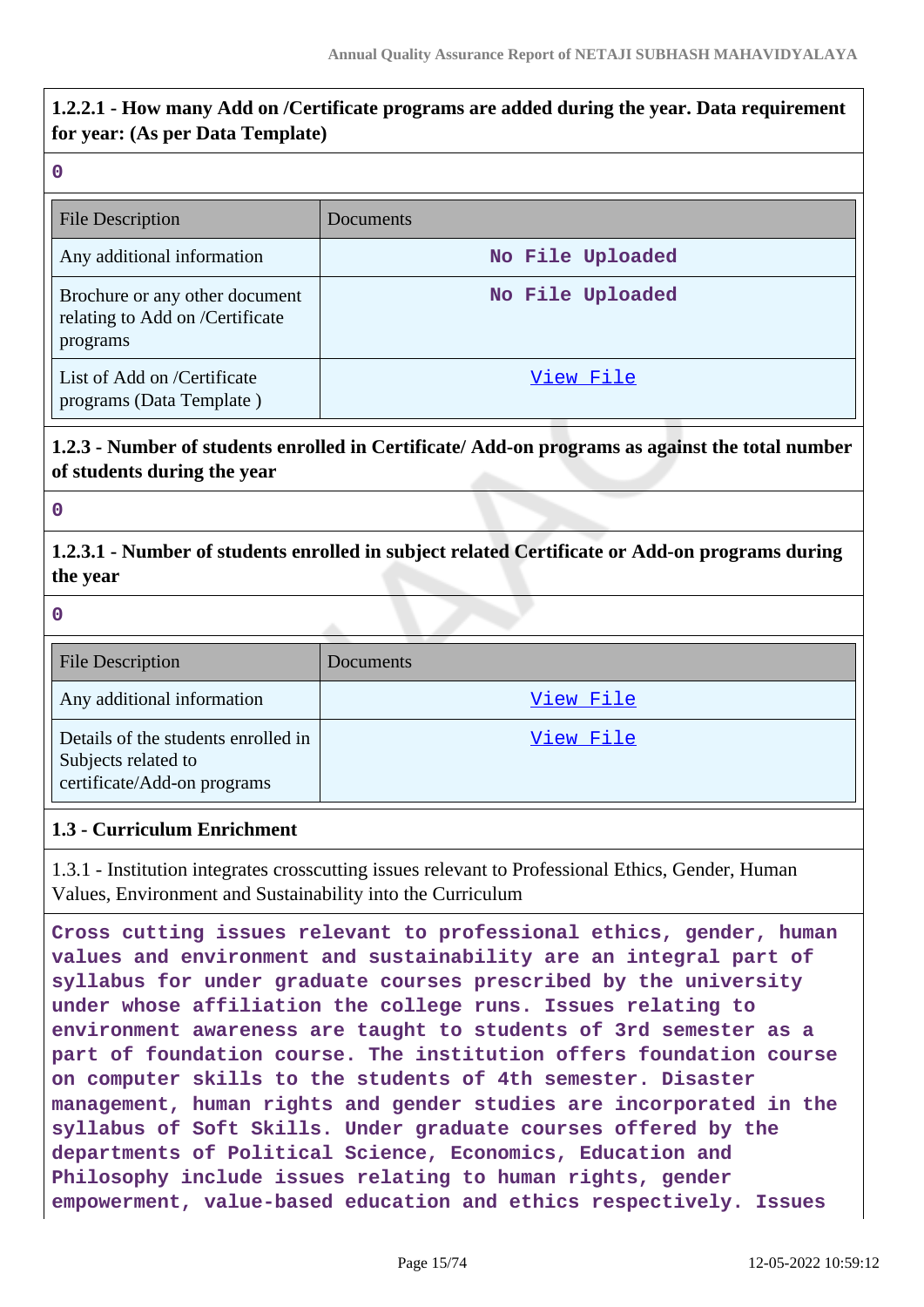**like moral judgement, moral standards, environmental ethics and ethics of management are incorporated in the syllabus of honours course in Philosophy. Through such courses the students develop a socially aware, culturally enriched and morally sound temperament that enables them to elevate themselves as an asset to the society. In addition to imparting syllabus-oriented knowledge, the institution promotes and propagates ethical best practices, mindfulness, self-reflection, decision making and selfaccountability.**

| <b>File Description</b>                                                                                                                                                   | Documents |
|---------------------------------------------------------------------------------------------------------------------------------------------------------------------------|-----------|
| Any additional information                                                                                                                                                | View File |
| Upload the list and description of<br>courses which address the<br>Professional Ethics, Gender,<br>Human Values, Environment and<br>Sustainability into the<br>Curriculum | View File |

# **1.3.2 - Number of courses that include experiential learning through project work/field work/internship during the year**

**37**

| <b>File Description</b>                                                                                                  | Documents        |
|--------------------------------------------------------------------------------------------------------------------------|------------------|
| Any additional information                                                                                               | View File        |
| Programme / Curriculum/<br>Syllabus of the courses                                                                       | View File        |
| Minutes of the Boards of Studies/<br>Academic Council meetings with<br>approvals for these courses                       | View File        |
| MoU's with relevant<br>organizations for these courses, if<br>any                                                        | No File Uploaded |
| Number of courses that include<br>experiential learning through<br>project work/field<br>work/internship (Data Template) | View File        |

# **1.3.3 - Number of students undertaking project work/field work/ internships**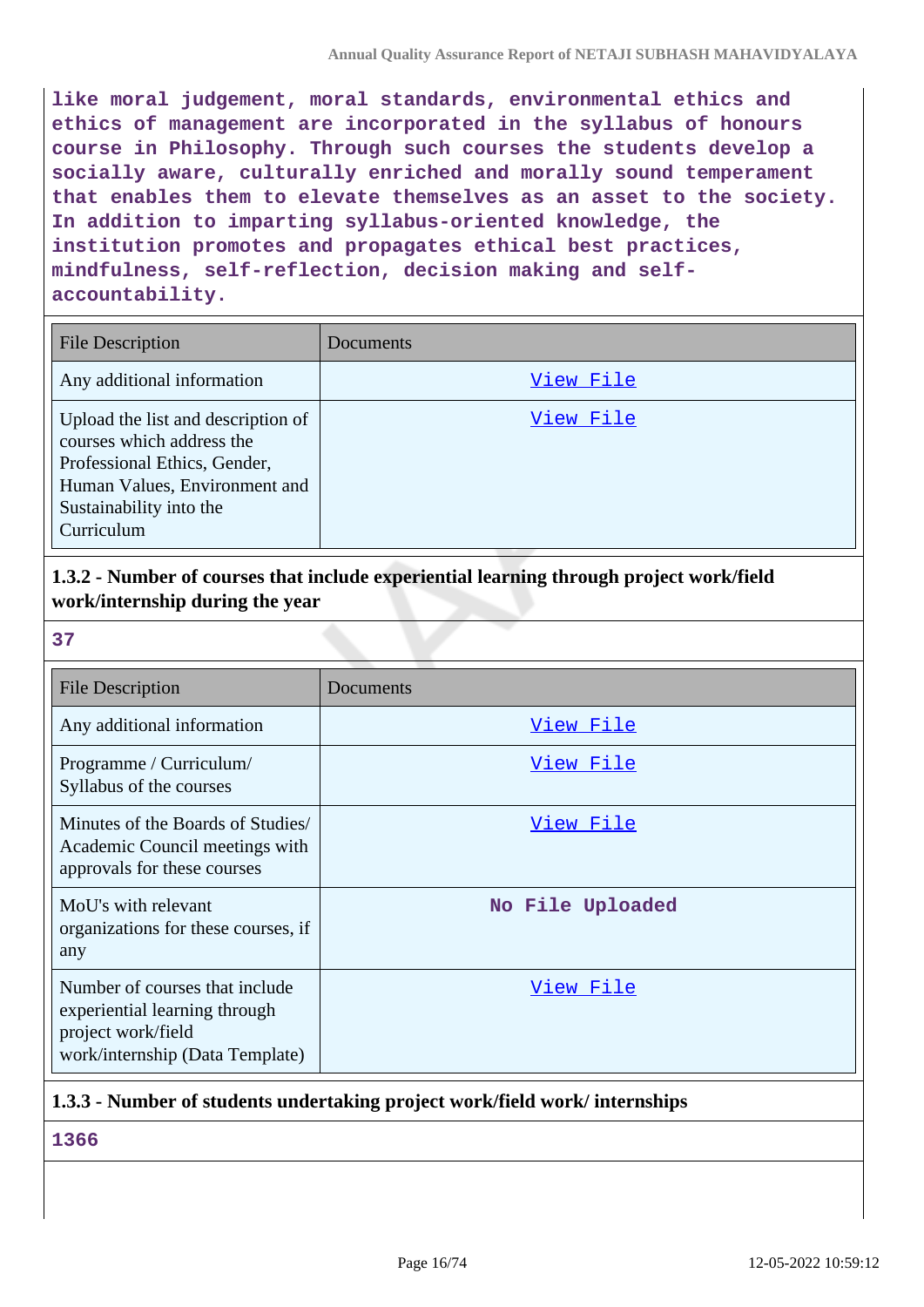| <b>File Description</b>                                                                                                                                                        | Documents                                                                                                                                   |                       |  |  |
|--------------------------------------------------------------------------------------------------------------------------------------------------------------------------------|---------------------------------------------------------------------------------------------------------------------------------------------|-----------------------|--|--|
| Any additional information                                                                                                                                                     | No File Uploaded                                                                                                                            |                       |  |  |
| List of programmes and number<br>of students undertaking project<br>work/field work//internships<br>(Data Template)                                                            | View File                                                                                                                                   |                       |  |  |
| 1.4 - Feedback System                                                                                                                                                          |                                                                                                                                             |                       |  |  |
| 1.4.1 - Institution obtains feedback on the<br>syllabus and its transaction at the institution<br>from the following stakeholders Students<br><b>Teachers Employers Alumni</b> |                                                                                                                                             | C. Any 2 of the above |  |  |
| <b>File Description</b>                                                                                                                                                        | Documents                                                                                                                                   |                       |  |  |
| URL for stakeholder feedback<br>report                                                                                                                                         |                                                                                                                                             | View File             |  |  |
| Action taken report of the<br>Institution on feedback report as<br>stated in the minutes of the<br>Governing Council, Syndicate,<br>Board of Management (Upload)               |                                                                                                                                             | View File             |  |  |
| Any additional<br>information(Upload)                                                                                                                                          |                                                                                                                                             | No File Uploaded      |  |  |
| be classified as follows                                                                                                                                                       | 1.4.2 - Feedback process of the Institution may<br>A. Feedback collected, analyzed<br>and action taken and feedback<br>available on website |                       |  |  |
| <b>File Description</b>                                                                                                                                                        | Documents                                                                                                                                   |                       |  |  |
| Upload any additional<br>information                                                                                                                                           |                                                                                                                                             | No File Uploaded      |  |  |
| URL for feedback report                                                                                                                                                        | https://www.nsmahavidyalaya.nic.in/Feedback%<br>20from%20stakeholder.pdf                                                                    |                       |  |  |
| <b>TEACHING-LEARNING AND EVALUATION</b>                                                                                                                                        |                                                                                                                                             |                       |  |  |
| 2.1 - Student Enrollment and Profile                                                                                                                                           |                                                                                                                                             |                       |  |  |

# **2.1.1 - Enrolment Number Number of students admitted during the year**

# **2.1.1.1 - Number of sanctioned seats during the year**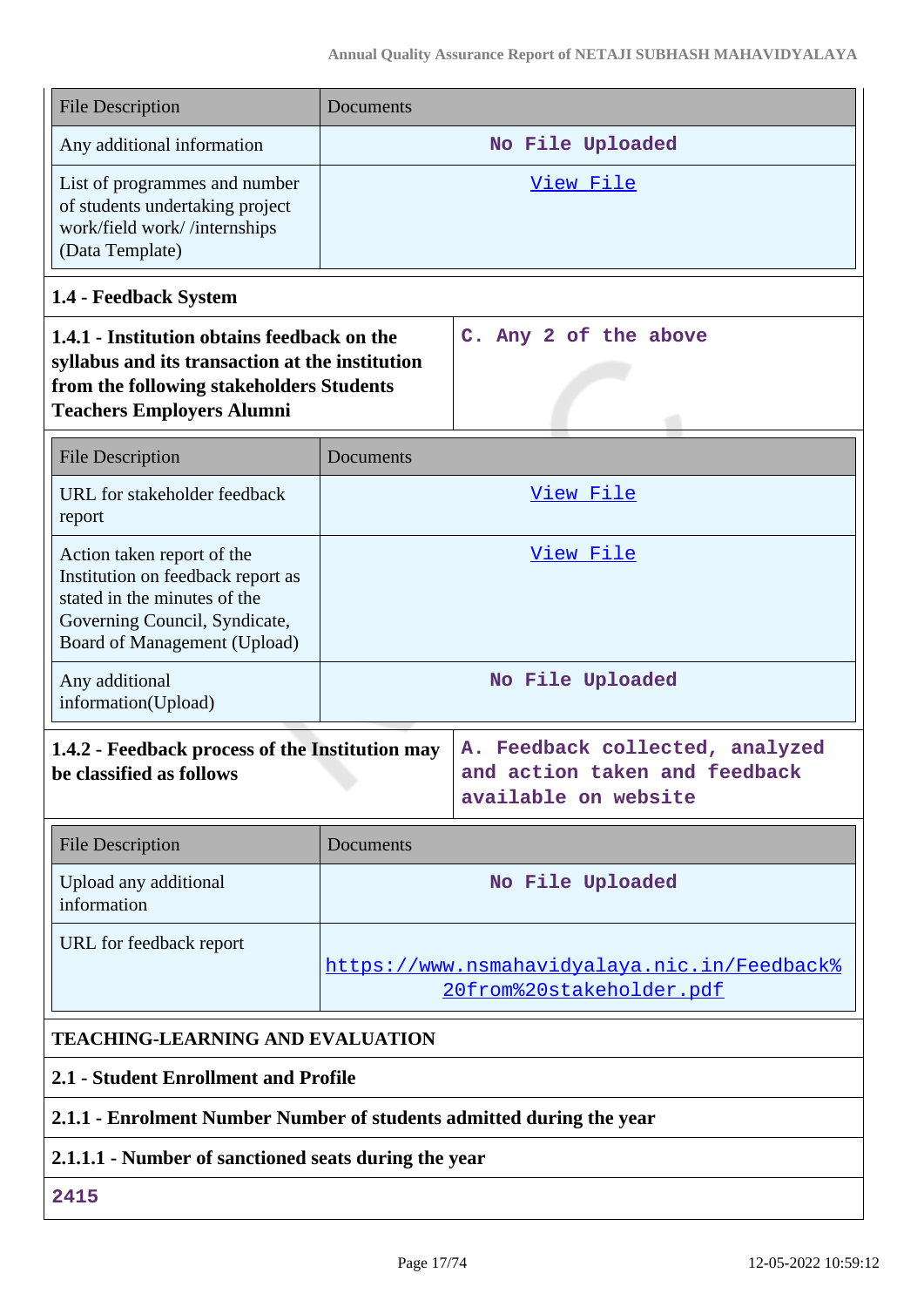| <b>File Description</b>                    | <b>Documents</b> |
|--------------------------------------------|------------------|
| Any additional information                 | View File        |
| Institutional data in prescribed<br>format | View File        |

**2.1.2 - Number of seats filled against seats reserved for various categories (SC, ST, OBC, Divyangjan, etc. as per applicable reservation policy during the year (exclusive of supernumerary seats)**

### **2.1.2.1 - Number of actual students admitted from the reserved categories during the year**

**709**

| <b>File Description</b>                                          | <b>Documents</b> |
|------------------------------------------------------------------|------------------|
| Any additional information                                       | View File        |
| Number of seats filled against<br>seats reserved (Data Template) | View File        |

## **2.2 - Catering to Student Diversity**

2.2.1 - The institution assesses the learning levels of the students and organizes special Programmes for advanced learners and slow learners

**The college admits students from various socio-economic backgrounds. The college conducts every possible measure to assess the learning levels of its students. The students are counseled, guided and oriented at the time of admission to make them aware about the course, mode of internal assessment, the final university exams at the end of each semester, curricular and co-curricular activities, rules and regulations of the institution as well as facilities available in the college. The list of courses, curricular and cocurricular activities, rules and regulations, facilities available etc are also published in the college prospectus which is provided to the students before the beginning of academic sessions. At the beginning of each course teachers asses the learning levels of the students in the class, their knowledge about the course and accordingly special programmes for advanced learners and slow learners are planned. The institution assesses the learning levels of the students and organizes special programmes for advanced learners and slow learners. After the completion of syllabus, subject classes are also repeated for slow learners and lately admitted students. Repetition of topics and doubt clearing sessions go on parallel with scheduled classes on demand by any student. In the CBCS system, students are required to select course subjects based on their core competence, aptitude and skills. The teachers**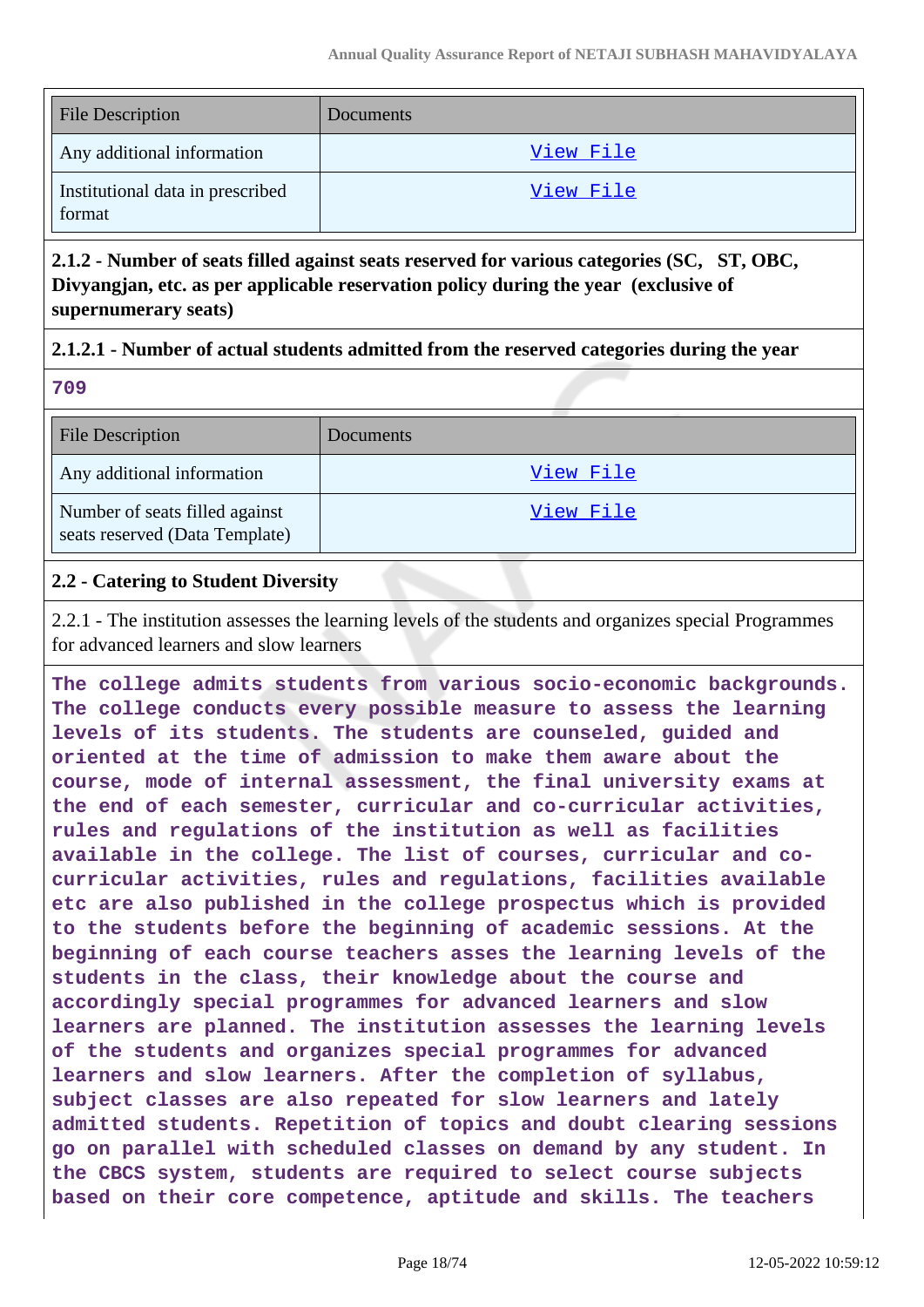**from all departments counsel the students regarding the scope of different courses being offered as well as provide guidance in relation to the student's aptitude and competence. Opportunity is also given to the students for changing their options if they are not able to cope with the courses they selected. Teachers remain available in college to clear the doubts and counsel the students even on one-to-one basis. Advanced learners are encouraged to become class mentors, lead group study activities, participate in several events of other institutions and also exposed to advanced subject matter whenever possible. Extension lectures and exposure visits to different places are regularly conducted to increase the outlook of students.**

| <b>File Description</b>              | Documents        |
|--------------------------------------|------------------|
| Link for additional Information      | Nil              |
| Upload any additional<br>information | No File Uploaded |

### **2.2.2 - Student- Full time teacher ratio (Data for the latest completed academic year)**

| Number of Students         |           | <b>Number of Teachers</b> |
|----------------------------|-----------|---------------------------|
| 4259                       |           | 52                        |
| <b>File Description</b>    | Documents |                           |
| Any additional information |           | View File                 |

#### **2.3 - Teaching- Learning Process**

2.3.1 - Student centric methods, such as experiential learning, participative learning and problem solving methodologies are used for enhancing learning experiences

**The institute always encourages and ensures student-centric learning through various ways. Debate and quiz competitions are frequently organized in the institution on relevant social and economic issues. Moreover, students of the institute participate in various such programmes organized by Govt. of Tripura and other non Govt organizations. Besides this, students actively participate in group discussions and presentations conducted by faculties in the class in order to make the class more interactive. Project Work is a mandatory part of the syllabus and this provides a practical orientation of the topics covered in the syllabus Students are given individual projects and class assignments for focusing on self study and to encourage independent learning. The support systems ensured**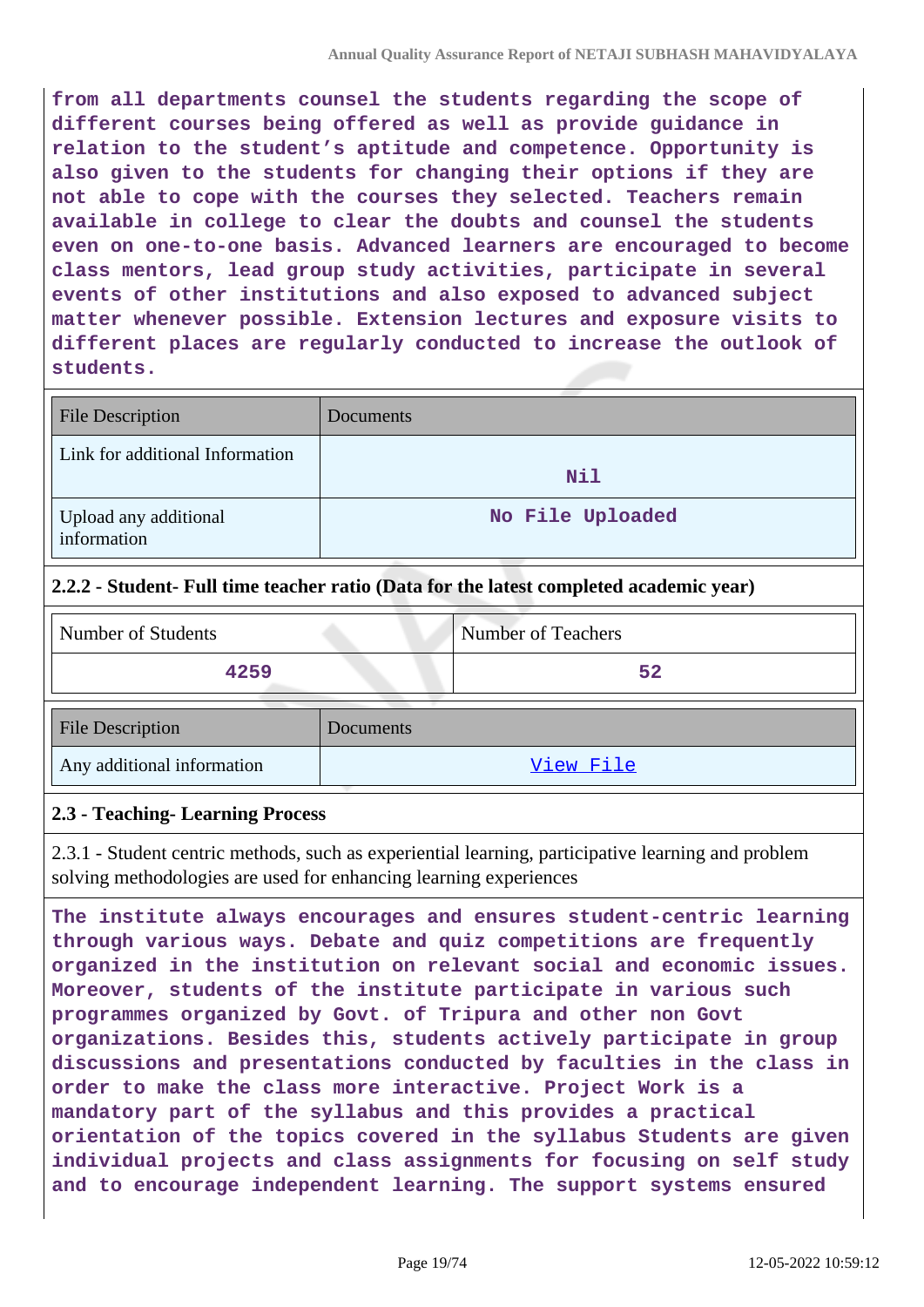**by the institute are in the form of a rich library, Computer Lab, Reading Room, ICT based classrooms (Smart Classrooms). Students are trained regarding Basic Life skills such as First Aid, Self Defense, Swachch Bharat Programme, and Personal Hygiene and Sanitation. In pursue of holistic development of the learners, the institute organizes cultural and other co-curricular activities and also encourages the students to participate in such events organized by other institutions. Students are taken for study tours to the sites of interest in order to get them familiar with the field/natural conditions. These activities play an integral role in allowing a switch over from absorption of information while learning during academic sessions and creating a safe space to relax, interact, collaborate, think out of the box and nurture their talents and leadership capabilities. To increase the concentration in various activities, the college has framed many committees and clubs including the Cultural Committee, Sports Committee, Career counselling cell, the Debate Committee and Red Ribbon Club. Intracollege sports competitions are organized, where students exhibit talent in variety of games, to foster spirit of togetherness and leadership.**

**During lock down, owing to spread of corona pandemic, the faculties of the institute have taken utmost care to continue with the teaching learning process via online mode of classes. The institute has framed routine for online classes for smooth conduct of the process. Further, study materials have been provided by the faculties from time to time. You tube channels have been created and lectures have been streamed so as to ensure participation of maximum number of students according to their convenience.**

| File Description                     | Documents        |
|--------------------------------------|------------------|
| Upload any additional<br>information | No File Uploaded |
| Link for additional information      | Nil              |

2.3.2 - Teachers use ICT enabled tools for effective teaching-learning process. Write description in maximum of 200 words

**Faculty members of the college use ICT enabled classrooms to improve the teaching - learning process and make it more effective. Different softwares available online, are integrated with class lectures and students are encouraged to learn and practice through interactive activities. LCD projectors, computer/laptops/mobile systems are used in the classrooms. Platforms like You- Tube, E-**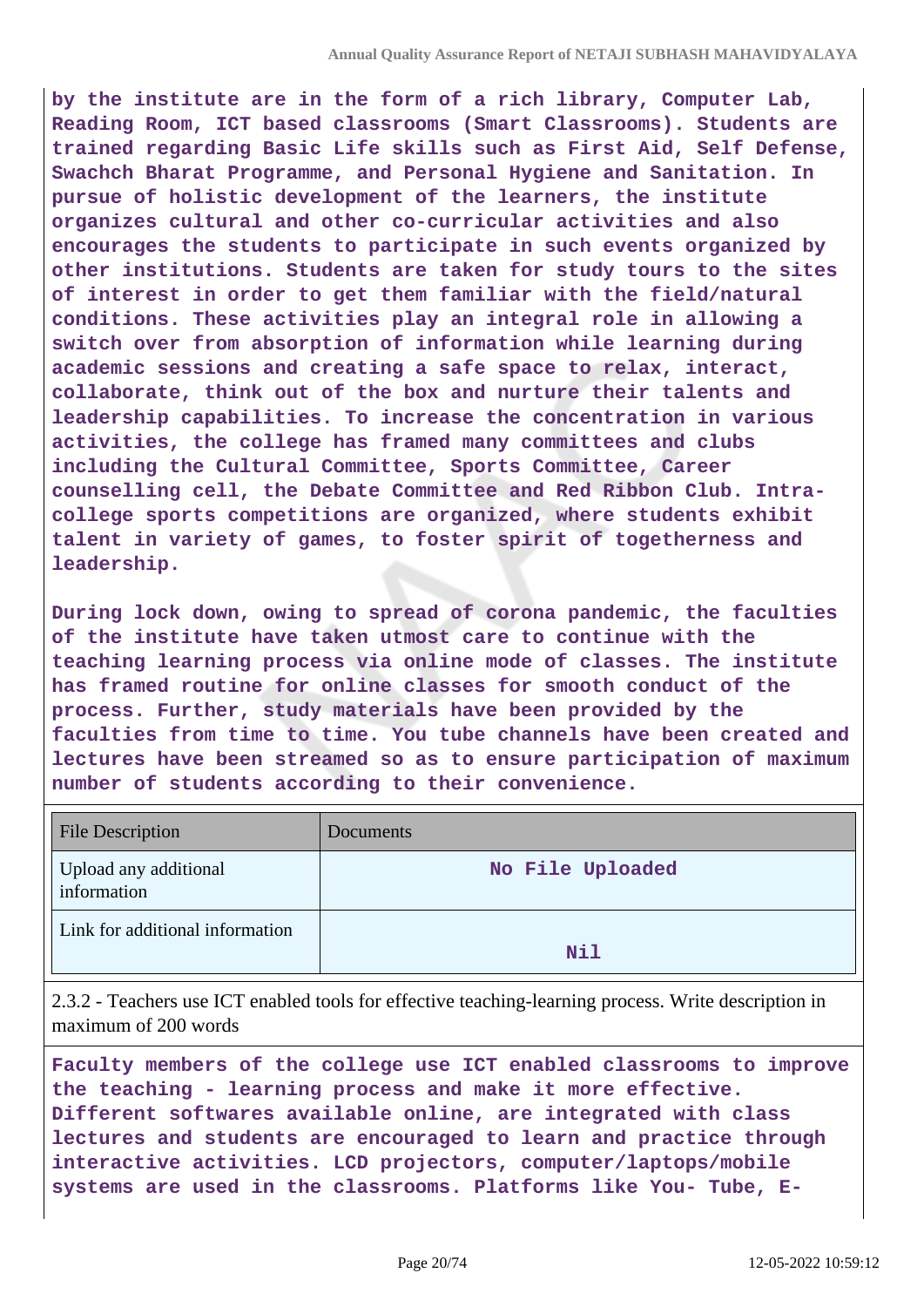**mails, WhatsApp group, Telegram, Zoom and Google classrooms have been widely used to continue teaching –learning process during corona pandemic. College and University websites contain information and announcements regarding course content, syllabus, examination schedules. Academic links are made available in the college website for the benefits of the learners. Free Wifi facility is also available in the campus for the students and the staff. The library also provides free access to computers and online journals available in public domain and also to journals subscribed on the advice of faculty and facilitates downloads. Photocopy facility is also available in the college.**

| <b>File Description</b>                                                                                    | Documents                                   |
|------------------------------------------------------------------------------------------------------------|---------------------------------------------|
| Upload any additional<br>information                                                                       | No File Uploaded                            |
| Provide link for webpage<br>describing the ICT enabled tools<br>for effective teaching-learning<br>process | https://www.nsmahavidyalaya.nic.in/ICT.html |

**2.3.3 - Ratio of mentor to students for academic and other related issues (Data for the latest completed academic year )**

### **2.3.3.1 - Number of mentors**

**41**

| <b>File Description</b>                                                   | <b>Documents</b> |
|---------------------------------------------------------------------------|------------------|
| Upload, number of students<br>enrolled and full time teachers on<br>roll. | View File        |
| Circulars pertaining to assigning<br>mentors to mentees                   | View File        |
| mentor/mentee ratio                                                       | View File        |

# **2.4 - Teacher Profile and Quality**

# **2.4.1 - Number of full time teachers against sanctioned posts during the year**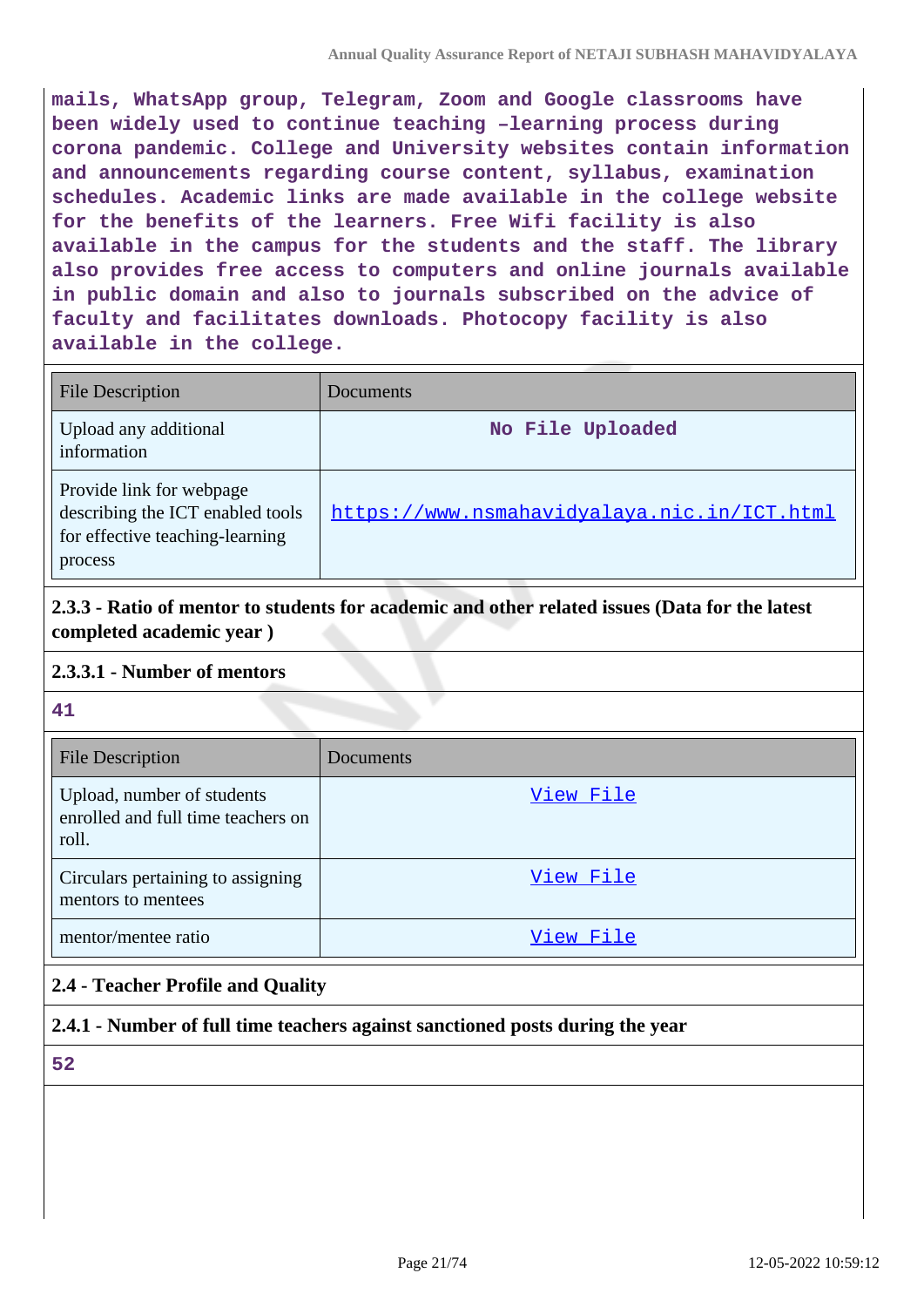| <b>File Description</b>                                             | Documents |
|---------------------------------------------------------------------|-----------|
| Full time teachers and sanctioned<br>posts for year (Data Template) | View File |
| Any additional information                                          | View File |
| List of the faculty members<br>authenticated by the Head of HEI     | View File |

**2.4.2 - Number of full time teachers with Ph. D. / D.M. / M.Ch. /D.N.B Superspeciality / D.Sc. / D.Litt. during the year (consider only highest degree for count)**

# **2.4.2.1 - Number of full time teachers with Ph. D. / D.M. / M.Ch. /D.N.C Superspeciality / D.Sc. / D.Litt. during the year**

### **23**

| <b>File Description</b>                                                                                                                                                          | Documents |
|----------------------------------------------------------------------------------------------------------------------------------------------------------------------------------|-----------|
| Any additional information                                                                                                                                                       | View File |
| List of number of full time<br>teachers with Ph. D. / D.M. /<br>M.Ch./ D.N.B Super specialty /<br>D.Sc. / D.Litt. and number of full<br>time teachers for year(Data<br>Template) | View File |

# **2.4.3 - Number of years of teaching experience of full time teachers in the same institution (Data for the latest completed academic year)**

# **2.4.3.1 - Total experience of full-time teachers**

#### **301**

| <b>File Description</b>                                                                                 | Documents        |
|---------------------------------------------------------------------------------------------------------|------------------|
| Any additional information                                                                              | No File Uploaded |
| List of Teachers including their<br>PAN, designation, dept. and<br>experience details(Data<br>Template) | View File        |

# **2.5 - Evaluation Process and Reforms**

2.5.1 - Mechanism of internal assessment is transparent and robust in terms of frequency and mode. Write description within 200 words.

**Internal assessment and internal practical examinations are conducted according to the University norms and in line with the**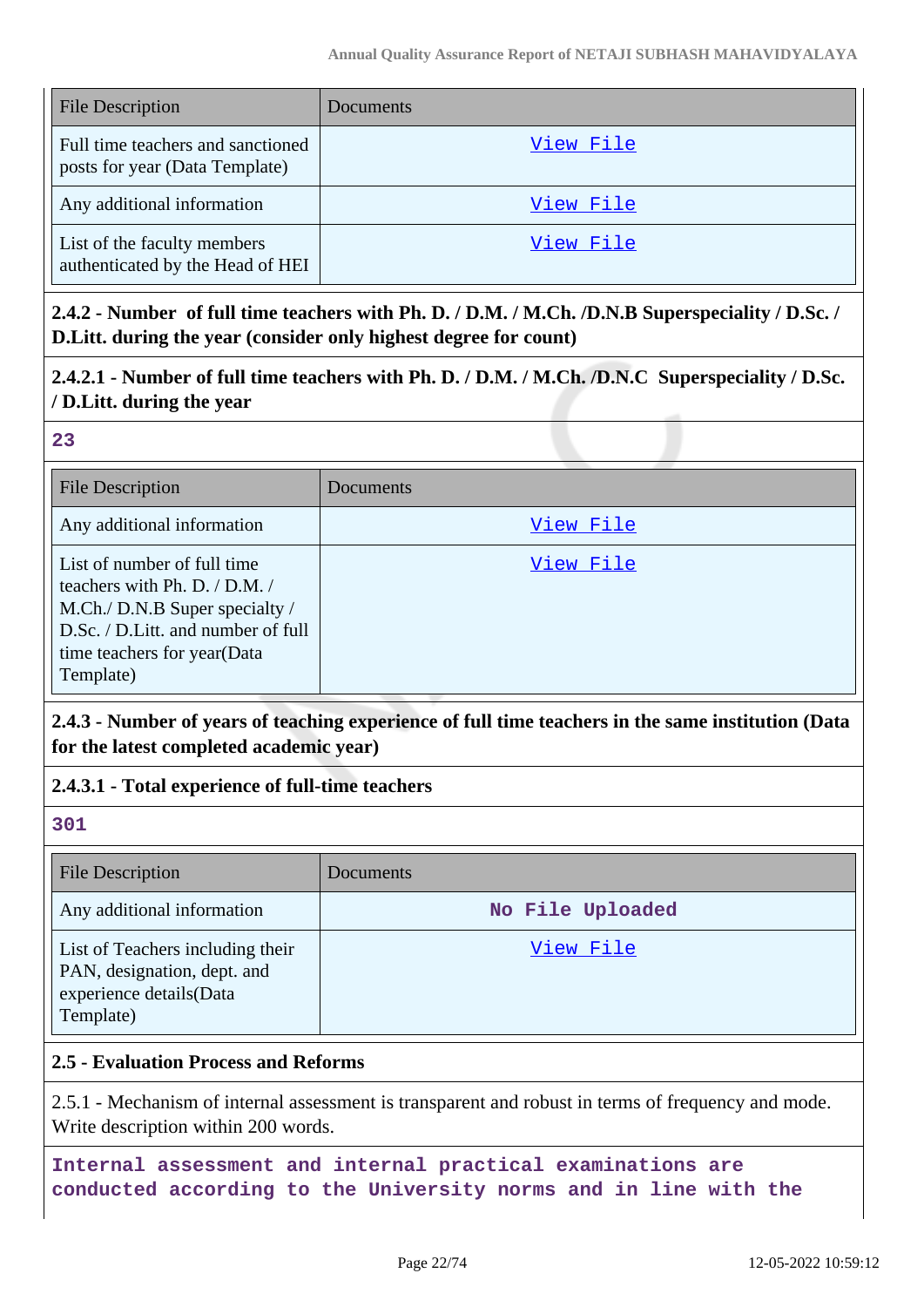**dates already scheduled in the academic calendar. Notification of the same along with examination routine are circulated in classrooms and displayed on notice boards of the institution. The assessment process is conducted following the code of conduct prescribed by the University. Marks obtained by the students are displayed in the noticed boards and those who are dissatisfied with their score may go through their answer scripts and the faculties give clarification. Any issue regarding dissatisfaction of the students is addressed by the department itself and if the issue remains unresolved, then students have the provision to lodge their complaints to Student's Grievance Cell. Grievances of the students relating to internal assessment are looked after by Examination Committee.**

| <b>File Description</b>         | Documents                                    |
|---------------------------------|----------------------------------------------|
| Any additional information      | View File                                    |
| Link for additional information |                                              |
|                                 | https://www.nsmahavidyalaya.nic.in/2.5.1%20a |
|                                 | ddl%20info.pdf                               |

2.5.2 - Mechanism to deal with internal examination related grievances is transparent, time- bound and efficient

**The institute ensures that grievances of the students regarding internal examination are duly addressed with utmost clarity. Students usually report their grievances to their concerned departments and the faculties of the departments take care of their issues. If the students are not satisfied with initiatives of the department, they may make an appeal to the Student's Grievance Cell and grievances relating to internal assessment are duly addressed by the Cell.**

| <b>File Description</b>         | Documents        |
|---------------------------------|------------------|
| Any additional information      | No File Uploaded |
| Link for additional information | Nil              |

### **2.6 - Student Performance and Learning Outcomes**

2.6.1 - Teachers and students are aware of the stated Programme and course outcomes of the Programmes offered by the institution.

**The institute, in all its endeavours, ensures transparency and clarity of the teaching-learning process. In this regard, the course content and course outcome are made available in the website of the**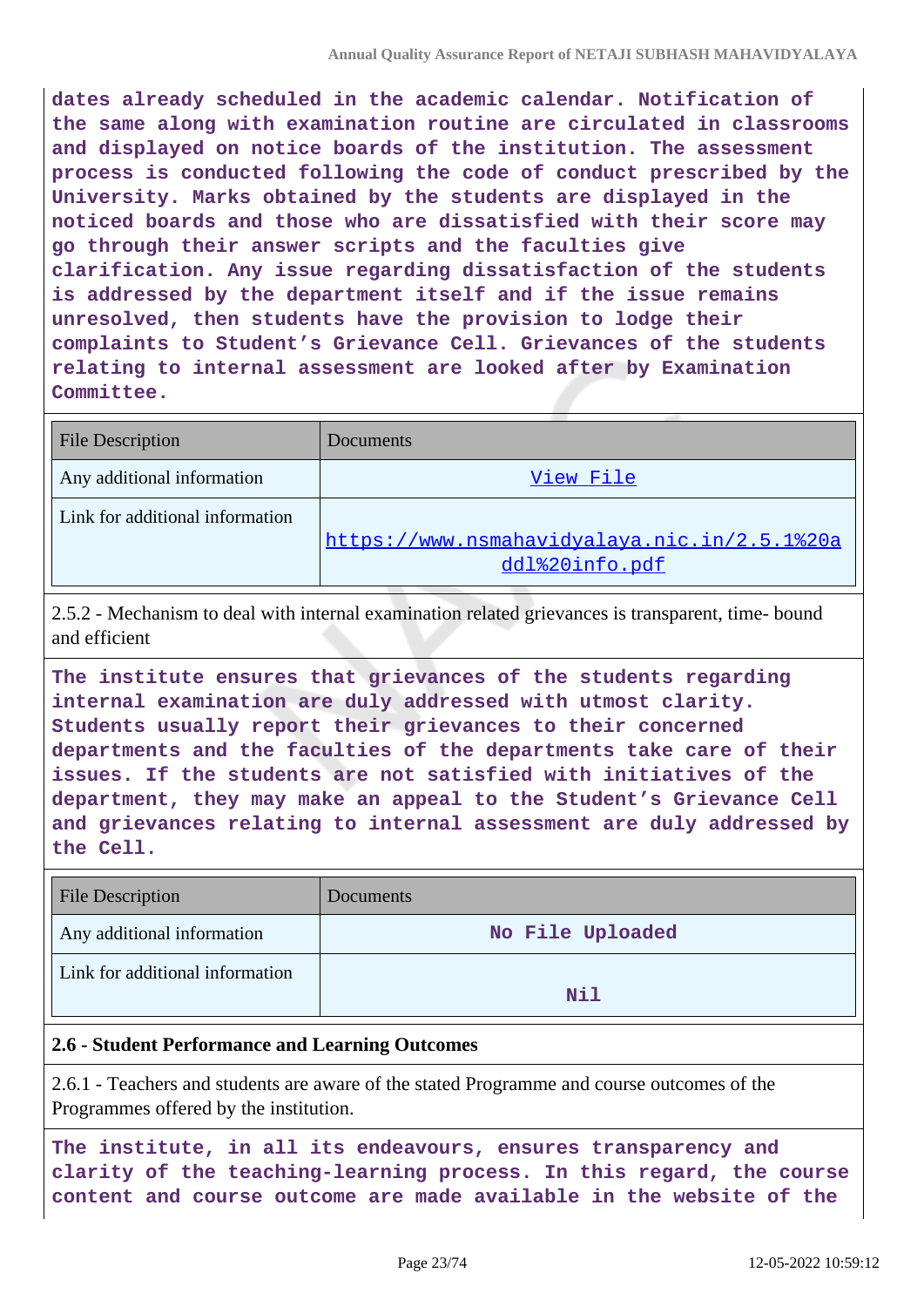**institution so that a learner before taking admission to the college may have a complete idea of what courses they are offered by the institute. The course content is prescribed by the university itself. Course contents are also available in the prospectus of the college which are given to all the students who intends to get admitted in the college. Course outcomes are also available in the website of the college.**

| <b>File Description</b>                                 | Documents                                                      |
|---------------------------------------------------------|----------------------------------------------------------------|
| Upload any additional<br>information                    | View File                                                      |
| Paste link for Additional<br>information                | https://nsmahavidyalaya.nic.in/PROGRAM_COURS<br>E OUTCOME.html |
| Upload COs for all courses<br>(exemplars from Glossary) | View File                                                      |

2.6.2 - Attainment of Programme outcomes and course outcomes are evaluated by the institution.

**The college ensures evaluation of course and programme outcomes in various ways so as to make the leaners skilful and competent enough to meet the present-day job requirements. A brief description of the same is given below:**

**Internal assessment is done twice in each semester along with vivavoce. This is done in accordance with university regulations regarding the process of internal assessment. Improvement testes are also conducted by the departments for those who do not score satisfactorily. Internal assessment procedure ensures clarity of the process and also improves the learning ability of the students.**

**Student's participation in group discussions, quiz and debate competitions, poster presentations are ensured by the institution in order to broaden their knowledge base and enhance their capability of presentation, public speaking and critical analysis.**

**Project work is a mandatory part of the syllabus of final semester which helps the students in gaining a fundamental understanding of academic research in which they may get involved while pursuing higher studies.**

**Field based experiential learning is a part of the syllabus of the courses offered by the departments of Geography, Zoology, Botany, Human Physiology and Psychology. The institution ensures participation of the learners in seminars and other academic and**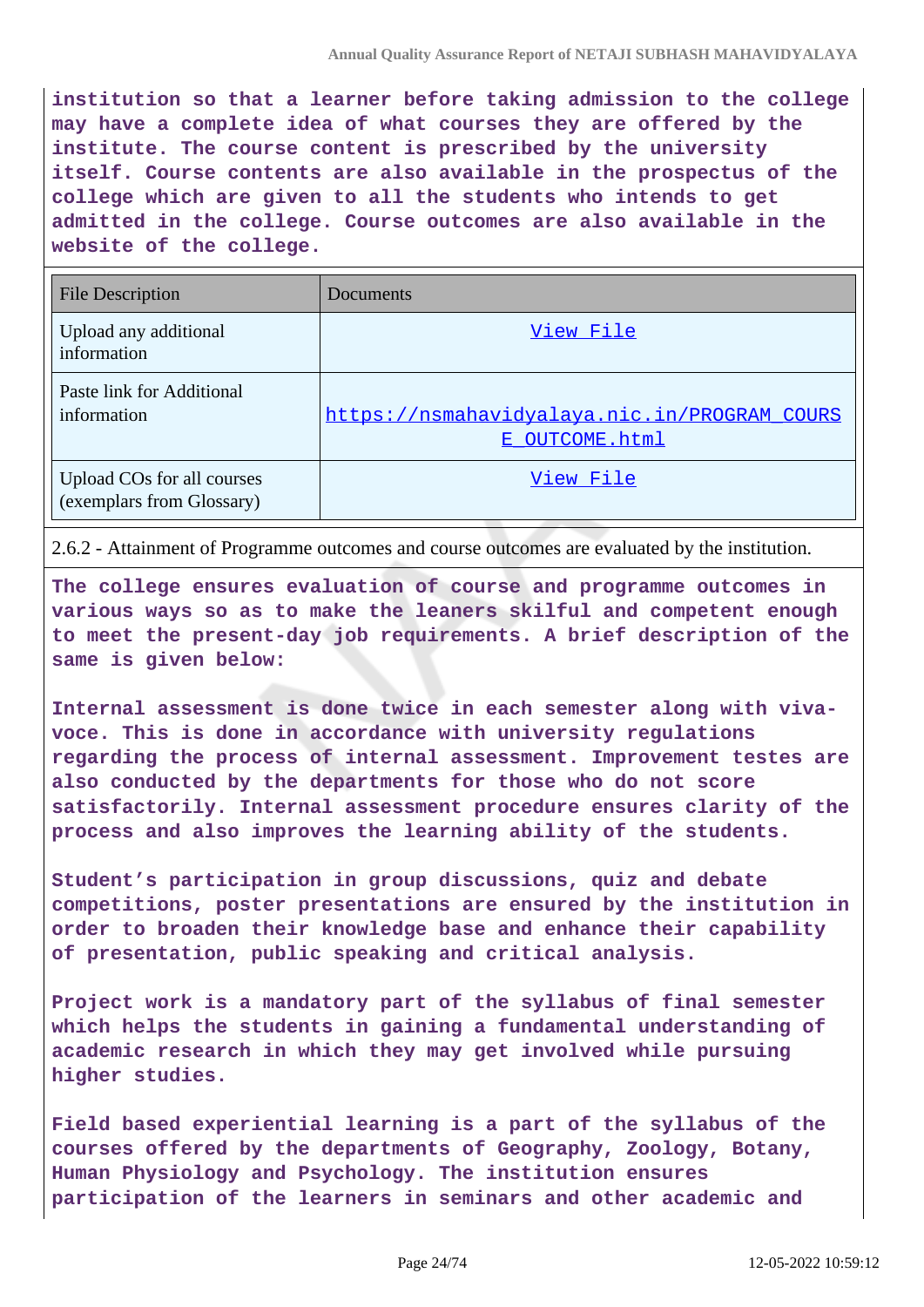**literary programmes to broaden their knowledge and experience. Participation of the students in various International, National and State-level seminars/webinars/workshops, literary activities like debate, speech, quiz competition, Student Project Programs enrich them and make them competent and provide a global exposure.**

| <b>File Description</b>                  | Documents        |
|------------------------------------------|------------------|
| Upload any additional<br>information     | No File Uploaded |
| Paste link for Additional<br>information | Nil              |

## **2.6.3 - Pass percentage of Students during the year**

**2.6.3.1 - Total number of final year students who passed the university examination during the year**

#### **1206**

| <b>File Description</b>                                                                                                     | Documents                                                                                    |
|-----------------------------------------------------------------------------------------------------------------------------|----------------------------------------------------------------------------------------------|
| Upload list of Programmes and<br>number of students passed and<br>appeared in the final year<br>examination (Data Template) | View File                                                                                    |
| Upload any additional<br>information                                                                                        | View File                                                                                    |
| Paste link for the annual report                                                                                            | https://www.nsmahavidyalaya.nic.in/Annual%20<br>Academic%20Report%202020-2021%20modified.pdf |

### **2.7 - Student Satisfaction Survey**

**2.7.1 - Student Satisfaction Survey (SSS) on overall institutional performance (Institution may design its own questionnaire) (results and details need to be provided as a weblink)**

[https://nsmahavidyalaya.nic.in/Student%20Satisfaction%20Survey%20Res](https://nsmahavidyalaya.nic.in/Student%20Satisfaction%20Survey%20Results%20AY%202020-21.pdf) [ults%20AY%202020-21.pdf](https://nsmahavidyalaya.nic.in/Student%20Satisfaction%20Survey%20Results%20AY%202020-21.pdf)

### **RESEARCH, INNOVATIONS AND EXTENSION**

### **3.1 - Resource Mobilization for Research**

**3.1.1 - Grants received from Government and non-governmental agencies for research projects / endowments in the institution during the year (INR in Lakhs)**

**3.1.1.1 - Total Grants from Government and non-governmental agencies for research projects / endowments in the institution during the year (INR in Lakhs)**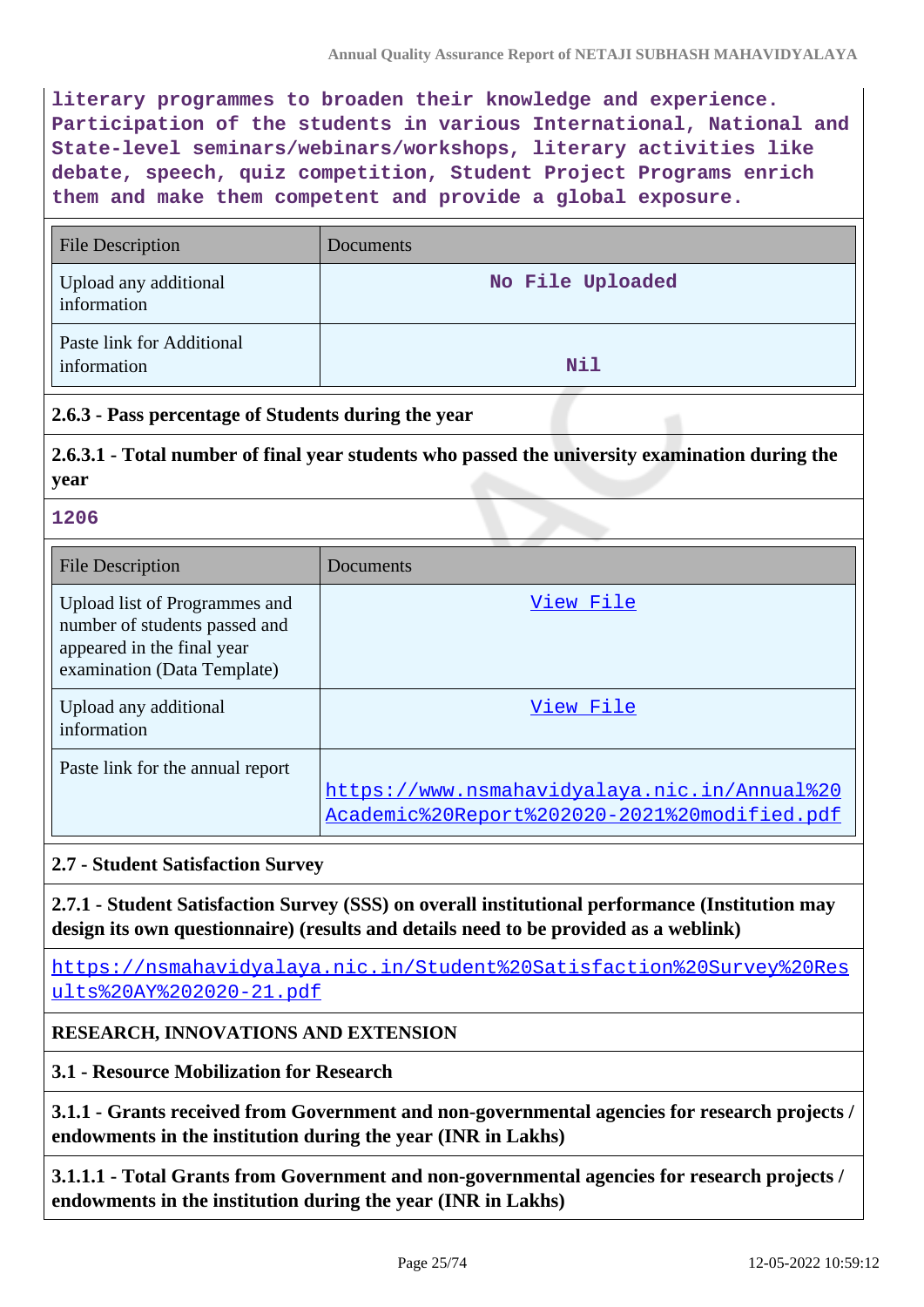| $\mathbf 0$                                                                                                                   |                                                                                              |
|-------------------------------------------------------------------------------------------------------------------------------|----------------------------------------------------------------------------------------------|
| <b>File Description</b>                                                                                                       | Documents                                                                                    |
| Any additional information                                                                                                    | <u>View File</u>                                                                             |
| e-copies of the grant award<br>letters for sponsored research<br>projects /endowments                                         | No File Uploaded                                                                             |
| List of endowments / projects<br>with details of grants(Data<br>Template)                                                     | View File                                                                                    |
| 3.1.2 - Number of departments having Research projects funded by government and non<br>government agencies during the year    |                                                                                              |
| 3.1.2.1 - Number of departments having Research projects funded by government and non-<br>government agencies during the year |                                                                                              |
| $\mathbf 0$                                                                                                                   |                                                                                              |
| <b>File Description</b>                                                                                                       | Documents                                                                                    |
| List of research projects and<br>funding details (Data Template)                                                              | View File                                                                                    |
| Any additional information                                                                                                    | View File                                                                                    |
| Supporting document from<br><b>Funding Agency</b>                                                                             | No File Uploaded                                                                             |
| Paste link to funding agency<br>website                                                                                       | Nil                                                                                          |
| 3.1.3 - Number of Seminars/conferences/workshops conducted by the institution during the year                                 |                                                                                              |
| the year                                                                                                                      | 3.1.3.1 - Total number of Seminars/conferences/workshops conducted by the institution during |

| <b>File Description</b>                                              | <b>Documents</b> |
|----------------------------------------------------------------------|------------------|
| Report of the event                                                  | View File        |
| Any additional information                                           | No File Uploaded |
| List of workshops/seminars<br>during last 5 years (Data<br>Template) | View File        |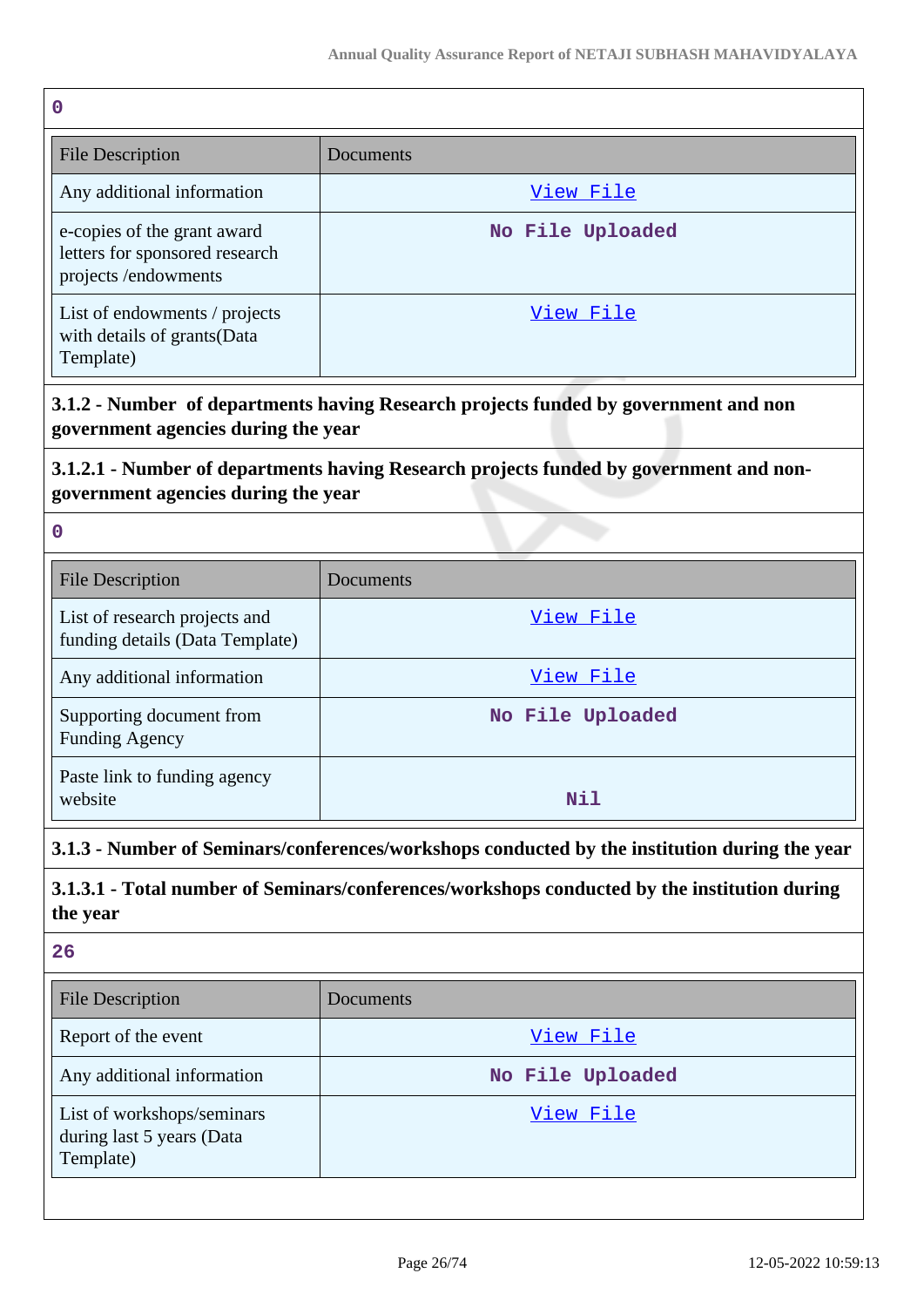## **3.2 - Research Publications and Awards**

# **3.2.1 - Number of papers published per teacher in the Journals notified on UGC website during the year**

# **3.2.1.1 - Number of research papers in the Journals notified on UGC website during the year**

**08**

| File Description                                                                                            | <b>Documents</b> |
|-------------------------------------------------------------------------------------------------------------|------------------|
| Any additional information                                                                                  | No File Uploaded |
| List of research papers by title,<br>author, department, name and<br>year of publication (Data<br>Template) | View File        |

**3.2.2 - Number of books and chapters in edited volumes/books published and papers published in national/ international conference proceedings per teacher during the year**

**3.2.2.1 - Total number of books and chapters in edited volumes/books published and papers in national/ international conference proceedings during the year**

**1** File Description Documents Any additional information **No File Uploaded** List books and chapters edited volumes/ books published (Data Template) [View File](https://assessmentonline.naac.gov.in/storage/app/public/aqar/15666/15666_33_73.xlsx?1652376550)

#### **3.3 - Extension Activities**

3.3.1 - Extension activities are carried out in the neighborhood community, sensitizing students to social issues, for their holistic development, and impact thereof during the year

**NSS and NCC cells of N.S. Mahavidyalaya are very active throughout the year and these are the major agencies through which extension activities of the institution are carried out. Students enrolled in NCC and NSS take part in several activities both within the campus and beyond. NCC cadets' and NSS volunteers' have shown active involvement in COVID19 awareness programs, blood donations, environmental awareness programs, tree plantation etc throughout year. NCC and NSS organized COVID 19 vaccination camps on campus, distributed kits and materials to local people during the pandemic. They have cooperated actively with the district administration in the Diwali Mela where NSS volunteers and NCC cadets have played important roles in assisting the administration. Celebration of Yoga**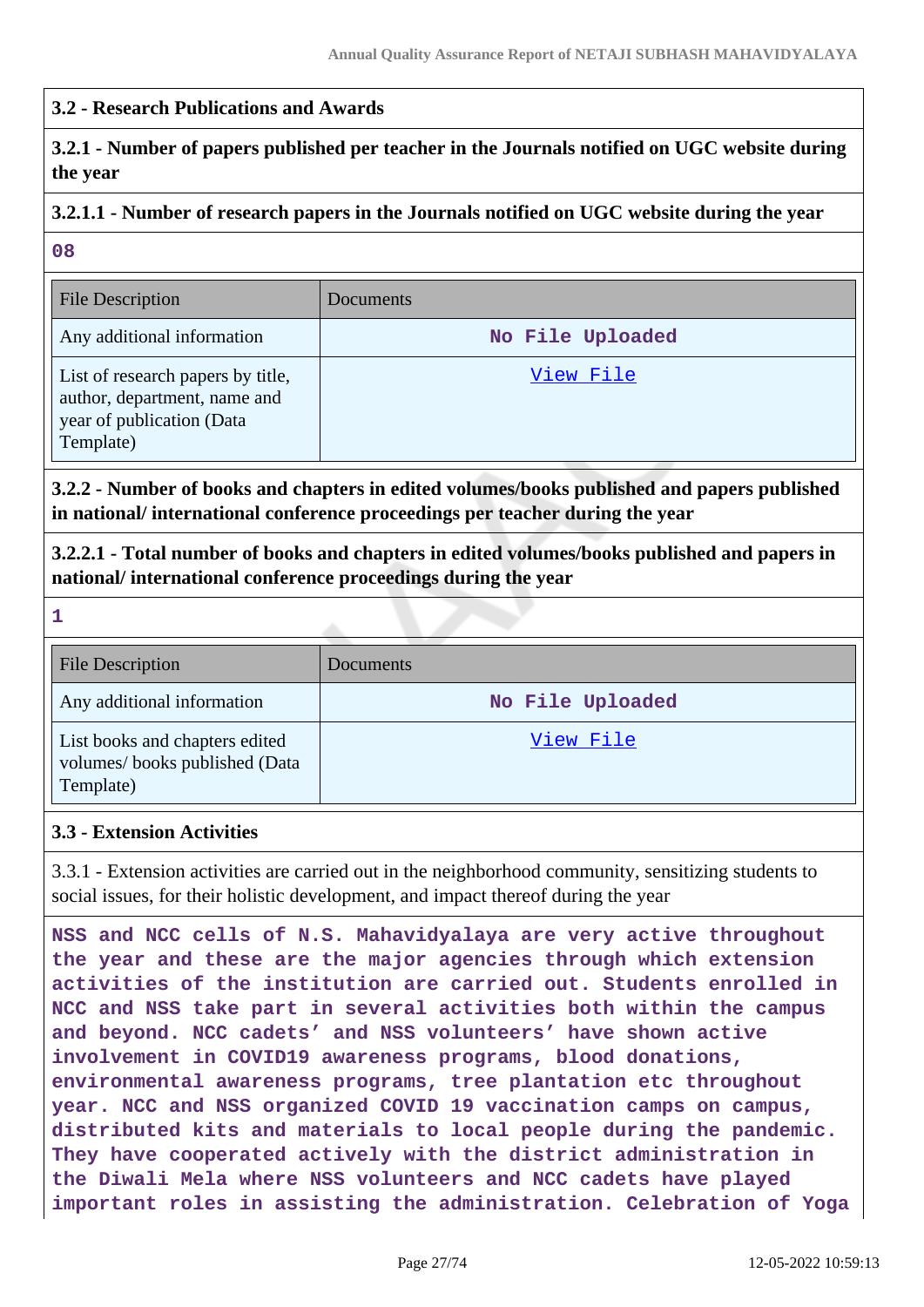**Day and Fit India movement (in both online and offline mode), Swachh Bharat abhiyan(executed through cleaning programmes and creating awareness also addressing plastic waste management) are other areas where both units have participated actively. To create environmental awareness world environment day is celebrated by both units. Road Traffic awareness campaign is also taken up by both the units. NSS has also organized programmes on consumer rights, distributed materials in Anganwadi centres and has also taken up programmes for creating awareness against drug addiction. NCC has also taken up the initiative for creating awareness about New Education policy 2020 in the society. Details of the activities are displayed in the reports uploaded in the college website.**

| <b>File Description</b>                  | Documents        |
|------------------------------------------|------------------|
| Paste link for additional<br>information | Nil              |
| Upload any additional<br>information     | No File Uploaded |

**3.3.2 - Number of awards and recognitions received for extension activities from government / government recognized bodies during the year**

**3.3.2.1 - Total number of awards and recognition received for extension activities from Government/ government recognized bodies during the year**

**18**

| <b>File Description</b>                                                       | Documents        |
|-------------------------------------------------------------------------------|------------------|
| Any additional information                                                    | No File Uploaded |
| Number of awards for extension<br>activities in last 5 year(Data<br>Template) | View File        |
| e-copy of the award letters                                                   | View File        |

**3.3.3 - Number of extension and outreach programs conducted by the institution through NSS/NCC/Red cross/YRC etc., ( including the programmes such as Swachh Bharat, AIDS awareness, Gender issues etc. and/or those organized in collaboration with industry, community and NGOs ) during the year**

**3.3.3.1 - Number of extension and outreach Programs conducted in collaboration with industry, community and Non- Government Organizations through NSS/ NCC/ Red Cross/ YRC etc., during the year**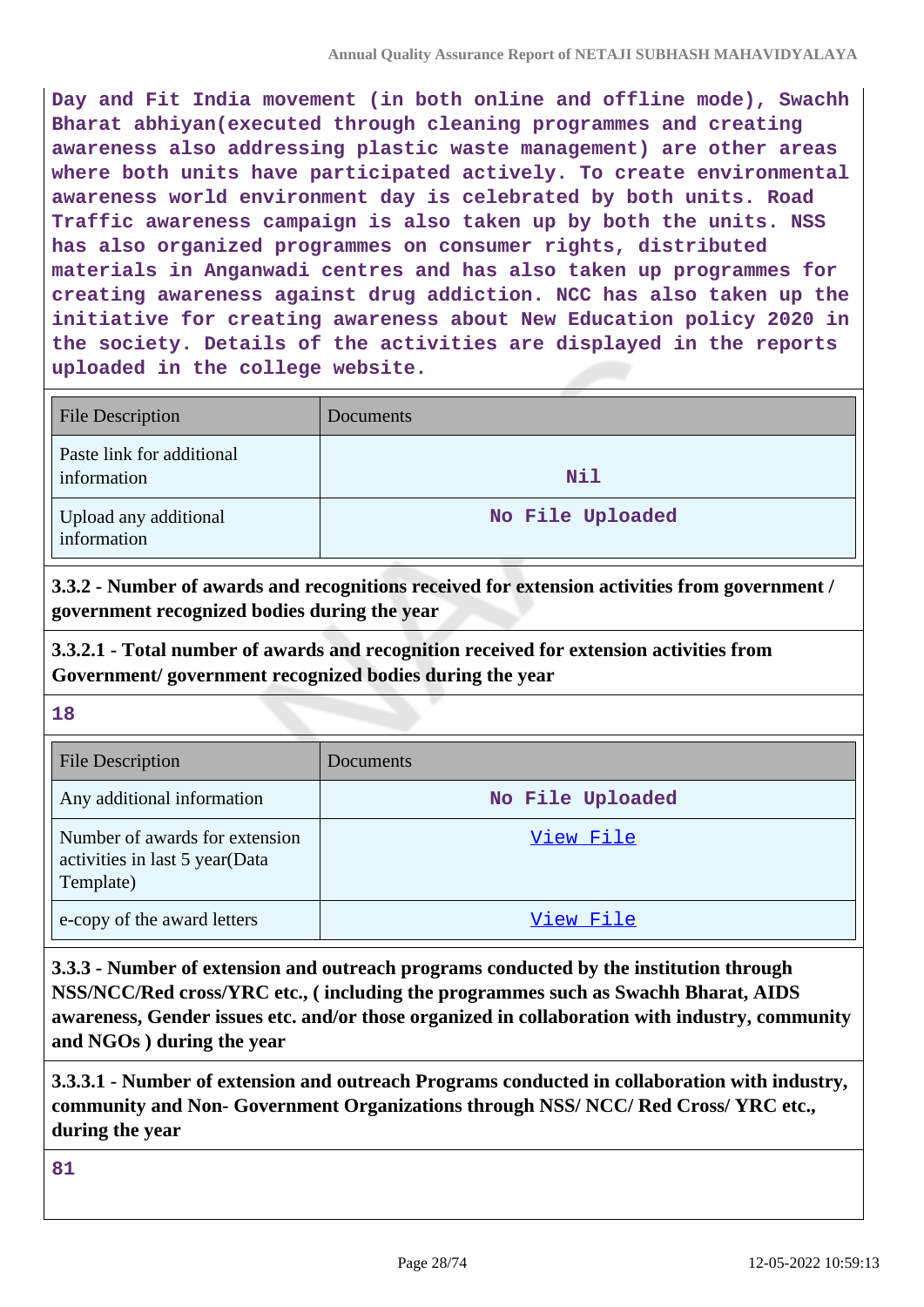| <b>File Description</b>                                                                                                       | Documents        |
|-------------------------------------------------------------------------------------------------------------------------------|------------------|
| Reports of the event organized                                                                                                | View File        |
| Any additional information                                                                                                    | No File Uploaded |
| Number of extension and<br>outreach Programmes conducted<br>with industry, community etc for<br>the last year (Data Template) | View File        |

# **3.3.4 - Number of students participating in extension activities at 3.3.3. above during the year**

**3.3.4.1 - Total number of Students participating in extension activities conducted in collaboration with industry, community and Non- Government Organizations through NSS/ NCC/ Red Cross/ YRC etc., during the year**

#### **215**

| <b>File Description</b>                                                                              | Documents        |
|------------------------------------------------------------------------------------------------------|------------------|
| Report of the event                                                                                  | View File        |
| Any additional information                                                                           | No File Uploaded |
| Number of students participating<br>in extension activities with Govt.<br>or NGO etc (Data Template) | View File        |

### **3.4 - Collaboration**

**3.4.1 - The Institution has several collaborations/linkages for Faculty exchange, Student exchange, Internship, Field trip, On-the- job training, research etc during the year**

**0**

| <b>File Description</b>                                                               | Documents        |
|---------------------------------------------------------------------------------------|------------------|
| e-copies of linkage related<br>Document                                               | No File Uploaded |
| Details of linkages with<br>institutions/industries for<br>internship (Data Template) | View File        |
| Any additional information                                                            | No File Uploaded |

**3.4.2 - Number of functional MoUs with national and international institutions, universities, industries, corporate houses etc. during the year**

**3.4.2.1 - Number of functional MoUs with Institutions of national, international importance, other universities, industries, corporate houses etc. during the year**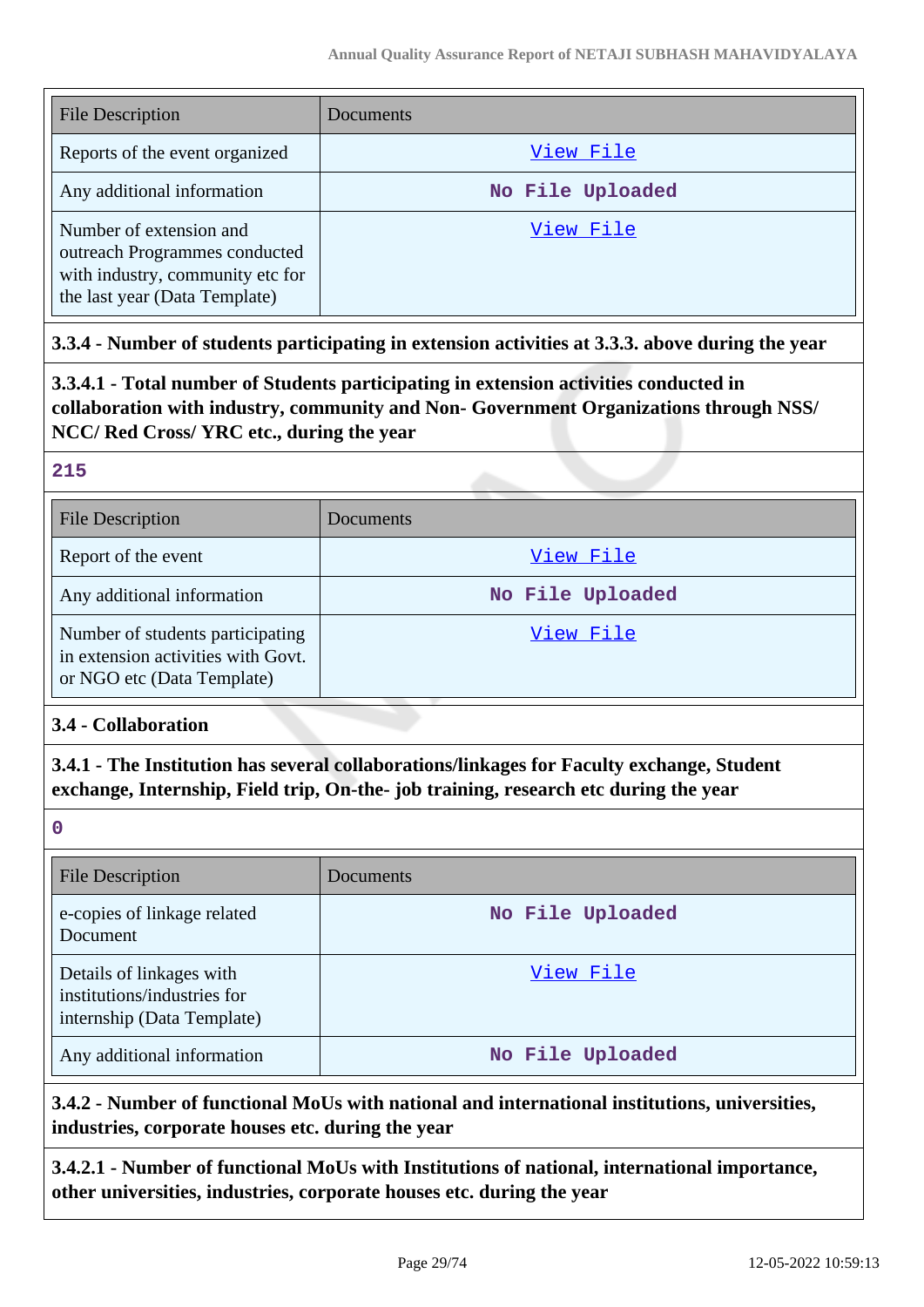| $\mathbf 0$                                                                                                                         |                  |
|-------------------------------------------------------------------------------------------------------------------------------------|------------------|
| File Description                                                                                                                    | Documents        |
| e-Copies of the MoUs with<br>institution./industry/corporate<br>houses                                                              | No File Uploaded |
| Any additional information                                                                                                          | No File Uploaded |
| Details of functional MoUs with<br>institutions of national,<br>international importance, other<br>universities etc during the year | View File        |

# **INFRASTRUCTURE AND LEARNING RESOURCES**

## **4.1 - Physical Facilities**

4.1.1 - The Institution has adequate infrastructure and physical facilities for teaching- learning. viz., classrooms, laboratories, computing equipment etc.

**The college is well equipped with well-maintained classrooms, laboratories, Smart classrooms, library reading rooms, e –corner/internet surfing center, conference rooms, ICT enabled classrooms, seminar rooms with PA system and computing equipment to adopt the modern ICT based teaching-learning system.**

**The institution has thirty (30) classrooms with electricity connection, sufficient number of benches for students, large green boards and other necessary materials to impart knowledge to the students. There are also departmental rooms equipped with departmental library, notice board, departmental incumbency board and cabinet for wall magazine where students display their creative writings and paintings to showcase their talents.**

**The college possesses a well-furnished and resourceful library with more than 550992 reference books, properly maintained in different shelves. E-books and e-journals through NLIST (INFLIBNET) offer online access to study materials for both the students and the teachers. The library has an e-corner/ internet surfing center with 4 desktop computers.**

**The college has 'Indoor Training Facility Center' with well-equipped instruments which are maintained with the department of Physical Education under whose supervision, the sports materials are used by the students. Further, the institution has a Yoga center along with the Indoor facility Center. The institution also has a playground within the campus.**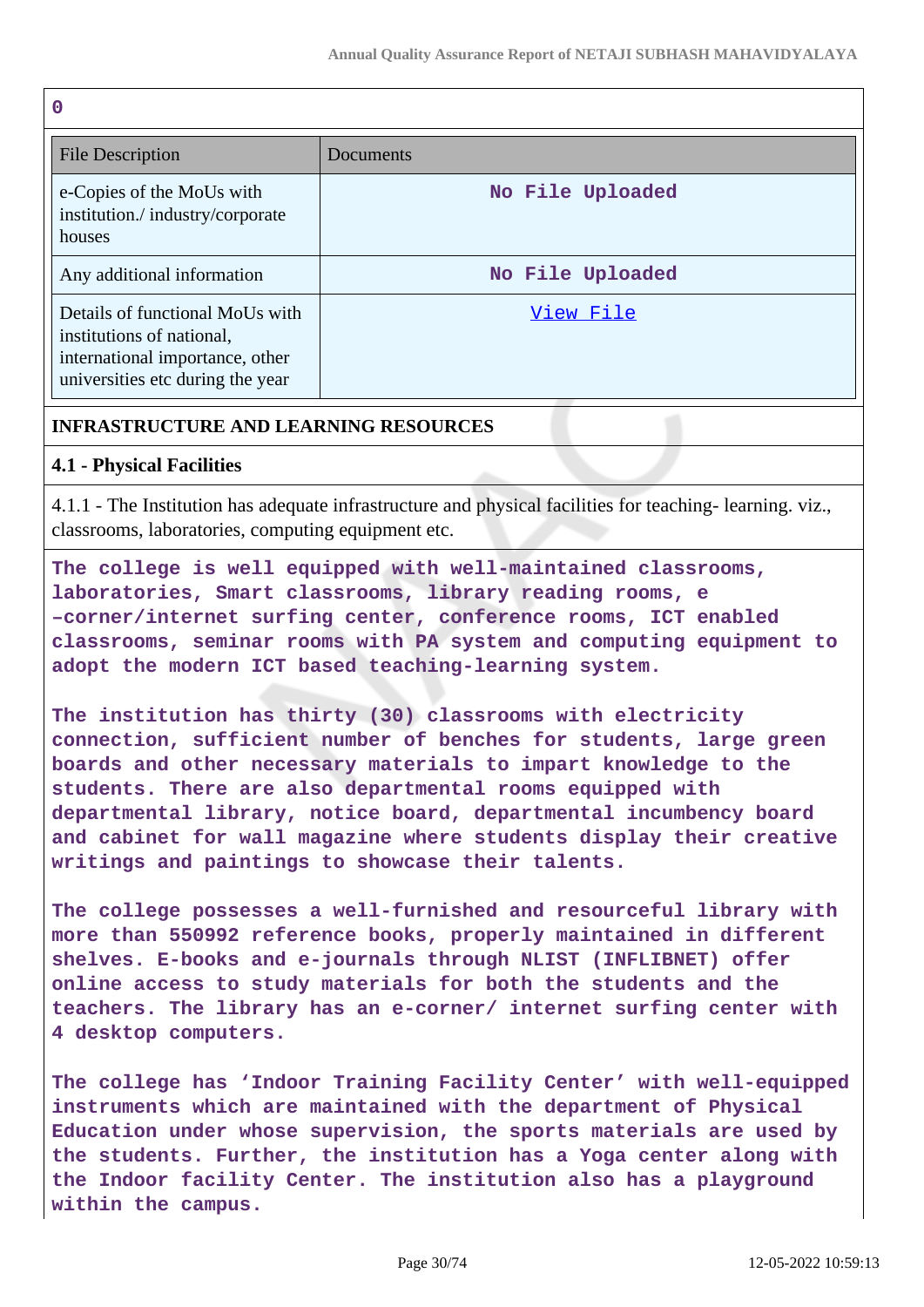**Hostel facility is available with the institution for ST (Boys) who belong to remote areas of the state.**

**The college has well equipped laboratories for the departments of Psychology and Geography. Language laboratory facility is available with the department of English. 50 computers are with department of Computer Science.**

**College has well equipped science laboratories with computer and ICT enabled smart class rooms. In the faculty of bio sciences, department of Human Physiology is well equipped with biochemistry, hematology, human performance and molecular & immunology laboratory. Department of Zoology has a well equipped laboratory. Zoology department also maintains a 'vermi compost Unit' for training and livelihood generation among the students. Botany department has wellequipped instruments. Botany department also maintains a 'Nursery' in the college. Faculty of Physical sciences has well equipped laboratories, instruments & other required facilities.**

| <b>File Description</b>                  | Documents                                  |
|------------------------------------------|--------------------------------------------|
| Upload any additional<br>information     | View File                                  |
| Paste link for additional<br>information | https://www.nsmahavidyalaya.nic.in/4.1.pdf |

4.1.2 - The Institution has adequate facilities for cultural activities, sports, games (indoor, outdoor), gymnasium, yoga centre etc.

**The institution has adequate facilities for cultural and sports facilities. The College has an 'Indoor Facility Training Center', equipped with modern training equipments like multigym, treadmill, walker, dumbbells and barbells. The institution has a Yoga center in the 'Indoor Facility Training Center'.**

**The institution emphasizes on sports - both indoor and outdoor games. Indoor and outdoor games facilities are utilized by the students and faculty members under the strict supervision of the Physical Education teacher.**

**The college has a play ground to be utilized by the students for practicing various games and sports. Practical classes of the Physical Education department are also conducted in the playground. The students of this college participate in inter-college, state, national and international level sports competitions and have won prizes. Yoga Day is celebrated on 21st June every year with great**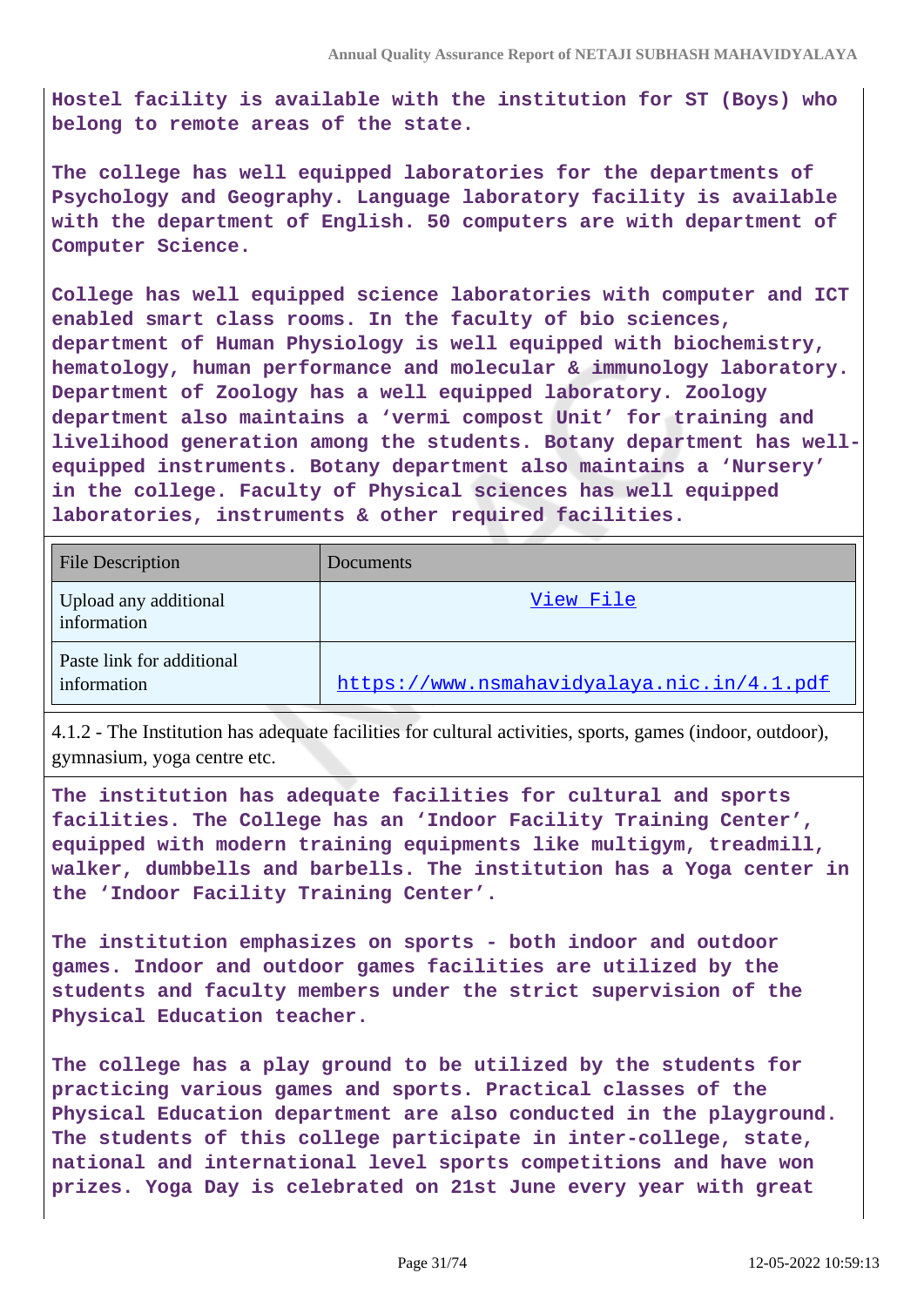**enthusiasm. The physical education department of the college aims at providing a safe and healthy atmosphere for its students and staff members. A separate committee for 'Sports and Games' is constituted, to plan, execute and monitor the issues relating to games and sports.**

**The College has a glorified history of cultural back ground since inception. Separate committees, namely 'Cultural Committee', 'Committee for Drama, Debate and Literary Activities' and 'Magazine Committee' are formed for execution and monitoring of cultural and literary activities. The committee members supervise the cultural activities performed during Fresher's Welcome, Teachers' Day, Quiz and Debate Competitions, celebrating national and international, commemorative events in the college campus and publish college magazine. The Cultural Committee act as mentor for the students interested in cultural activities. Wall magazine is maintained by almost all departments where students showcase their write-ups, paintings and other creativities. The College has a seminar Hall with PA system and ICT facility where cultural activities are performed.**

| <b>File Description</b>                  | Documents                                    |
|------------------------------------------|----------------------------------------------|
| Upload any additional<br>information     | View File                                    |
| Paste link for additional<br>information | https://www.nsmahavidyalaya.nic.in/4.1.2.pdf |

**4.1.3 - Number of classrooms and seminar halls with ICT- enabled facilities such as smart class, LMS, etc.**

**6**

### **4.1.3.1 - Number of classrooms and seminar halls with ICT facilities**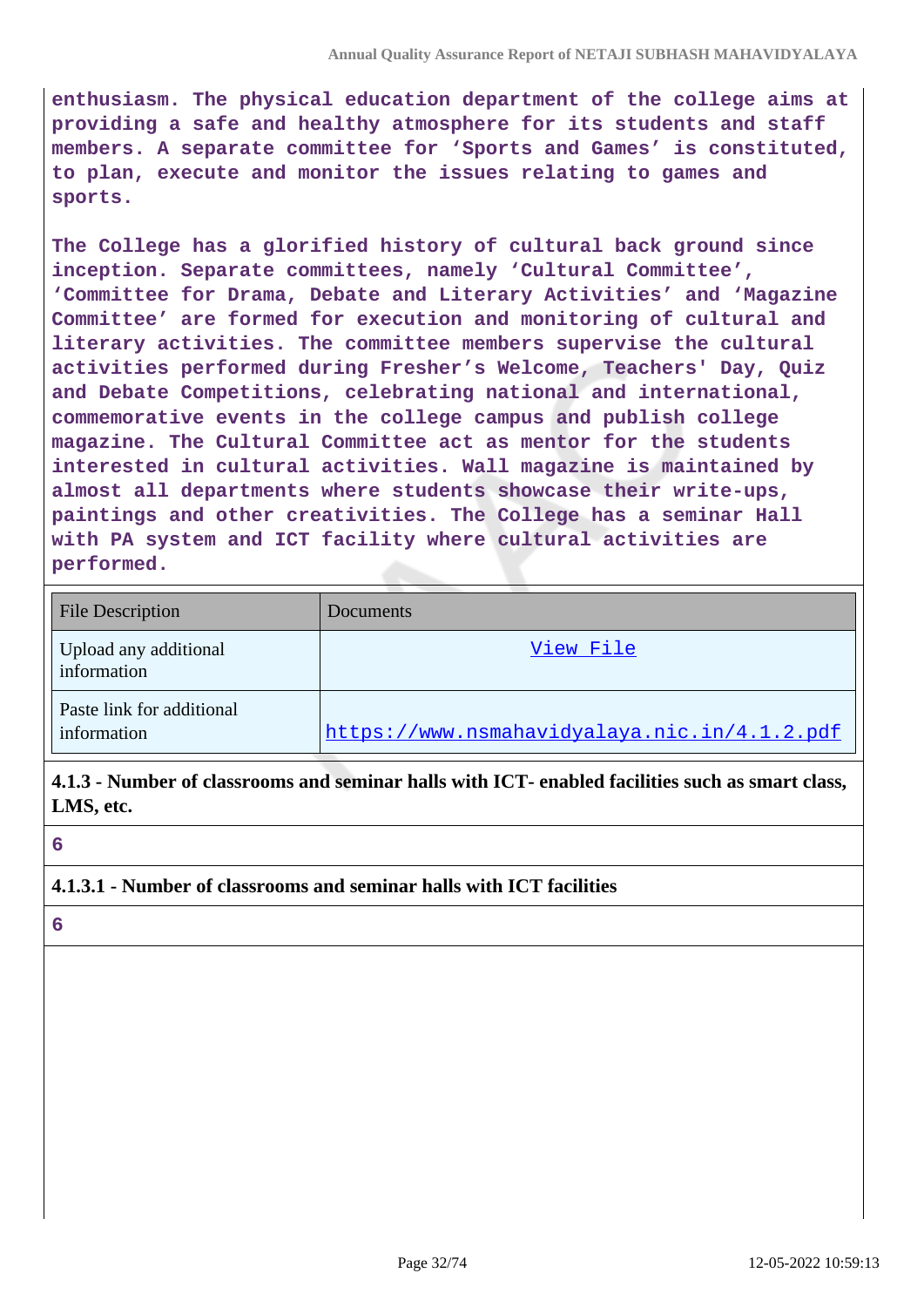| <b>File Description</b>                                                                                   | Documents                                                             |
|-----------------------------------------------------------------------------------------------------------|-----------------------------------------------------------------------|
| Upload any additional<br>information                                                                      | No File Uploaded                                                      |
| Paste link for additional<br>information                                                                  | https://www.nsmahavidyalaya.nic.in/4.1.3.Sma<br>rt%20Room%20Photo.pdf |
| <b>Upload Number of classrooms</b><br>and seminar halls with ICT<br>enabled facilities (Data<br>Template) | View File                                                             |

**4.1.4 - Expenditure, excluding salary for infrastructure augmentation during the year (INR in Lakhs)**

## **4.1.4.1 - Expenditure for infrastructure augmentation, excluding salary during the year (INR in lakhs)**

### **23.9003**

| <b>File Description</b>                                                                            | Documents |
|----------------------------------------------------------------------------------------------------|-----------|
| Upload any additional<br>information                                                               | View File |
| Upload audited utilization<br>statements                                                           | View File |
| <b>Upload Details of budget</b><br>allocation, excluding salary<br>during the year (Data Template) | View File |

#### **4.2 - Library as a Learning Resource**

4.2.1 - Library is automated using Integrated Library Management System (ILMS)

**Name of ILMS software:e-Granthalaya Software in Cloud version-4.0 of National Informatics Centre, Govt. of India.**

**Nature of automation (fully or partially):- Partially.**

- **Version:- EG-4.0 in cloud.**
- **Renew Date: 29.12.2.21 (payment date)**

**.About NSM Library: The Library is a knowledge Centre which has rich resources mainly in Social Sciences, Humanities and Sciences. It is placed in the New Building opposite to the academic section of the college. There is a big reading Hall. A net surfing center with the**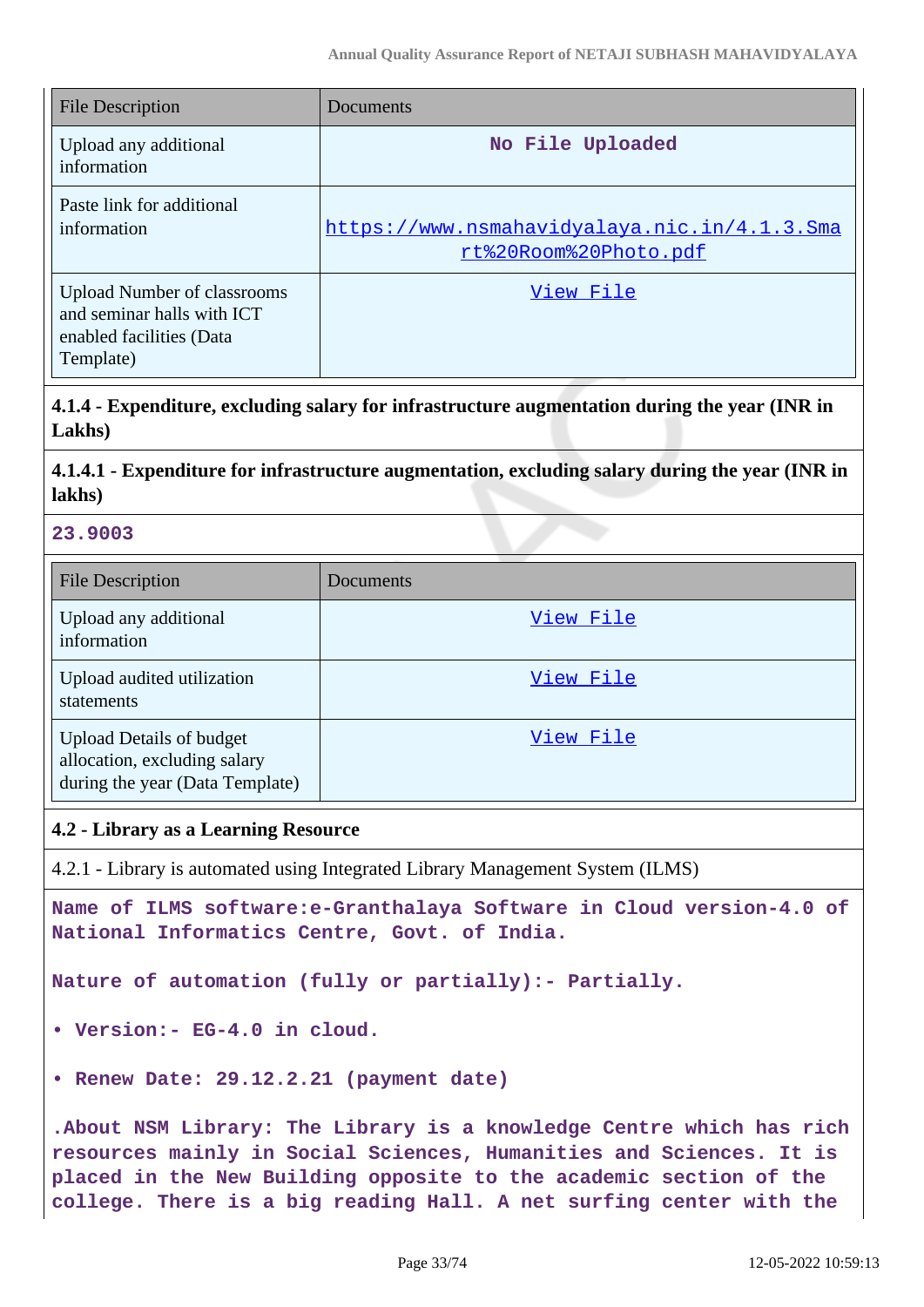**facility of photocopying.**

**Most of the students are dependent on the text and reference books available in NSM library.**

**It is interestingly noticed that despite their socio-economic status, students are having Smart phones with net facility. So, students are aware of the global scenario of the library facility which is available online. However, it is also noticed that a significant number of students make use of the facilities with NSM library facility which is reflected in the 'Students Library use register'.**

**It is the hub of all the academic activities of the Institute and provides comprehensive access to books, journals, reports, e-books, e-journal/online databases, electronic theses and dissertations through:**

**INFLIBNET,**

journals,e-ShodhSindhu, Shodhganga Membership etc

(Data Template)

**e-ShodhSindhu (through INFLIBNET)**

| <b>File Description</b>                                                                                                                                                               | Documents                                                             |
|---------------------------------------------------------------------------------------------------------------------------------------------------------------------------------------|-----------------------------------------------------------------------|
| Upload any additional<br>information                                                                                                                                                  | View File                                                             |
| Paste link for Additional<br>Information                                                                                                                                              | <u>https://www.nsmahavidyalaya.nic.in/4.2.1%20A</u><br>ddl%20info.pdf |
| 4.2.2 - The institution has subscription for the<br>following e-resources e-journals e-<br>ShodhSindhu Shodhganga Membership e-<br><b>books Databases Remote access toe-resources</b> | A. Any 4 or more of the above                                         |
| <b>File Description</b>                                                                                                                                                               | Documents                                                             |
| Upload any additional<br>information                                                                                                                                                  | View File                                                             |
| Details of subscriptions like e-                                                                                                                                                      | View File                                                             |

**4.2.3 - Expenditure for purchase of books/e-books and subscription to journals/e- journals during the year (INR in Lakhs)**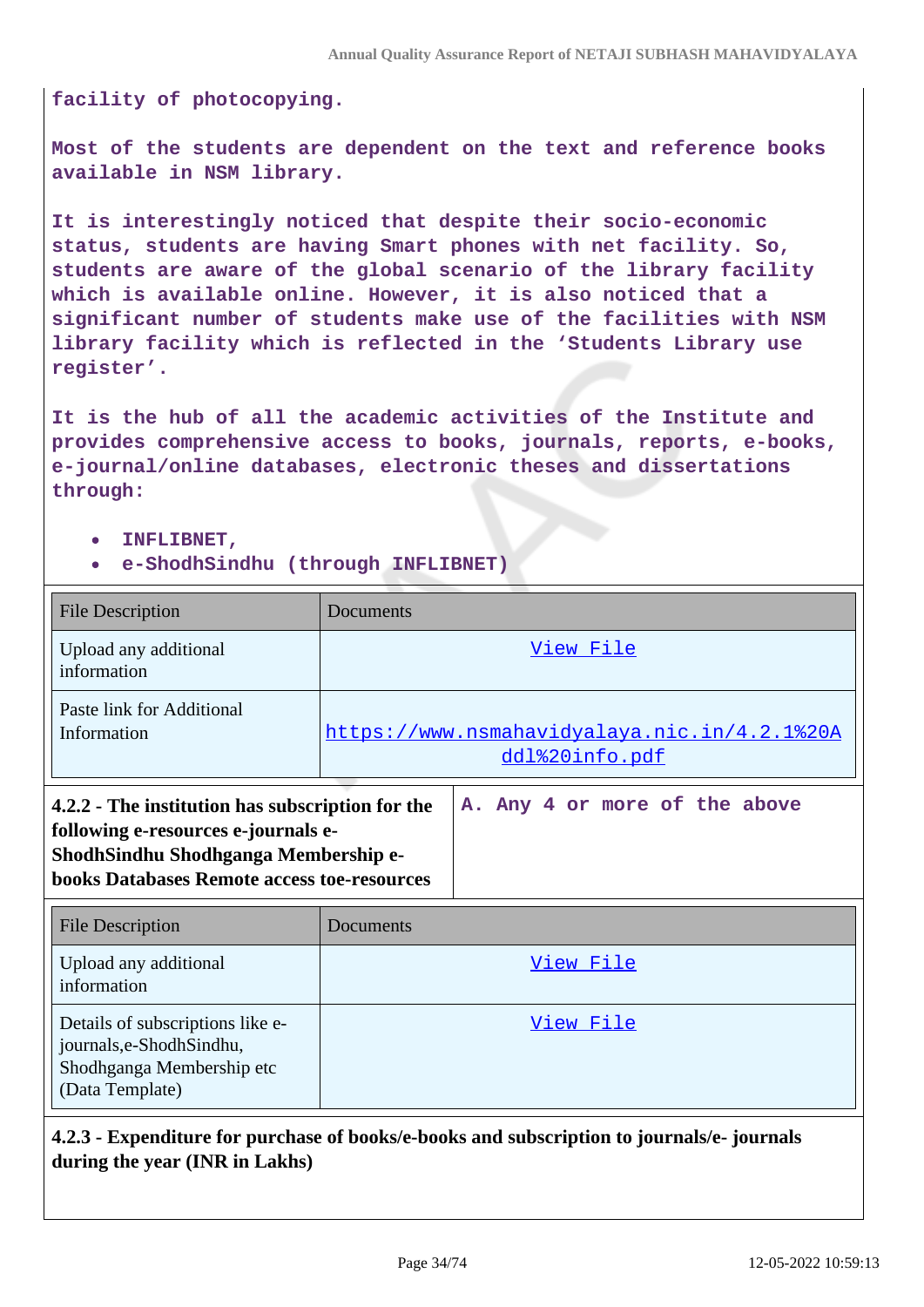# **4.2.3.1 - Annual expenditure of purchase of books/e-books and subscription to journals/ejournals during the year (INR in Lakhs)**

## **5.37286**

| <b>File Description</b>                                                                                                       | Documents |
|-------------------------------------------------------------------------------------------------------------------------------|-----------|
| Any additional information                                                                                                    | View File |
| Audited statements of accounts                                                                                                | View File |
| Details of annual expenditure for<br>purchase of books/e-books and<br>journals/e- journals during the<br>year (Data Template) | View File |

# **4.2.4 - Number per day usage of library by teachers and students ( foot falls and login data for online access) (Data for the latest completed academic year)**

# **4.2.4.1 - Number of teachers and students using library per day over last one year**

**49**

| <b>File Description</b>                              | <b>Documents</b> |
|------------------------------------------------------|------------------|
| Any additional information                           | View File        |
| Details of library usage by<br>teachers and students | View File        |

# **4.3 - IT Infrastructure**

4.3.1 - Institution frequently updates its IT facilities including Wi-Fi

**Institution frequently updates its IT facilities including Wi-Fi facility. The IT sector is one of the rapidly expanding sectors. NS Mahavidyalaya, in order to cope with the age of modern technology, does not lag behind in possessing IT facilities in the institution. To provide to the demands and updated facilities for the students IT infrastructure are in constant change and modification. Not in terms of hardware but in terms of software also the integrated system is in the constant developing process. We prefer the genuine versions of the software in use. IT department keeps a keen vigilance on the activities of the students as there is a high percentage of variability to deviate in the vast domain of Big Data.**

**There is one Computer Laboratory in the College which is under Computer Science departments with requisite numbers of computer and these computers are made accessible to the students to implant the IT skill. Students of different Departments having practical classes**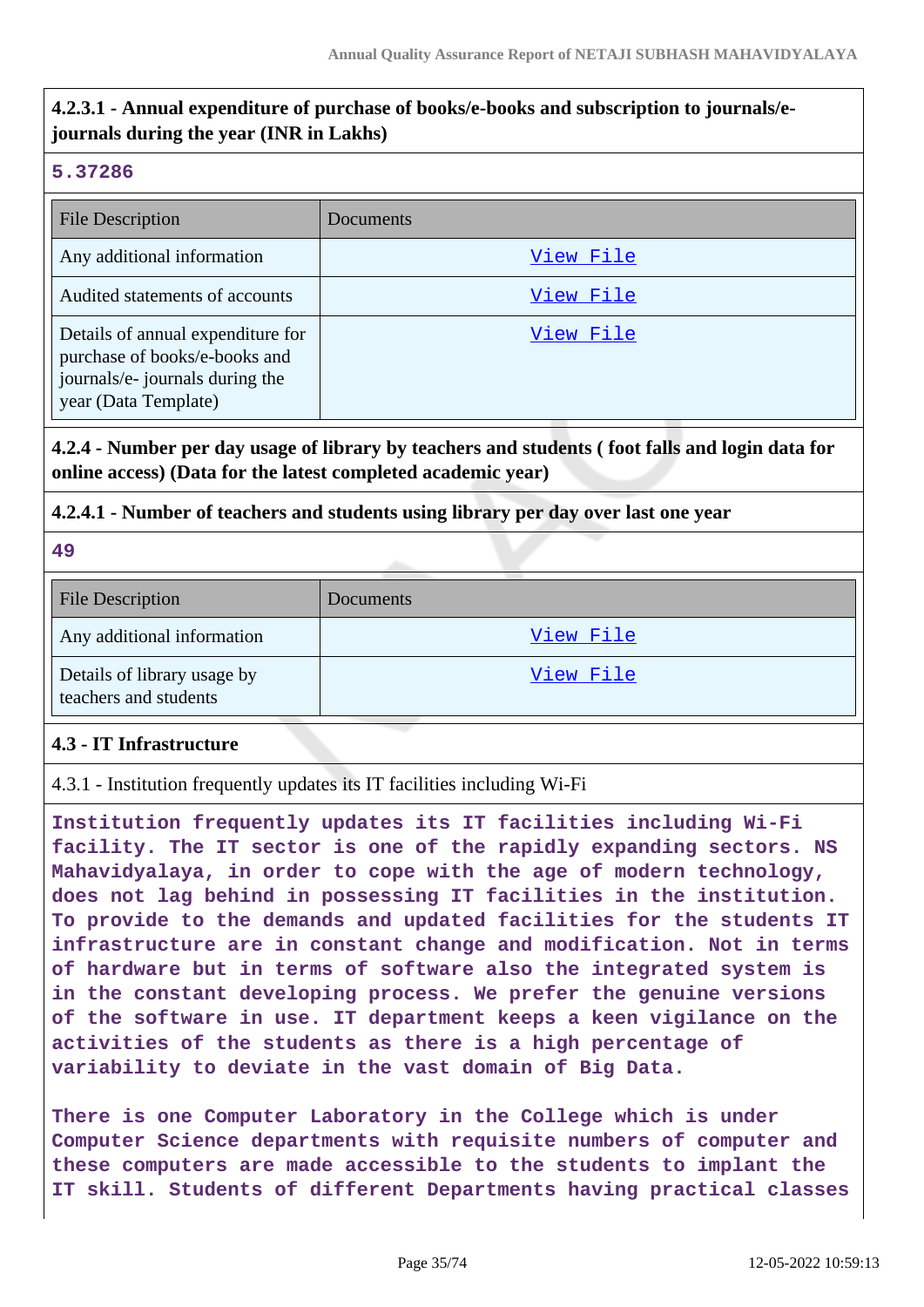**in Computer Programming, attend classes in this Laboratory. Both Major and General students of Department of Physics and Mathematics attend classes here.**

**The College has a computer Laboratory The college has developed five smart classroom and an ICT enabled seminar hall, for conducting classes for the students. Seminars, various Workshops are also conducted in the Seminar Hall with an smart TV/ LCD projector and screen.**

**The college is in possession of seventy four (74 ) Desktops and laptops used for academic purpose. On the other hand there are 16 desktops for administrative work. Laptops are used by various departments, different convenors such as RUSA, IQAC conveners.**

**The college also possesses other ICT equipment such as printers, photocopiers, projectors, smart TV, PA Lantern, speakers in adequate numbers and are used various academic and cultural activities of the college. Keeping pace with the modern technology all official works including salary related matters of both the faculties and the staff, other financial transactions are made through online treasury using HRMS (Human Resources Management System). At present, the college has a broadband connection, and this facility is accessed in our day to day work.**

| <b>File Description</b>                  | Documents                               |
|------------------------------------------|-----------------------------------------|
| Upload any additional<br>information     | View File                               |
| Paste link for additional<br>information | https://nsmahavidyalaya.nic.in/ICT.html |

# **4.3.2 - Number of Computers**

| <b>JU</b>                                                             |             |
|-----------------------------------------------------------------------|-------------|
| <b>File Description</b>                                               | Documents   |
| Upload any additional<br>information                                  | View File   |
| Student – computer ratio                                              | View File   |
| 4.3.3 - Bandwidth of internet connection in the<br><b>Institution</b> | A. ? 50MBPS |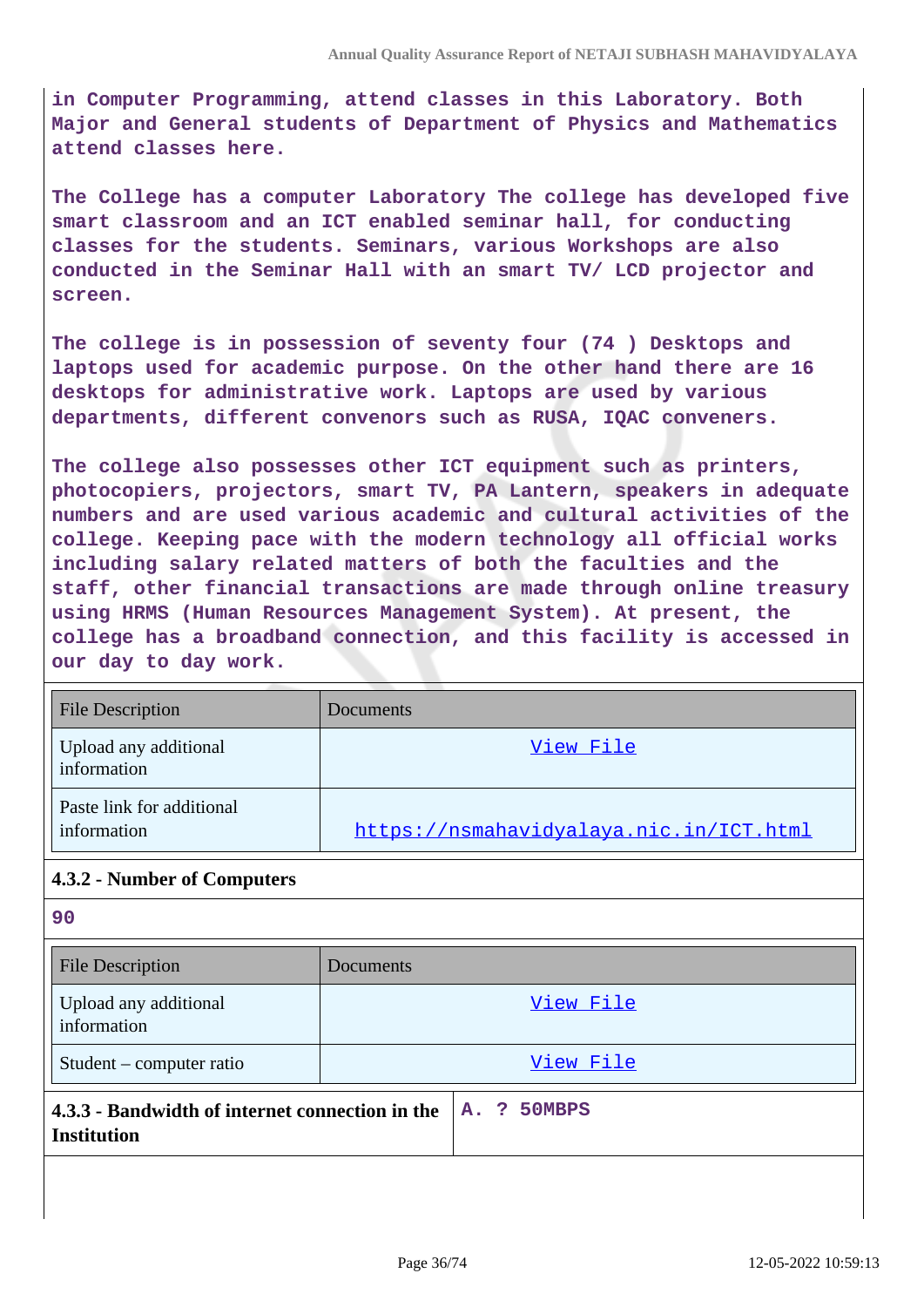| <b>File Description</b>                                                        | Documents |
|--------------------------------------------------------------------------------|-----------|
| Upload any additional<br>Information                                           | View File |
| Details of available bandwidth of<br>internet connection in the<br>Institution | View File |

## **4.4 - Maintenance of Campus Infrastructure**

**4.4.1 - Expenditure incurred on maintenance of infrastructure (physical and academic support facilities) excluding salary component during the year (INR in Lakhs)**

**4.4.1.1 - Expenditure incurred on maintenance of infrastructure (physical facilities and academic support facilities) excluding salary component during the year (INR in lakhs)**

# **29.61445**

| <b>File Description</b>                                                                                                        | Documents        |
|--------------------------------------------------------------------------------------------------------------------------------|------------------|
| Upload any additional<br>information                                                                                           | No File Uploaded |
| Audited statements of accounts.                                                                                                | View File        |
| Details about assigned budget<br>and expenditure on physical<br>facilities and academic support<br>facilities (Data Templates) | View File        |

4.4.2 - There are established systems and procedures for maintaining and utilizing physical, academic and support facilities - laboratory, library, sports complex, computers, classrooms etc.

**Proper maintenance and utilization of physical and academic support facilities are augmented and maintained through various committees namely Development committee and Academic Committee constituted every year with the members of the Teachers' Council. RUSA Committee, e-tender committee, GEM committee, Lower Purchase Committee are also constituted by the Principal in discussion with Teachers' Council. The Development Committee and the RUSA committee jointly prepare plans for acquiring infrastructure, maintenance, repair etc.**

**Requisitions of different departments are executed through the development committee and RUSA committee. All work is done through the tender system/ GEM as per standard norms or rules laid down by the Department of Higher Education. Physical work, after sorting by the Development and RUSA committee, usually allotted to Govt. agencies like PWD, Rural Development Department, and Municipality**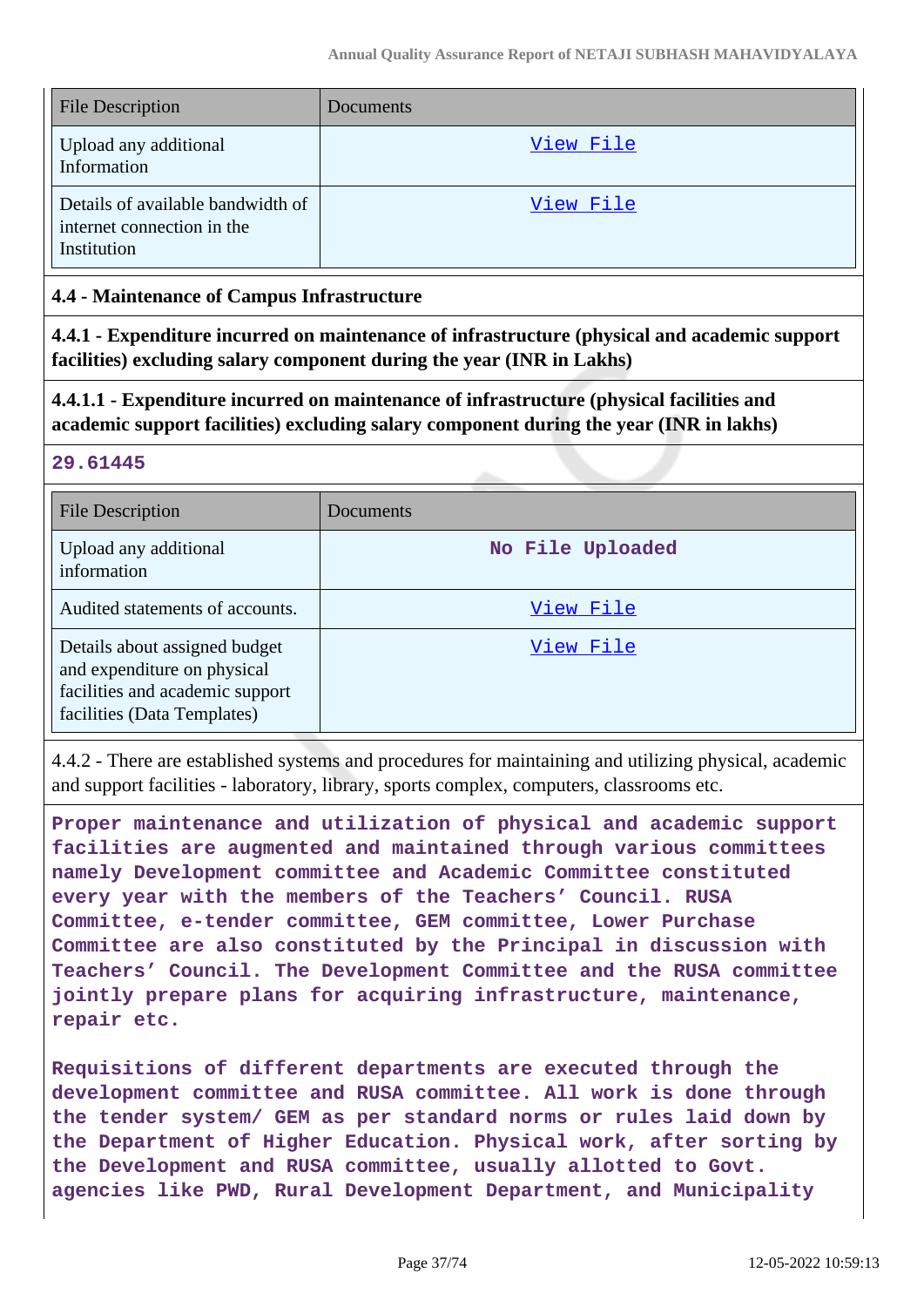**etc. Sometime work may execute through tender or inviting quotation by the local contractors etc.**

**Maintenance and up-gradation work, related to civil and electrical works, done by the contractors is verified by the Development Committee and also the HOD of the concerned departments where work is actually initiated. All minor faults are attended and repaired by hired technicians and carpenters as per the norms followed by the state govt.**

#### **Laboratory:**

**Laboratory facilities are available with the departments of Physical Science, Bio-Science, Psychology and Geography and are made accessible to all the students of the concerned departments. The users of these laboratories pay immense attention while accessing the facilities and handle it with good care.There are Laboratory attendant for proper maintenance of the laboratories. They also render help in the laboratory when the students perform experiments. Laboratory Equipment/Machinery, Gas connection pipeline are checked regularly to ensure smooth conduct of practical based learning in laboratories. The departments also maintain a stock register for keeping a list of chemicals, glassware and any other instruments used in the laboratory. The laboratory equipments are maintained at the departmental level by the staff or through hired technicians whenever necessary.**

#### **Library:**

**The library has an advisory committee, which meets at regular intervals to discuss various issues related to library facilities, services, and activities The committee works towards improving the overall library infrastructure and resources to make it user friendly.**

**The college library is subscribed to NLIST programme of INFLIBNET. A link to Web OPAC has been provided on the library website for remote access. Users can access the library database and search for books. The users can access this information from home where internet connectivity is available.**

**The library has its own rules and regulations and the librarian of this institution is well aware of those ethics.The certain system and procedures followed for maintaining and utilizing the library resources may be highlighted under: Whenever books are purchased, they are enlisted in the register and later they are made available**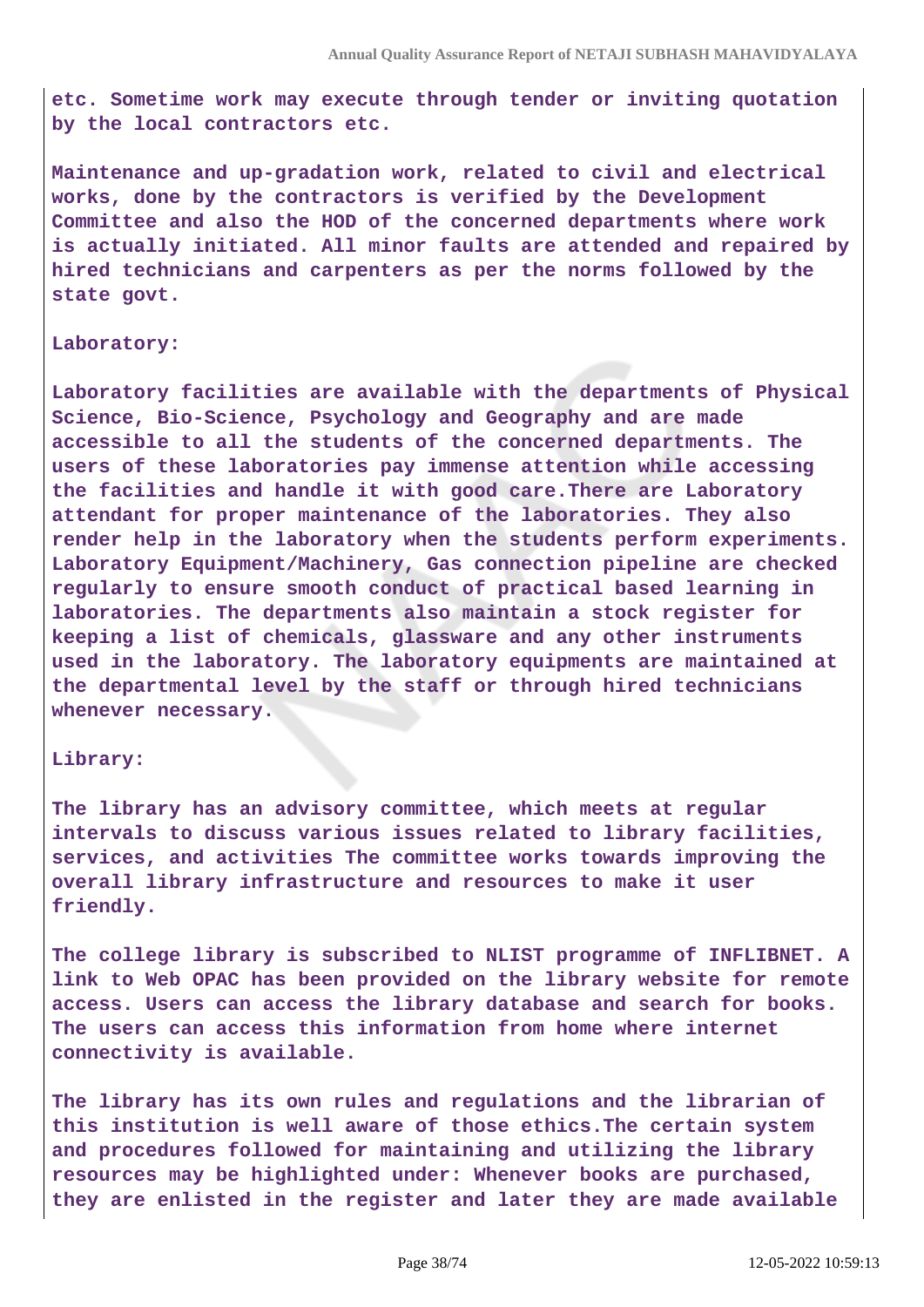**for the students and faculty members with the support of a register for lending books. Each student at the beginning of the first semester, are issued a library card and they are allowed to borrow the books during their needs. Returning of the borrowed books is mandatory for both the students and the faculties before leaving the institutions.**

#### **Sports Complex:**

**The Games and Sports section in the institution is being looked after by the Physical Education Department. All the sports materials and equipments are stored in sports storeroom under the supervision of the Physical education teacher. A register is maintained with records of all the sports equipment available in the college. The faculty keeps a record of all the sports equipment available in the college. Students are allowed to use the sports materials only after signing the register and return the same after their sports activities get over. There is a playground inside the campus where students play different outdoor games cricket, football, etc.**

**College has sufficient numbers of computers which are used in offices, various departments and in the computer laboratory. The students can access them in the Computer laboratory at the time of computer practical classes. From time to time Computer and IT infrastructure maintenance and up-gradation is looked after by the Head of the Computer Department.**

#### **Classroom:**

**The college authority takes initiatives for proper maintenance of the classrooms and ensures uninterrupted teaching-learning activities. For smooth conduct of teaching-learning process, HODs submit their requirements to the principal regarding repairing and maintaining the computer, classroom furniture, departmental furniture, etc. This is later on executed by the Principal as per the needs of the department. ICT enabled classes and Smart classes are conducted by various departments from time to time as per the central routine of the college.**

**There are out sourcing system for cleaning college campus. Besides, major cleaning drive used to initiate by the help of local Panchayat or by the paid labor maintaining all rules and regulations. Some times Swacchata Abhiyan is initiated by the NSS Volunteers. Plantation programme is conducted every as a part of Vanamahotsava Programme. Plantation program is also executed by Awareness "Programme on Environmental and Climate Change Issues" Committee of**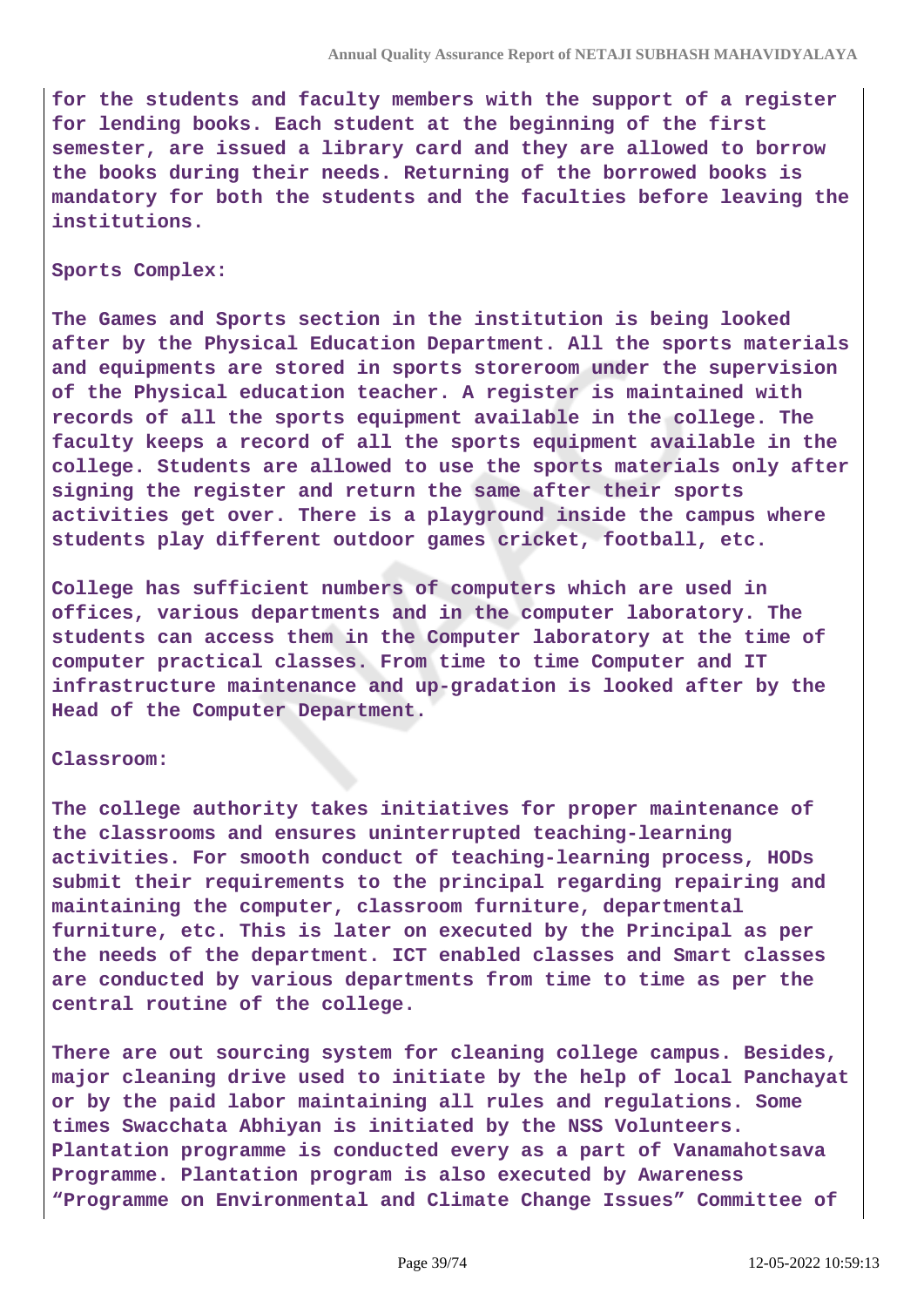$\mathbf{I}$ 

**NSM.**

| <b>File Description</b>                                                             | Documents                                                      |
|-------------------------------------------------------------------------------------|----------------------------------------------------------------|
| Upload any additional<br>information                                                | View File                                                      |
| Paste link for additional<br>information                                            | https://www.nsmahavidyalaya.nic.in/4.4.2%20A<br>ddl%20info.pdf |
| STUDENT SUPPORT AND PROGRESSION                                                     |                                                                |
| 5.1 - Student Support                                                               |                                                                |
| 5.1.1 - Number of students benefited by scholarships and free ships provided by the |                                                                |

**Government during the year**

# **5.1.1.1 - Number of students benefited by scholarships and free ships provided by the Government during the year**

**2082**

| <b>File Description</b>                                                                                                         | Documents |
|---------------------------------------------------------------------------------------------------------------------------------|-----------|
| Upload self attested letter with<br>the list of students sanctioned<br>scholarship                                              | View File |
| Upload any additional<br>information                                                                                            | View File |
| Number of students benefited by<br>scholarships and free ships<br>provided by the Government<br>during the year (Data Template) | View File |

# **5.1.2 - Number of students benefitted by scholarships, free ships etc. provided by the institution / non- government agencies during the year**

**5.1.2.1 - Total number of students benefited by scholarships, free ships, etc provided by the institution / non- government agencies during the year**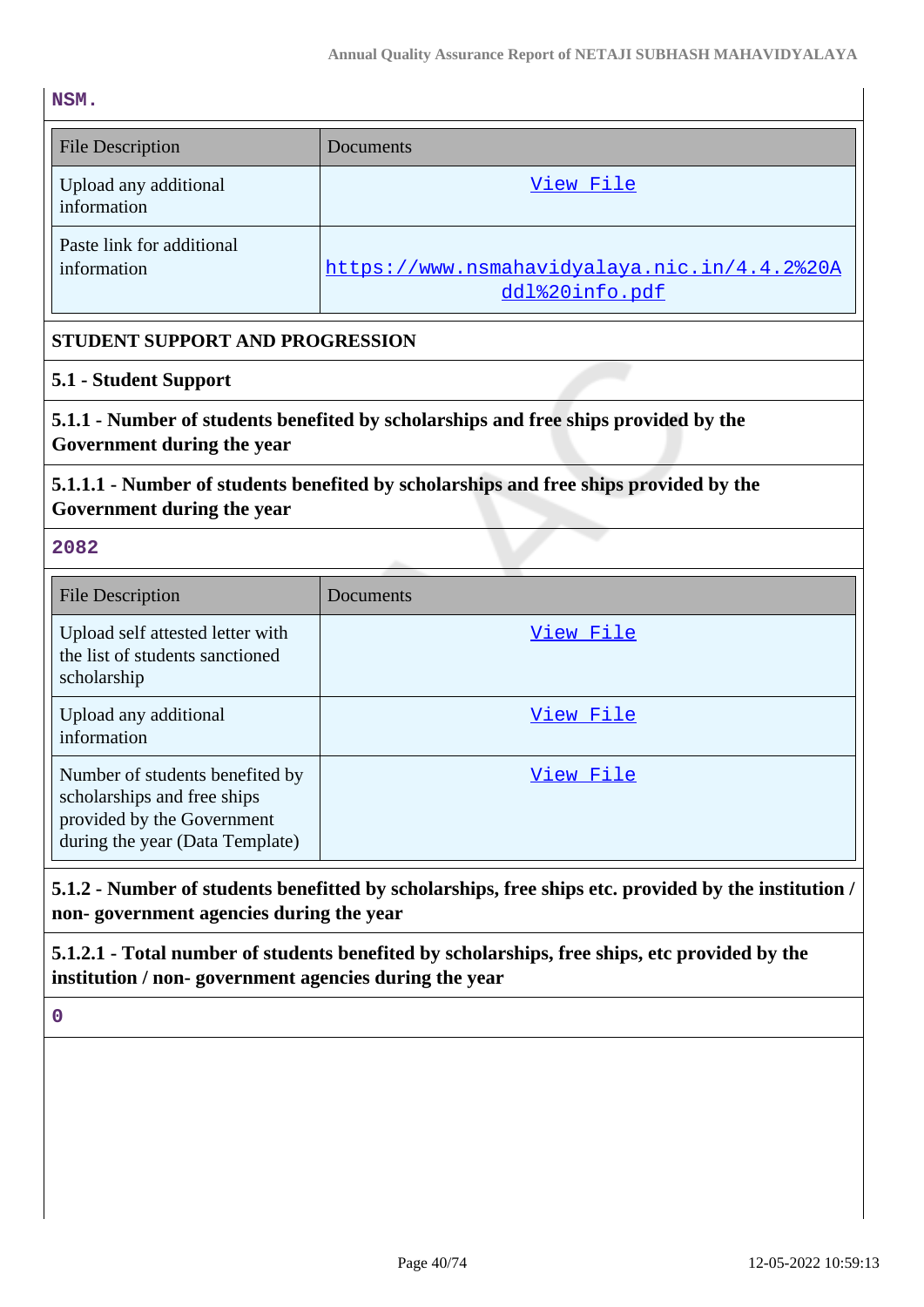| <b>File Description</b>                                                                                                                                                                                                                                        | Documents                                                                                   |
|----------------------------------------------------------------------------------------------------------------------------------------------------------------------------------------------------------------------------------------------------------------|---------------------------------------------------------------------------------------------|
| Upload any additional<br>information                                                                                                                                                                                                                           | No File Uploaded                                                                            |
| Number of students benefited by<br>scholarships and free ships<br>institution / non-government<br>agencies in last 5 years (Date<br>Template)                                                                                                                  | <u>View File</u>                                                                            |
| 5.1.3 - Capacity building and skills<br>enhancement initiatives taken by the<br>institution include the following: Soft skills<br>Language and communication skills Life skills<br>(Yoga, physical fitness, health and hygiene)<br><b>ICT/computing skills</b> | A. All of the above                                                                         |
| <b>File Description</b>                                                                                                                                                                                                                                        | Documents                                                                                   |
| Link to institutional website                                                                                                                                                                                                                                  | https://www.nsmahavidyalaya.nic.in/5.1.3%20d<br>ocuments.pdf                                |
| Any additional information                                                                                                                                                                                                                                     | View File                                                                                   |
| Details of capability building and<br>skills enhancement initiatives<br>(Data Template)                                                                                                                                                                        | <u>View File</u>                                                                            |
| counseling offered by the institution during the year                                                                                                                                                                                                          | 5.1.4 - Number of students benefitted by guidance for competitive examinations and career   |
| $\mathbf 0$                                                                                                                                                                                                                                                    |                                                                                             |
| counseling offered by the institution during the year                                                                                                                                                                                                          | 5.1.4.1 - Number of students benefitted by guidance for competitive examinations and career |
| $\boldsymbol{0}$                                                                                                                                                                                                                                               |                                                                                             |
| <b>File Description</b>                                                                                                                                                                                                                                        | Documents                                                                                   |
| Any additional information                                                                                                                                                                                                                                     | No File Uploaded                                                                            |
| Number of students benefited by<br>guidance for competitive<br>examinations and career<br>counseling during the year (Data<br>Template)                                                                                                                        | <u>View File</u>                                                                            |
| 5.1.5 - The Institution has a transparent                                                                                                                                                                                                                      | A. All of the above                                                                         |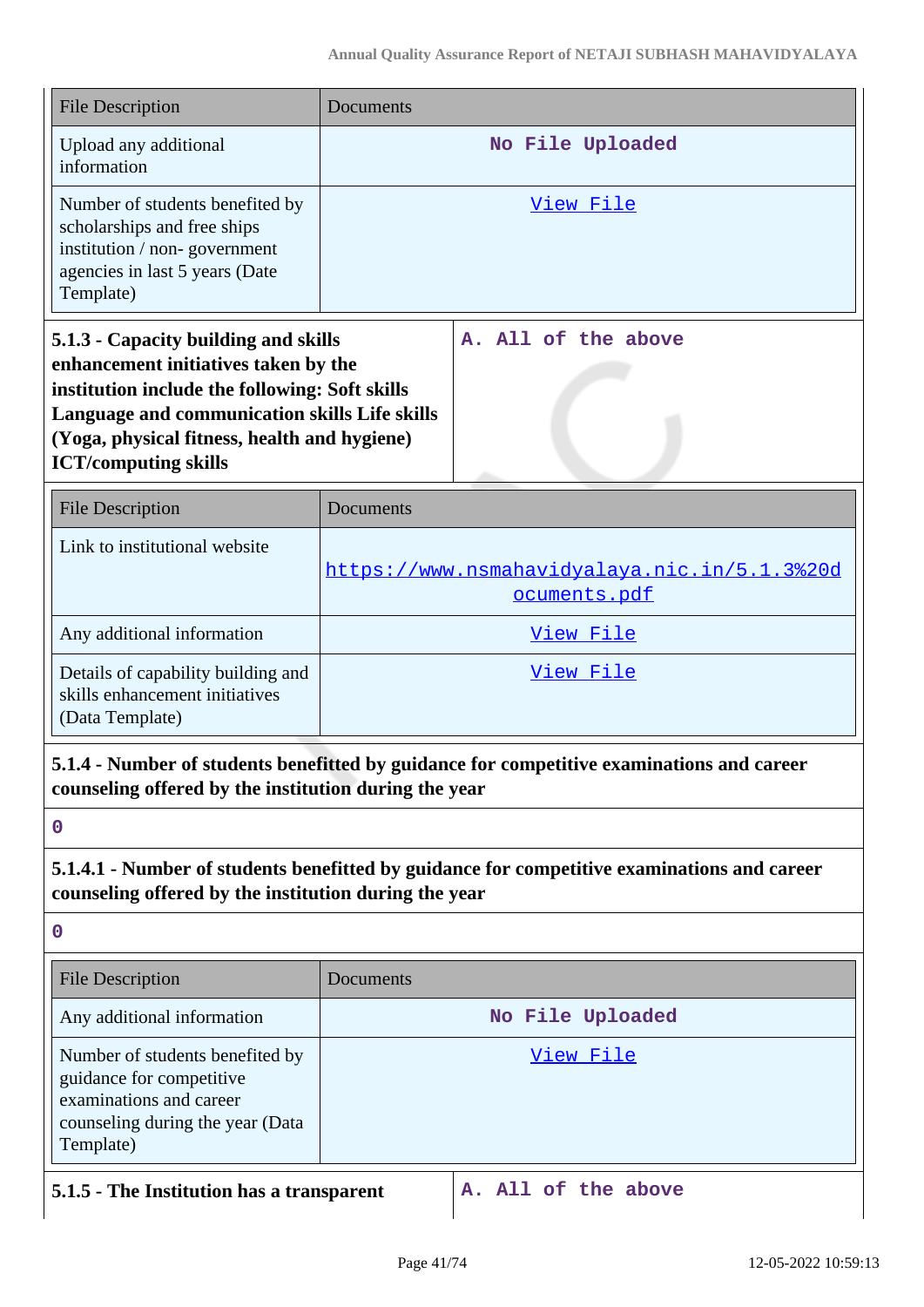**mechanism for timely redressal of student grievances including sexual harassment and ragging cases Implementation of guidelines of statutory/regulatory bodies Organization wide awareness and undertakings on policies with zero tolerance Mechanisms for submission of online/offline students' grievances Timely redressal of the grievances through appropriate committees**

| <b>File Description</b>                                                                                                                  | Documents |
|------------------------------------------------------------------------------------------------------------------------------------------|-----------|
| Minutes of the meetings of<br>student redressal committee,<br>prevention of sexual harassment<br>committee and Anti Ragging<br>committee | View File |
| Upload any additional<br>information                                                                                                     | View File |
| Details of student grievances<br>including sexual harassment and<br>ragging cases                                                        | View File |

### **5.2 - Student Progression**

# **5.2.1 - Number of placement of outgoing students during the year**

## **5.2.1.1 - Number of outgoing students placed during the year**

**11**

| <b>File Description</b>                  | Documents |
|------------------------------------------|-----------|
| Self-attested list of students<br>placed | View File |
| Upload any additional<br>information     | View File |

# **5.2.2 - Number of students progressing to higher education during the year**

## **5.2.2.1 - Number of outgoing student progression to higher education**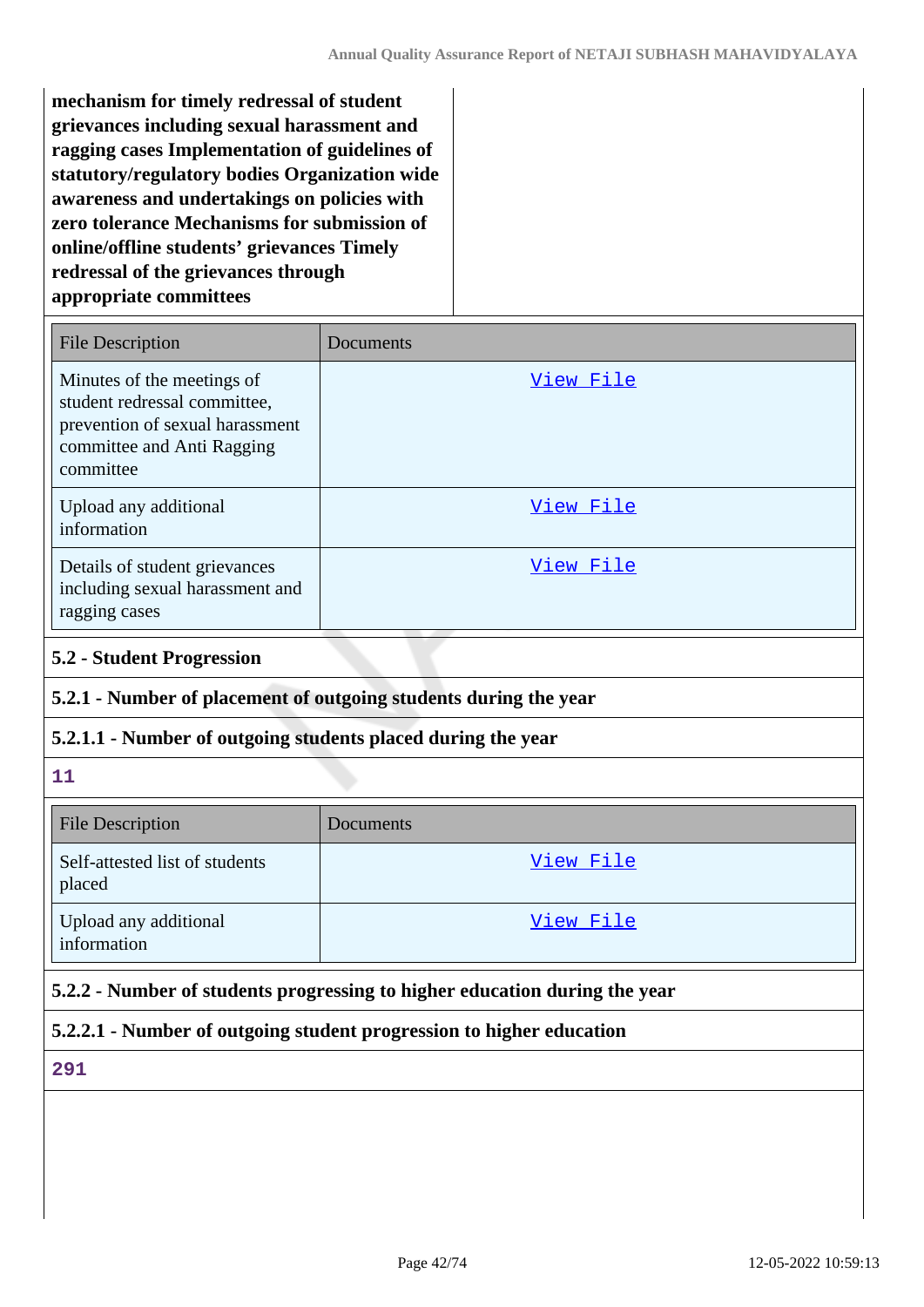| <b>File Description</b>                               | Documents        |
|-------------------------------------------------------|------------------|
| Upload supporting data for<br>student/alumni          | View File        |
| Any additional information                            | No File Uploaded |
| Details of student progression to<br>higher education | View File        |

**5.2.3 - Number of students qualifying in state/national/ international level examinations during the year (eg: JAM/CLAT/GATE/ GMAT/CAT/GRE/ TOEFL/ Civil Services/State government examinations)**

**5.2.3.1 - Number of students qualifying in state/ national/ international level examinations (eg: JAM/CLAT/NET/ SLET/ GATE/ GMAT/CAT/GRE/ TOEFL/ Civil Services/ State government examinations) during the year**

**27**

| <b>File Description</b>                | <b>Documents</b> |
|----------------------------------------|------------------|
| Upload supporting data for the<br>same | View File        |
| Any additional information             | No File Uploaded |

# **5.3 - Student Participation and Activities**

**5.3.1 - Number of awards/medals for outstanding performance in sports/cultural activities at university/state/national / international level (award for a team event should be counted as one) during the year**

**5.3.1.1 - Number of awards/medals for outstanding performance in sports/cultural activities at university/state/ national / international level (award for a team event should be counted as one) during the year.**

| <b>File Description</b>                                                                                                                                                              | Documents        |
|--------------------------------------------------------------------------------------------------------------------------------------------------------------------------------------|------------------|
| e-copies of award letters and<br>certificates                                                                                                                                        | View File        |
| Any additional information                                                                                                                                                           | No File Uploaded |
| Number of awards/medals for<br>outstanding performance in<br>sports/cultural activities at univer<br>sity/state/national/international<br>level (During the year) (Data<br>Template) | View File        |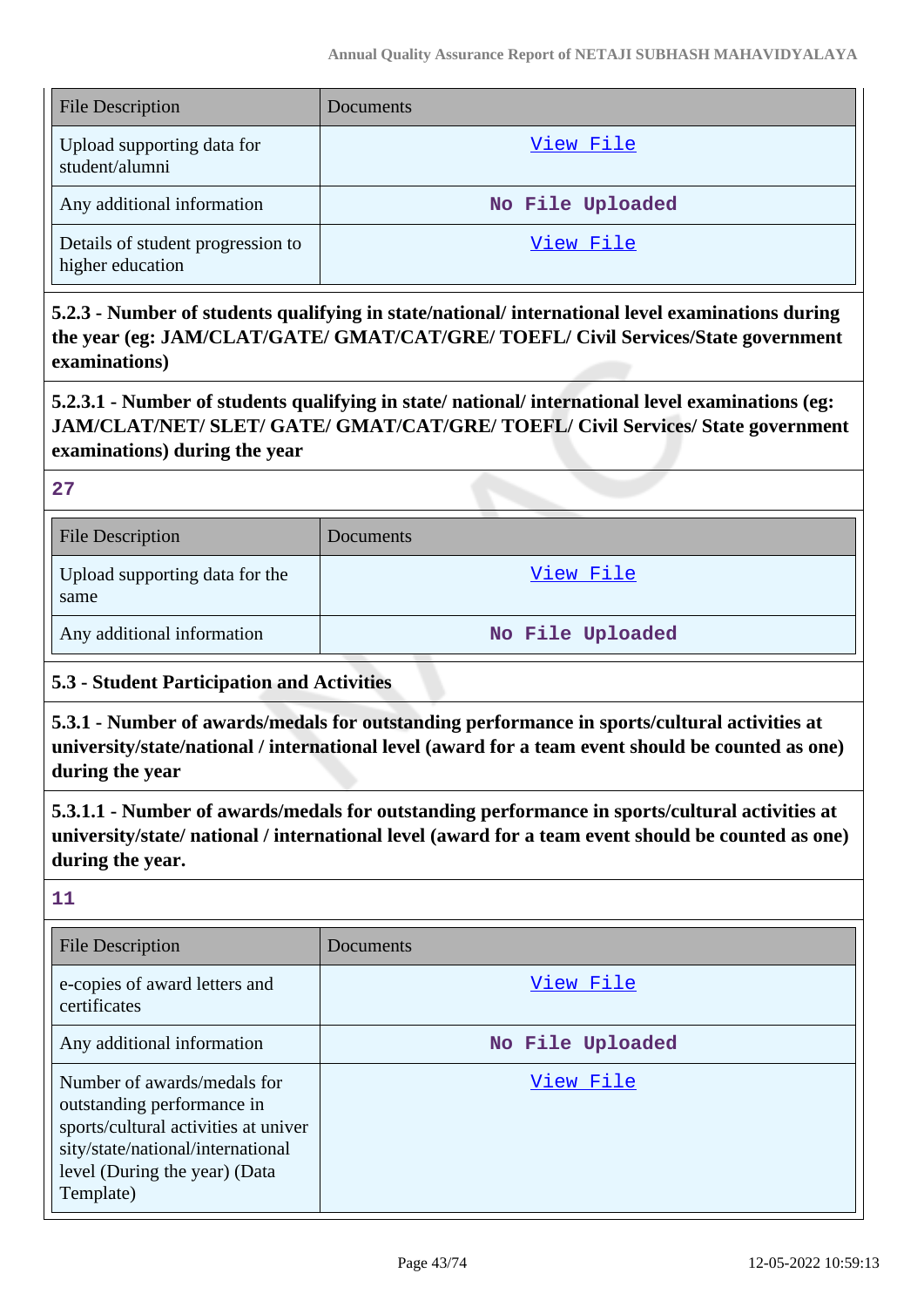5.3.2 - Institution facilitates students' representation and engagement in various administrative, cocurricular and extracurricular activities (student council/ students representation on various bodies as per established processes and norms )

**The college has no elected Students' Council as such. But students have selected some students' representatives who perform as Students' Council. The students' representatives play active role in maintaining discipline in the college during admission and stipend distribution process. They also play active role in conducting Saraswati Puja celebration and Freshers' Welcome Program in the college. Besides, they also help the authority during blood camps organized in the college.**

| <b>File Description</b>                  | Documents        |
|------------------------------------------|------------------|
| Paste link for additional<br>information | Nil              |
| Upload any additional<br>information     | No File Uploaded |

**5.3.3 - Number of sports and cultural events/competitions in which students of the Institution participated during the year (organized by the institution/other institutions)**

**5.3.3.1 - Number of sports and cultural events/competitions in which students of the Institution participated during the year**

**14**

| <b>File Description</b>                                                                                                                                                                                | Documents |
|--------------------------------------------------------------------------------------------------------------------------------------------------------------------------------------------------------|-----------|
| Report of the event                                                                                                                                                                                    | View File |
| Upload any additional<br>information                                                                                                                                                                   | View File |
| Number of sports and cultural<br>events/competitions in which<br>students of the Institution<br>participated during the year<br>(organized by the<br>institution/other institutions<br>(Data Template) | View File |

## **5.4 - Alumni Engagement**

5.4.1 - There is a registered Alumni Association that contributes significantly to the development of the institution through financial and/or other support services

**The institution is having an Alumni Association since the year 2012. The Alumni Association was registered in the year 2018 (Registration**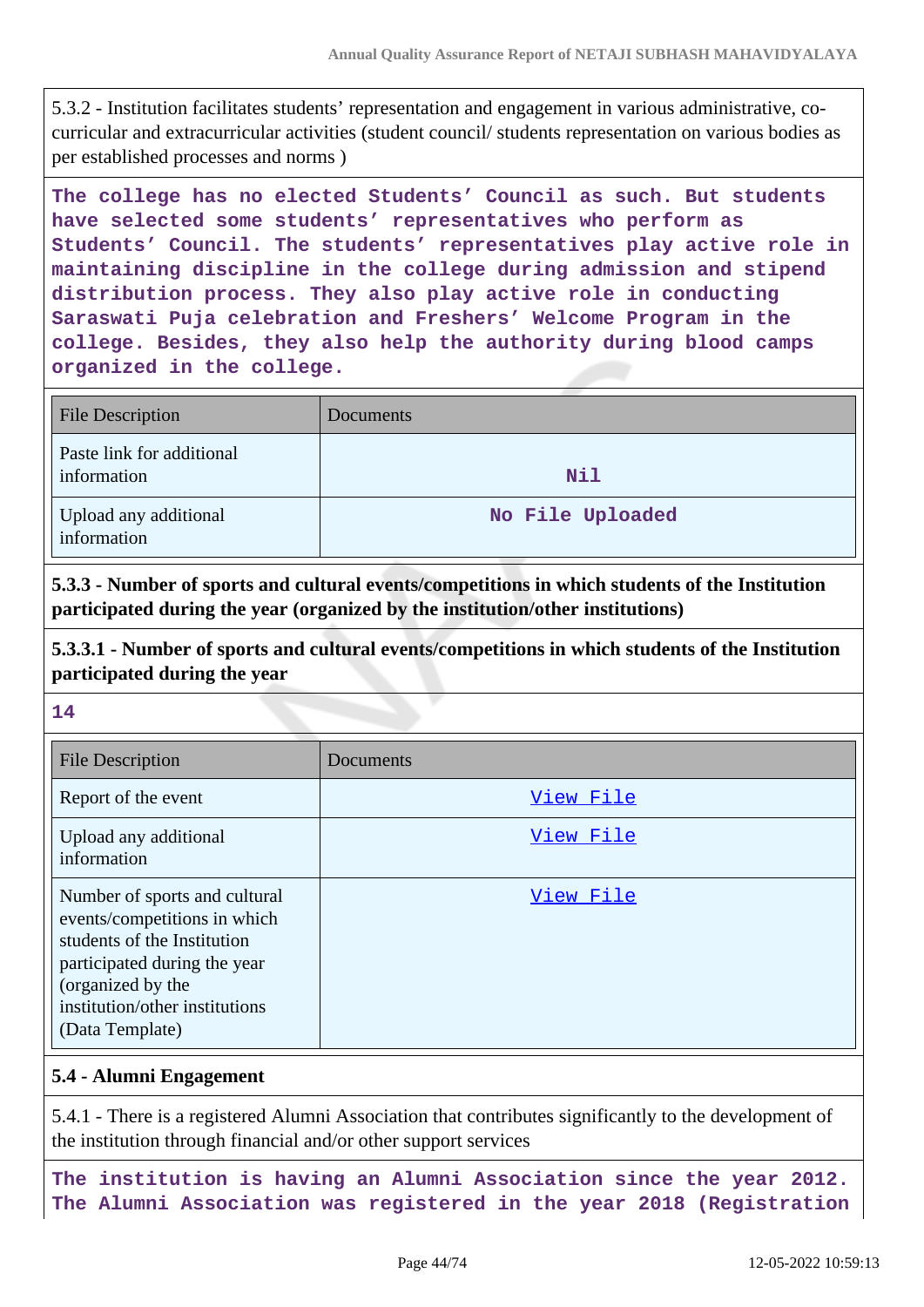**No. 6464, under the Societies Registration Act Tripura). The association is functioning with the mission of rendering all possible help to the college authority and the students of the college in their academic and entrepreneurial endeavors. The association has the vision of Netaji Subhash Mahavidyalaya becoming the best college of the state. The Alumni Association networks with the College through the efforts of the members of the association. The communication process is very smooth since a good number of faculty members and the former faculty members, as well as the staff, are the members of the alumni association. The Secretary of the alumni association is a member of the Internal Quality Assurance Cell (IQAC) of the College and participates in the IQAC meetings. The Alumni association of the College took the initiative of installing a statue of Netaji Subhash Chandra Bose on whom the College is named after. The statue was installed on the College campus and was ceremoniously unveiled by Honorable Chief Minister of Tripura, Sri Biplab Kumar Deb Ji on 23rd January 2020 in the presence of a number of other dignitaries. The unveiling was followed by a grand cultural programme on the College campus in the afternoon.**

**During the Academic Year 2020-21 the Alumni Association has organized a Mega Blood Donation Camp in the College in collaboration with the NSS Unit of the College on 22 nd December 2021. The camp was inaugurated by Shri Pranajit Singha Roy; Hon'ble Minister of Agriculture and Farmers Welfare, Transport & Tourism, Government of Tripura. Altogether 45 persons including students and alumni donated blood on the occasion. Alumni association of the College is planning to undertake more such social, developmental and student support activities in the College in near future**

| <b>File Description</b>                                       | Documents |                                                                                    |
|---------------------------------------------------------------|-----------|------------------------------------------------------------------------------------|
| Paste link for additional<br>information                      |           | https://www.nsmahavidyalaya.nic.in/Alumni%20<br>Association%20Report%202020-21.pdf |
| Upload any additional<br>information                          |           | View File                                                                          |
| 5.4.2 - Alumni contribution during the year<br>(INR in Lakhs) |           | $E.$ $\leq$ 1Lakhs                                                                 |
| <b>File Description</b>                                       | Documents |                                                                                    |
| Upload any additional<br>information                          |           | No File Uploaded                                                                   |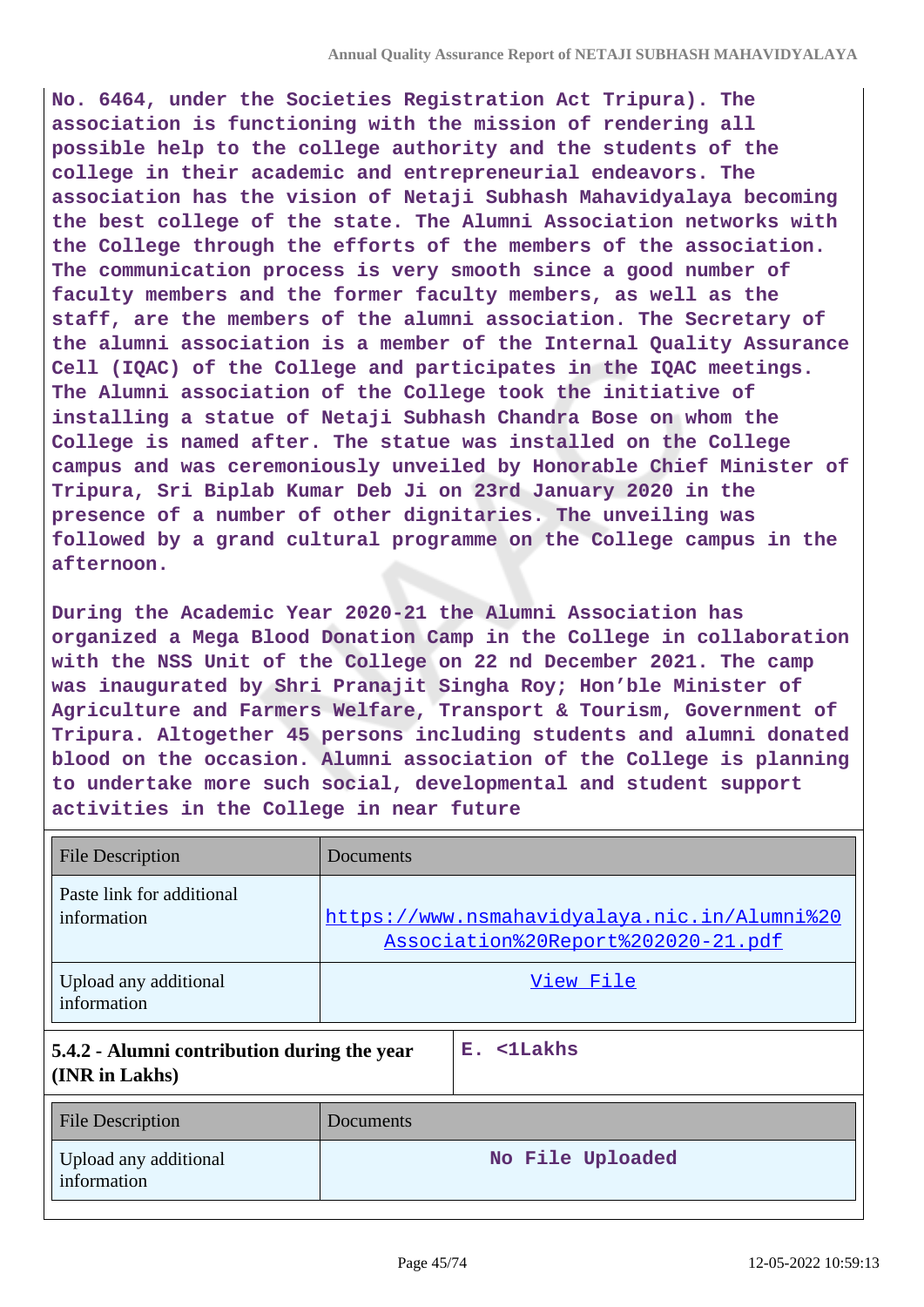### **GOVERNANCE, LEADERSHIP AND MANAGEMENT**

### **6.1 - Institutional Vision and Leadership**

6.1.1 - The governance of the institution is reflective of and in tune with the vision and mission of the institution

**From being a tiny private entity since 1964, Netaji Subhash Mahavidyalaya (NSM), situated at Dhwajanagar, Udaipur sub-division of Gomti District, has come of age to accommodate the second largest under graduate (UG) students in the State during the 2021-22 academic sessions. The College begun with a few Arts Stream based subjects, Commerce and Science had been introduced in the year 1987 and 1997 respectively to offer all the General Degree Courses under single umbrella imparting education to the students of diverse socioeconomic background, race and religion in entire District. It became Udaipur Government Degree College under the aegis of State Government on 21st September, 1979 (year of establishment) while renamed as Netaji Subhash Mahavidyalaya on 23rd January, 1997. The new National Education Policy (NEP) 2020 provided insights into more holistic and multi-disciplinary education along with optimal learning environment and support for students. In spite of resource constraints, the College strives to attain those imperatives enshrined in NEP, 2020 in the reformed vision and mission for NSM Udaipur.**

**Vision: The vision of the NSM Udaipur enshrined in college emblem "?? ?????? ?? ?????????" meaning "????? ?? ?? ?? ????? ?? ??" connotes "that is knowledge, which liberates". The logo itself indicative of the vision that knowledge has no boundary liberates one's soul through education to self actualization. The vision document translated into ethos of inculcating human values, professionalism and scientific instillation to all sections of students irrespective of caste, color or creed.**

**Mission: Mission statement is carved out vision for its accomplishment. It includes:**

- **Imparting holistic and multi-disciplinary education to all section of students irrespective of caste, color or creed;**
- **To facilitate optimum learning environment and support system for students;**
- **To inculcate wisdom, intellectual discipline and a constructive frame of mind amongst students;**
- **To promote inclusive education along with student centric**  $\bullet$ **learning;**
- **To emphasize on vocational skill development; and**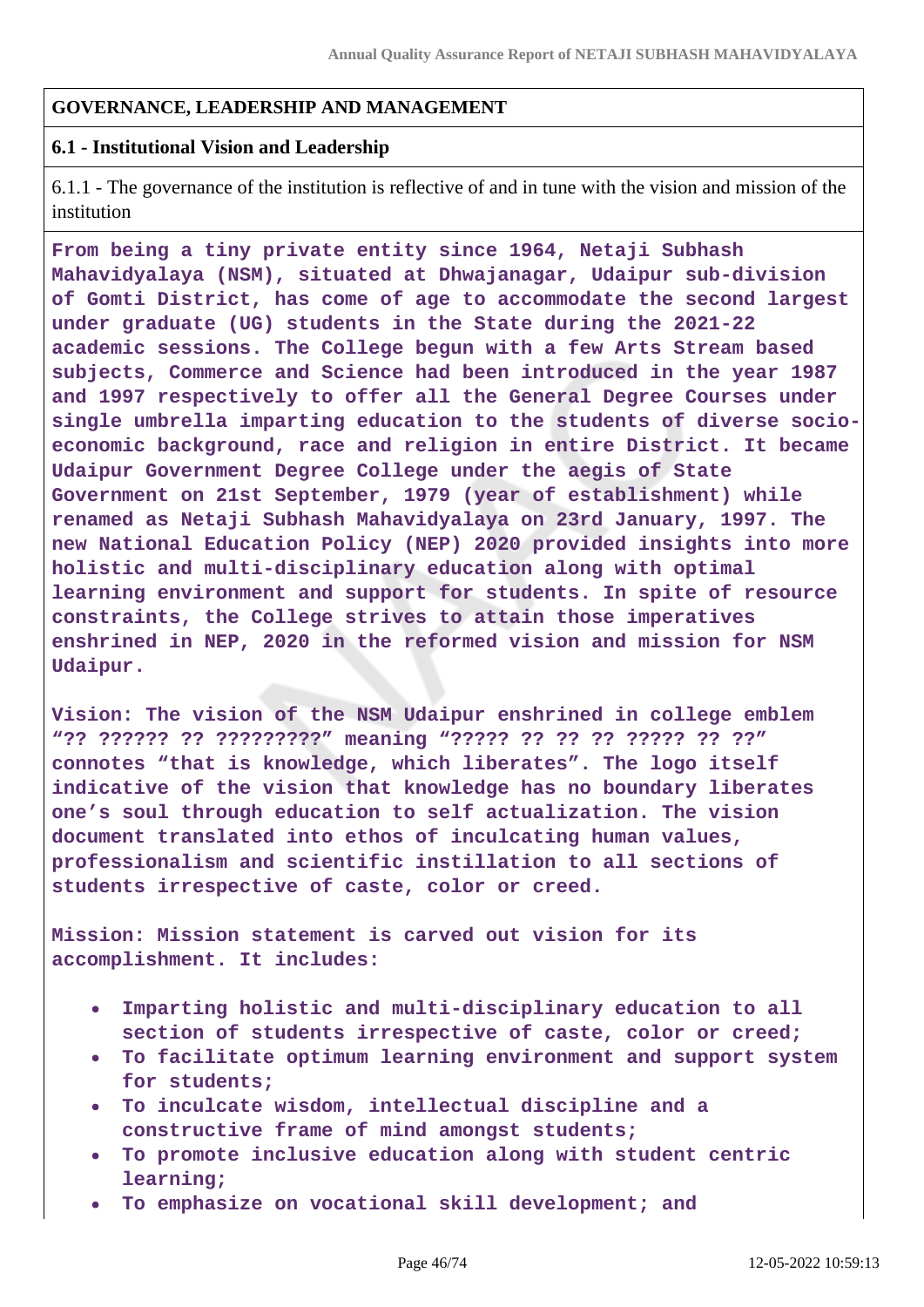**To make students aware of social duties and responsibilities.**

**In order to attain the vision and mission enshrined, the College functions in liaison with the Directorate of Higher Education, Government of Tripura and affiliated university (i.e. Tripura University) among others for issues related to on-going academic discourses from time to time. The resoluteness for accomplishing the vision and mission of NSM Udaipur reflected in imparting multidisciplinary knowledge based education, over the years, in consonance with the State's policy pursued. Again, unflinching adoption of inclusive education, shared responsibility and universal accountability forms the core of programmed decisions adopted by the institution.**

**The Principal, being supreme head of the institution, forms the statutory committees consisting of faculties, non-teaching staffs as well as students headed by a convener, most often by a faculty member, from among the members of respective committees as per requirement. Notable statutory committees include admission, academic coordination, conduct of examinations, promotion of research and extension activities, development of infrastructurefacilities, establishment and maintenance of service records, cultural activities among others.**

**The College Development Committee, being the executive committee, and Principal coherently work together for designing and implementation of internal quality control in discharging academic discourses. In this regard, administrative and academic departments of the College are governed by constituting mandatory bodies like IQAC (Internal Quality Assurance Cell), Teacher's Council (TC), Lower Purchase Committee (LPC) etc. having well defined role in synchronization with vision and mission adopted.**

**In pursuance with vocational skill development, the College organized a number of vocation specific workshops (e.g. duck farming, mushroom, vermicompost etc) serves the duel role- to instill vocation specific skills among students' along with entrepreneurial culture amongst them. Such skill based talent enhancing activities with hands on destined to serve students vis-àvis society from a larger canvas in line with the theme of the College.**

**Again, in spite of scarce corpus funds at disposal, the College has been duty bound to upgrade its infrastructure, laboratories, library, educational equipments as well as environment friendly campus including health and hygienic atmosphere for creating optimum**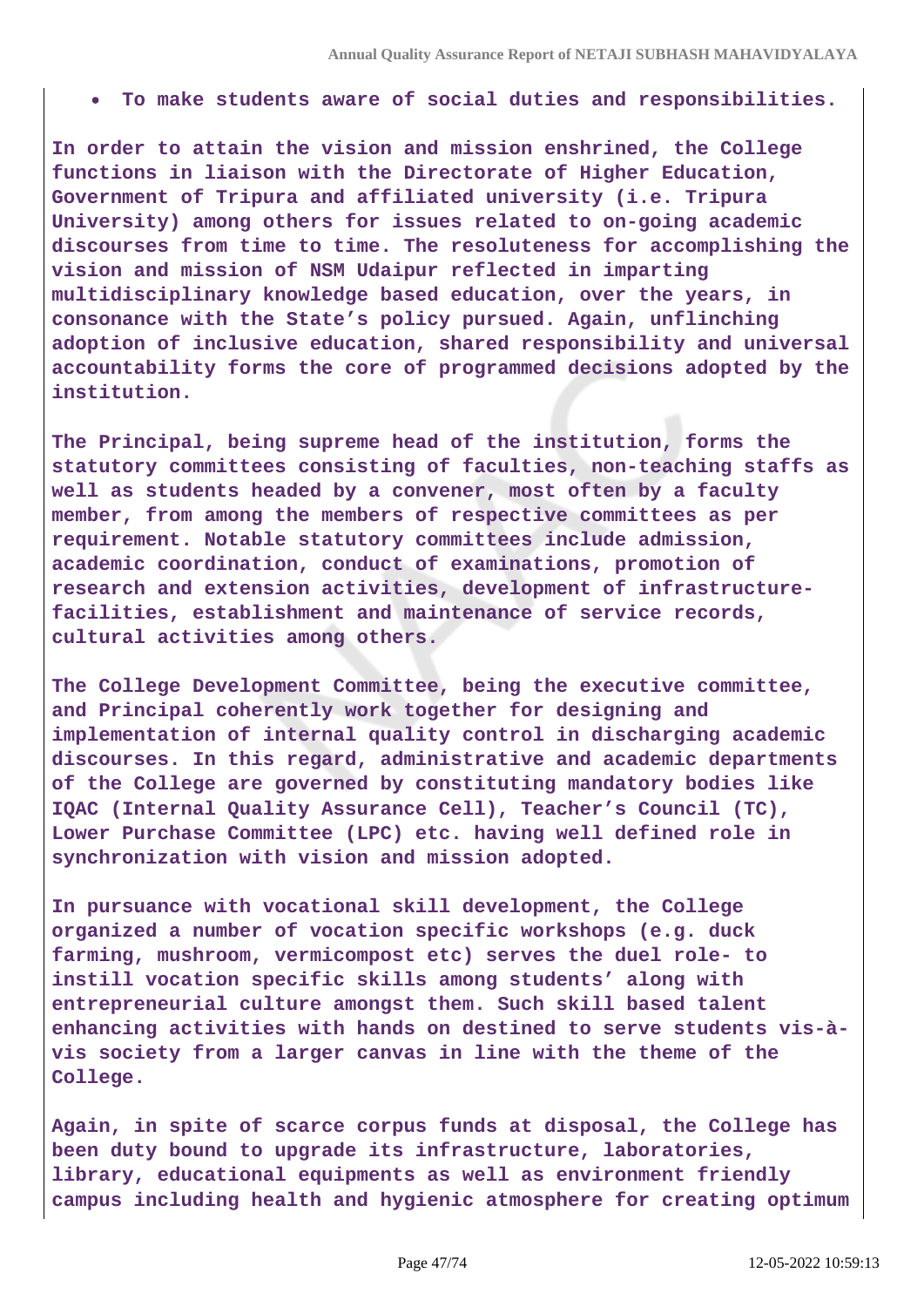**learning environment and support system for students. Students' participation for creating environmental awareness along with inculcating ethics of self discipline have been the hallmark such activities. There are notable contributions from the members of bodies like National Cadet Corps (NCC), National Service Scheme (NSS) and College Students Council acted as medium of implementation of such activities.**

| <b>File Description</b>                  | Documents        |
|------------------------------------------|------------------|
| Paste link for additional<br>information | Nil              |
| Upload any additional<br>information     | No File Uploaded |

6.1.2 - The effective leadership is visible in various institutional practices such as decentralization and participative management.

**The College follows decentralized management structure in discharging its duties and responsibilities. Accordingly, a number of committees were formed by the Principal from among the faculties for completion of each task headed by nodal officers/conveners and members. Notable among these are: Executive Committee, Academic Committee, Admission Committee, Examination Committee, Research & Seminar/Workshop/Scientific Programme Committee, Cultural Committee, Magazine Committee, Library Advisory Committee, Games & Sports Committee, Drama & Debate Committee, Anti-Ragging Cell, Development Committee, UGC Committee and Planning Board, Routine Committee, Student Council Election Committee, Girls and Boys Common Room Committee, Committee for Prevention of Sexual Harassment, Discipline Committee among others. Principal designate at the helm delegate authorities to respective committees for completion of routine jobs pertaining to the College. The Head of the Institution further delegate's authority to Departmental Heads/ In-charges for overseeing day to day academic activities of respective departments'.**

**Similarly, there is special purpose committees' looks into the task entrusted for on behalf of the Principal. These include Lower Purchase Committee, Committee for Mukhyamantri Yuba Yogayog Yojana Tripura (MYYY) Scheme, 2021, Discipline Committee etc. Lower Purchase Committee (LPC), approves purchase decisions for over INR 25,000 including order placed through Government e-Marketplace (GeM), act as vital cog relating to financial decisions of NSM Udaipur comprised of member from local ITI (Industrial Training Institute) Principal apart from Principal of the College, Drawing**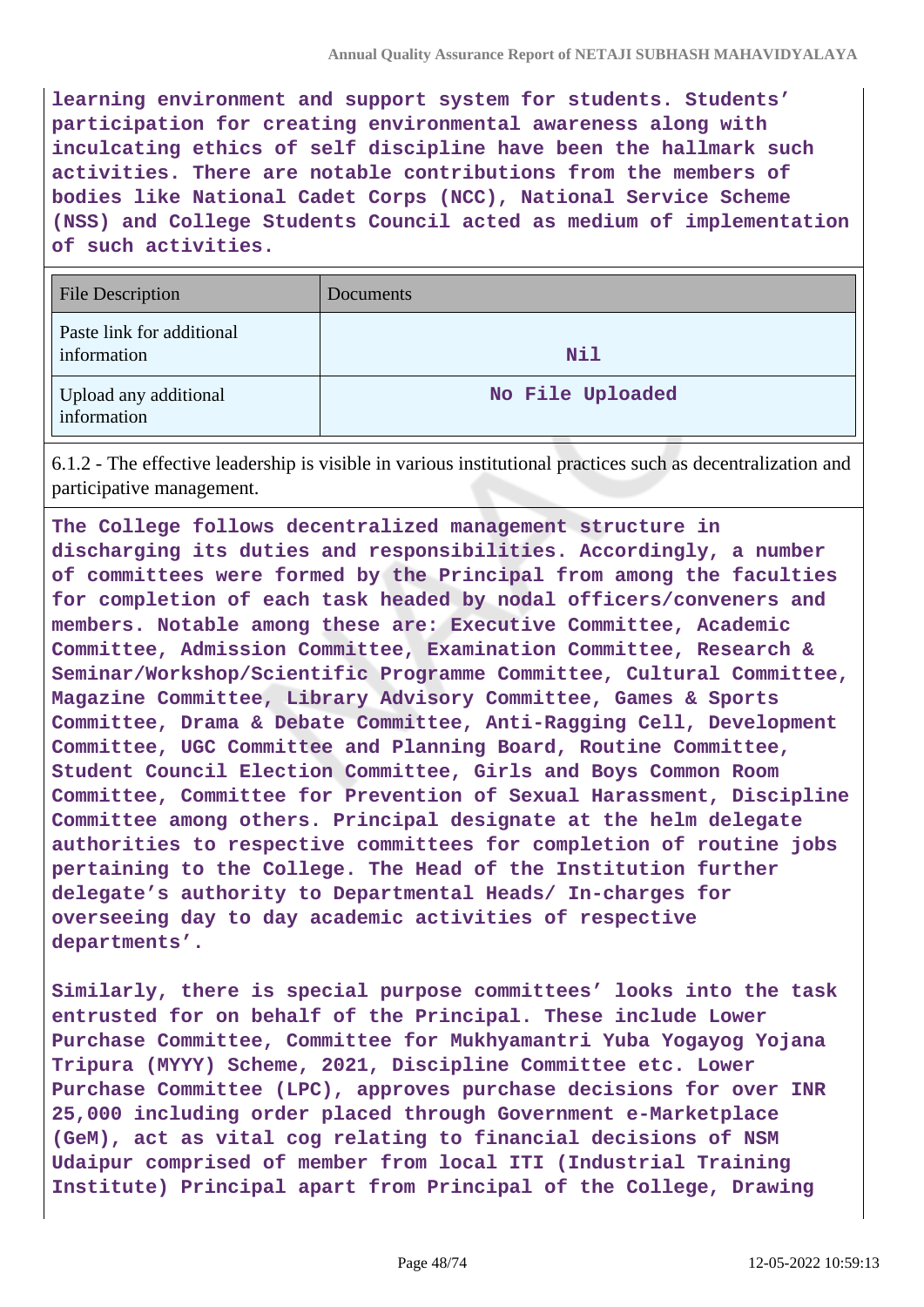**and Disbursement Officer (DDO) and Store Officer In-charge for maintaining transparency and accountability. MYYY Scheme committee was formed primarily to look into authenticity of reimbursement of cost of mobile purchased by students for academic endeavors in which more than 3000 students likely to get per head reimbursement to the extent of Rs. 5000. Likewise, Discipline committee was formed to maintain discipline and decorum during working days inside the campus.**

**In nutshell, four committees, namely Development Committee, Academic Committee, Admission Committee and Examination Committee, were instituted to perform core functions pertaining to the routine activities of the College. The other committees perform subsidiary functions in this decentralized structure. Again, there are IQAC and RUSA committees supervise two assigned functions relating to maintenance of internal quality and institutional funding for College development works. The Drawing and Disbursement Officer (DDO) usually administer the financial activities of the College and are duly authenticated by the Principal designate for maintaining accountability. Similarly, Career, Counseling and Placement Cell facilitate students placement related issues connected to centrally managed placement portal maintained by the Directorate of Higher Education, Government of Tripura. Canteen Committee, another notable addition, oversees the issues relating to allotment of premises and specifies the quality standard for the allottee.**

| <b>File Description</b>                  | Documents                                    |
|------------------------------------------|----------------------------------------------|
| Paste link for additional<br>information | https://www.nsmahavidyalaya.nic.in/6.1.2.pdf |
| Upload any additional<br>information     | View File                                    |

## **6.2 - Strategy Development and Deployment**

6.2.1 - The institutional Strategic/ perspective plan is effectively deployed

**Macro level strategic plan for all General Degree Colleges (GDCs) can be visualized from the measures adopted by the Directorate of Higher Education (DHE), Government of Tripura over the years. At the micro level, Institutional strategic plan stems from vision and mission document of NSM Udaipur act as driver of academic pursuits. It was drawn to bring in overall qualitative improvement with due focus on:**

**I. Planning and Implementation**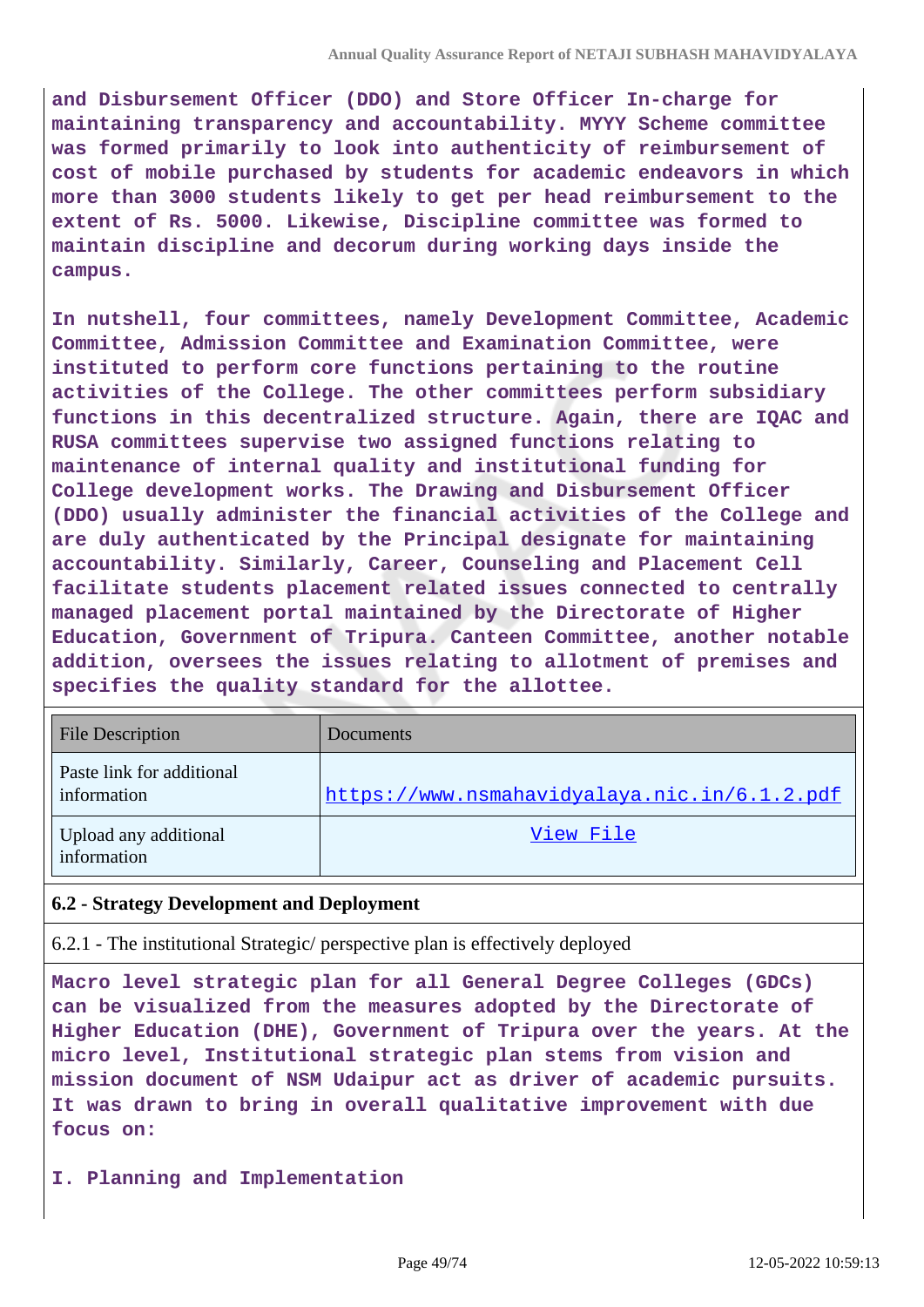**Planning for admission, academic activities as well as conducting examinations (both internal and external) usually begins at the start of academic session. The respective committees, who are entrusted for discharging these activities, chalk out flexible phasewise plan for its successful completion in concurrence with the DHE, Tripura as well as Tripura University.**

#### **II. Teaching- Learning Processes**

**The College, within its limited means, strives to attain student centric learning mechanism by placing responsibility of learning in the hands of students. In doing so, addressing individual student's differences, recalling subject matter of previous classes and engaging entire class in teaching-learning process are given special attention. To this end, faculties strategize to achieve this through class planning and delivery mechanism by framing time bound program well in advance to suit the needs.**

### **III. Research, Collaboration and Extension Activities**

**With respect to sponsored Minor Research Projects (MRPs), sizeable number of faculties have either completed or in verge of completion of such projects in recent times. Similarly, the faculties of the College have a good number of publications to their credit in consonance with needs and requirements. The College boasts of organizing a good deal of seminars/workshops (both online and offline) and are also planning to organize the same in collaboration with likewise organizations and planning to do the same in future also.**

### **IV. Academic infrastructural facilities**

**Being a government sponsored institute devoid of corpus fund, the College depends entirely on institutional finance to support its infrastructural facilities. In this regard, State Government, UGC, RUSA played a decisive role in shaping up academic infrastructural facilities inside the campus among others. But given the strength of students, these facilities are far from adequate and there is scope for improvement in all spectrums. Apart from normal class rooms, departmental labs with reasonable teaching aids, the College does possess Network Resource Centre, a repository of advance learning both for students and faculties. In addition, a number of technologically aided classrooms, well equipped computer lab, language lab, well connected central library, seminar hall, play ground, gym etc developed inside its territory. Similarly, proposal for implementing similar activities have been put in place for**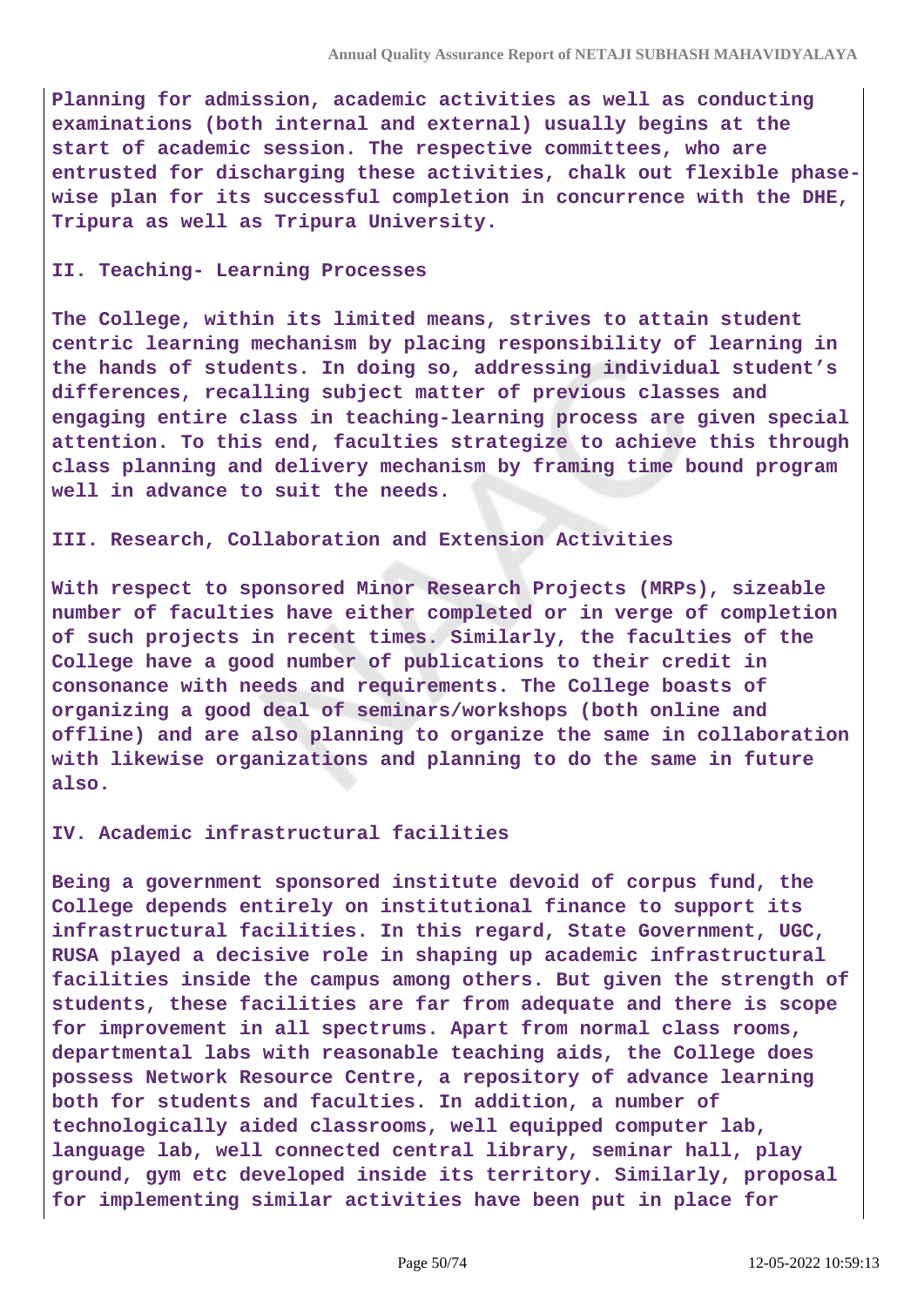**implementation.**

### **V. Student Support Activities and Student Progression**

**College Placement Cell, in conjunction with DHE, Tripura, facilitates placement related activities of the Institute. In this regard, imparting vocational training for students by engaging experts in respective domain aimed at creating vocational entrepreneurship in specific fields. In addition to that, counseling for appearing interview is another dimension to entire exercise.**

**During the extended academic session 2020-21, the College has been blessed with ten position holders at the Under Graduate level exam conducted by the Tripura University. Departments like Psychology, Economics, Education, Political Science and Sanskrit have done exceedingly well, in spite of inadequate faculty members, during the extended academic session across Tripura. Again, sizeable students, especially from Honours, took admission in the Tripura University, ICFAI University, Assam University as well as BEd since October, 2021 onwards. Again, by creating students awareness about drug abuse, crimes in social media on a regular basis during the period under review, the College management tries to build an atmosphere of ethics, trust and confidence amongst students. Similarly, the College also hell-bent on imparting on campus research training for students during the curriculum based project work in 6th Semester.**

**The College seeks to carry forward the aforementioned activities in subsequent semesters as well.**

**VI. Internal Quality Assurance System**

**The IQAC of the College has taken a proactive role and by periodical review of academic discourses, it makes sure the areas which need immediate stakeholders' attention and reinforcement within resource constraints.**

**VII. Institutional Values and Best Practices**

**The College seeks to develop its adopted village by creating proper environment for academic activities. Again, faculties provide income tax consultancy for fellow colleagues and also for those who sought guidance in the given direction for future academic sessions as well.**

**VIII. Governance, Leadership and Management**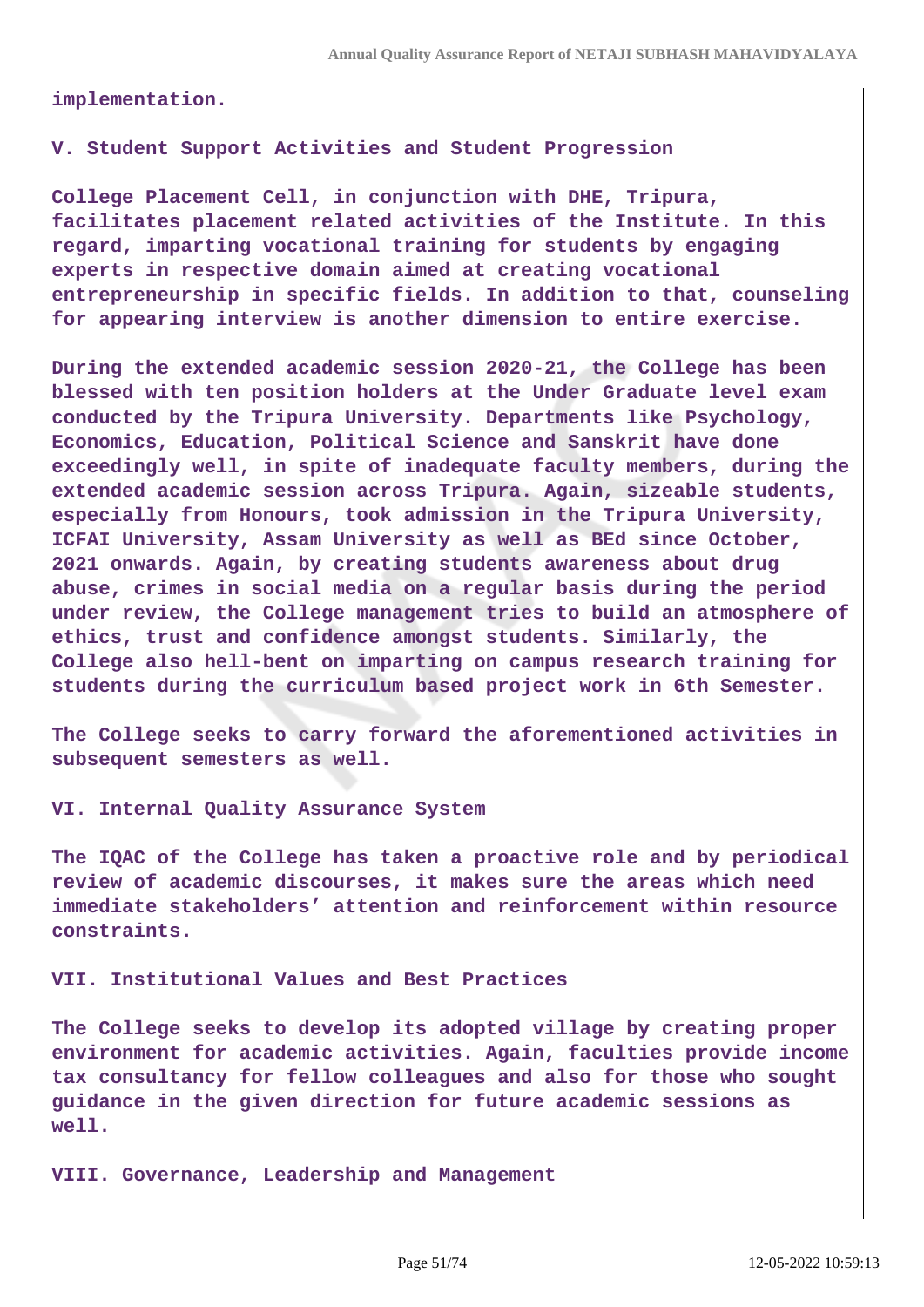**The management has been trying to practice management by objective with its decentralized and delegated structure. In doing so, specific objectives are set for each segment for its accomplishment inside the given time frame.**

| <b>File Description</b>                                   | Documents        |
|-----------------------------------------------------------|------------------|
| Strategic Plan and deployment<br>documents on the website | View File        |
| Paste link for additional<br>information                  | <b>Nil</b>       |
| Upload any additional<br>information                      | No File Uploaded |

6.2.2 - The functioning of the institutional bodies is effective and efficient as visible from policies, administrative setup, appointment and service rules, procedures, etc.

**The Organizational Structure of the College consists of the principal, faculties, non-teaching staff and obviously students. The Development Committee and Teachers' Council are the highest decision making body, who in connivance with the Principal, for matters pertaining to smooth functioning of the College. The decisions of these committees are final and binding on the stakeholders for curriculum based and administrative activities of the institute.**

**Regular faculty recruitment of the College has been performed by the Tripura Public Service Commission (TPSC) across the State over the years. Ad-hoc faculties, having requisite qualifications and experiences, in the form of Guest Faculties are recruited by the College as per rules framed for the same by the Directorate of Higher Education (DHE), Government of Tripura. Usually, vacancies for Guest Faculties are advertised in local dailies along with date of spot interview in the College premise. Respective Head of the Departments are entrusted with the task of conducting interview for available candidates and selection thereto as per the norms laid down. Such faculties are recruited initially for one year duration and likely to continue upon its successful completion, in which fresh applications will be sought for.**

**The Teachers' Council (TC) of the College along with Development Committee convene meetings for important matters to discuss issues relating to finance, infrastructure, guest faculty recruitment and the issues related to the overall development of College. Again, TC also oversees the curricular and co-curricular activities of the College for its smooth functioning.**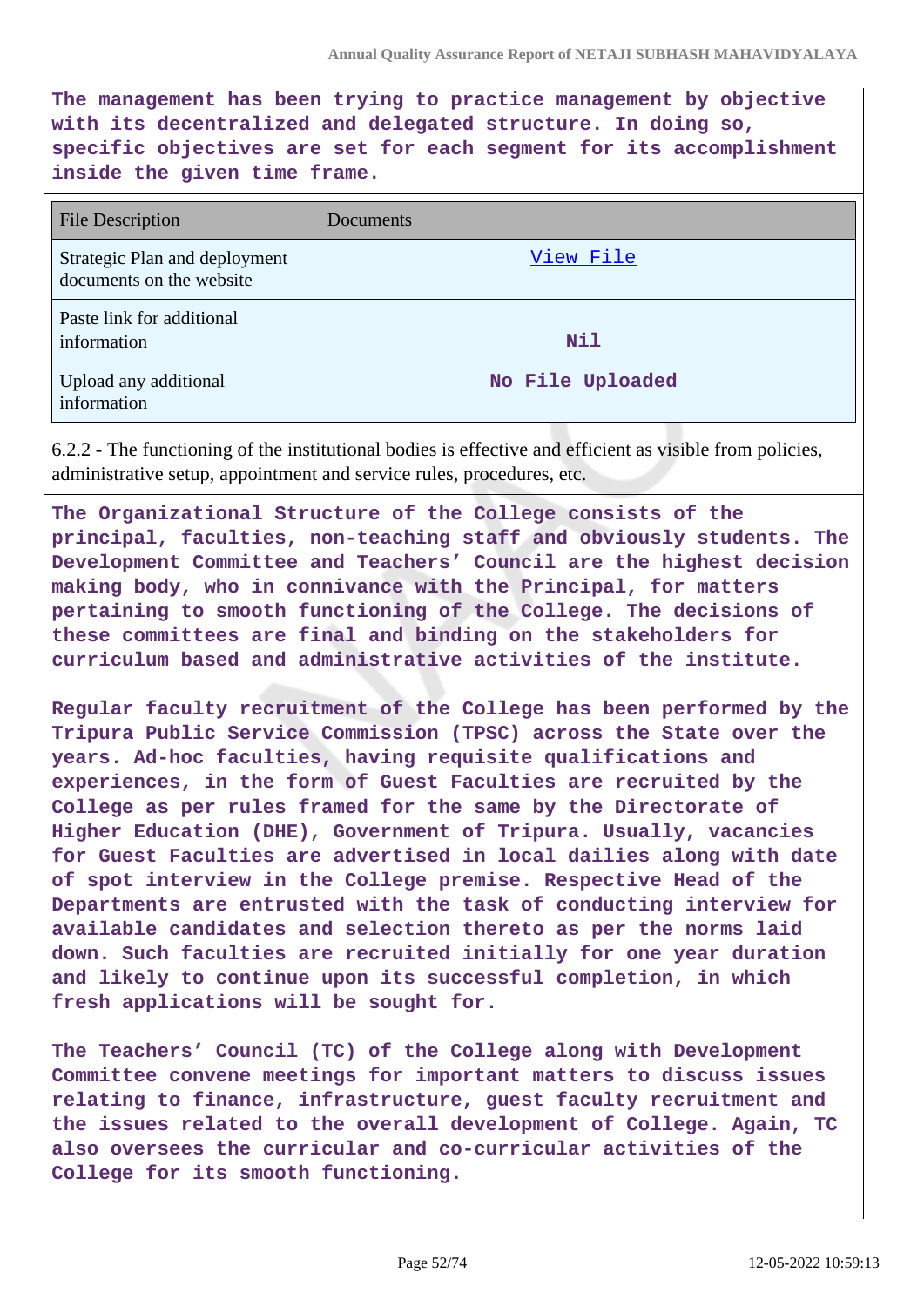**The Principal is assisted by respective Head of the Departments, the Teachers Council (all teaching faculty) and the Non-Teaching Staff which comprises of the Administrative Officer, Section Officers (one for Accounts Office and one for the General Administration), Senior and Junior Office Assistants and manual staffs.**

**Regarding quality enhancement and its sustenance, the College Internal Quality Assurance Cell (IQAC) fervently works for its improvement on a regular basis and all Departmental Heads are part of this cell for its execution of decision arrived at.**

**Students' Council meetings are held regularly to address the student related issues and organizing extra-curricular activities works coherently with other committee engaged for these purpose.**

**College Central Library, with its well furnished reading room, well connected network resource centre having INFLIBNET facility and e-Gyankosh etc, works as knowledge centre for this educational institute as well as for stakeholders.** 

**Other Important Bodies like National Service Scheme (NSS) and National Cadet Corps (NCC) work as independent body destined to serve important functions for overall development of the Institute.**

**Similarly, Anti Ragging Cell, Grievance Redressal Committee, Committee against Sexual Harassment etc performs specific role on behalf of the Principal. The primary objective of these committees is to ensure that no violation of rules takes place inside the College campus and while working towards addressing and settling grievances if any.**

| <b>File Description</b>                                                                                            | Documents                                                      |
|--------------------------------------------------------------------------------------------------------------------|----------------------------------------------------------------|
| Paste link for additional<br>information                                                                           | <b>Nil</b>                                                     |
| Link to Organogram of the<br>Institution webpage                                                                   | https://www.nsmahavidyalaya.nic.in/ORGANOGRA<br>M%20%20NSM.pdf |
| Upload any additional<br>information                                                                               | View File                                                      |
| 6.2.3 - Implementation of e-governance in<br>E. None of the above<br>areas of operation Administration Finance and |                                                                |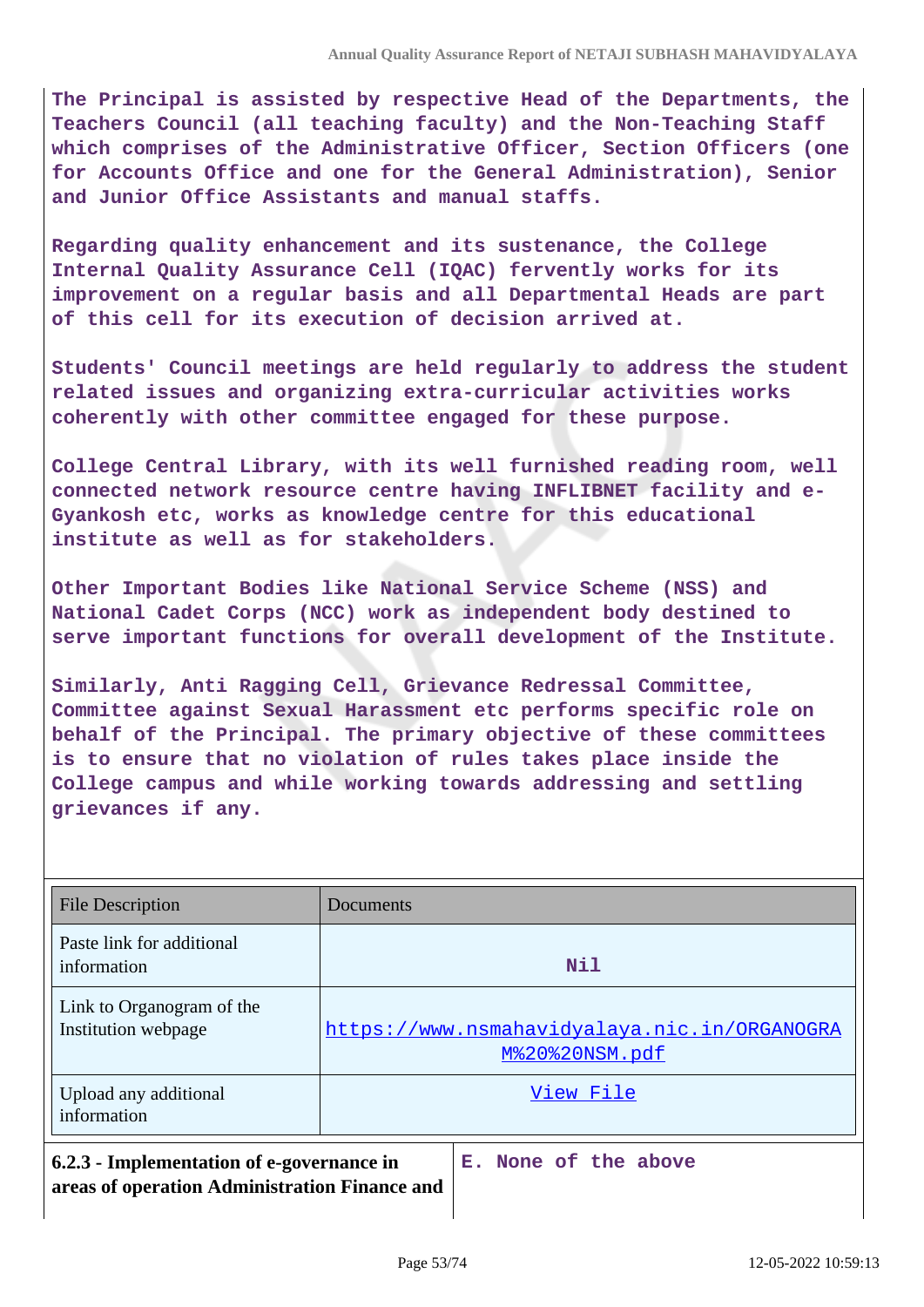| <b>Accounts Student Admission and Support</b><br><b>Examination</b>                                           |                  |
|---------------------------------------------------------------------------------------------------------------|------------------|
| <b>File Description</b>                                                                                       | Documents        |
| <b>ERP</b> (Enterprise Resource)<br>Planning)Document                                                         | No File Uploaded |
| Screen shots of user interfaces                                                                               | View File        |
| Any additional information                                                                                    | No File Uploaded |
| Details of implementation of e-<br>governance in areas of operation,<br>Administration etc (Data<br>Template) | View File        |

 $\mathbf{I}$ 

## **6.3 - Faculty Empowerment Strategies**

6.3.1 - The institution has effective welfare measures for teaching and non- teaching staff

**By virtue of its status as Government Degree College since 21st September, 1979, Netaji Subhash Mahavidyalaya, Udaipur, Gomti, the teaching and non-teaching staffs of this College availing welfare measures meant for them as per the latest guidelines of the Government of Tripura from time to time. Notable among these are enlisted below:**

- **The State follows UGC Pay Scale for basic component and allowances meant for Assistant Professors and Associate Professors and so on revised from time to time as UGC Pay Commissions over the years. For Post Graduate Teachers and nonteaching staffs in the College, the State Pay Commission has been followed from time to time. All teaching and non-teaching staffs are entitled to get House Rent Allowance (HRA), Dearness Allowance (DA), Compensatory Allowance (CA) as applicable from time to time;**
- **Annual Increment @ 3% has been provided every year for teaching and non-teaching staffs of the college;**
- **Promotion under Career Advancement Scheme (CAS) for Assistant and Associate Professors are provided as per the guidelines of the UGC/ State Government from time to time;**
- **Two and three advance increments are provided to Assistant and Associate Professors respectively from date of awarding of M. Phil and PhD as per the recommendation of the UGC;**
- **As a part of in-service training/capacity building, faculty members are permitted to take part in Orientation/Faculty Development Programs/Refresher/Seminars/Workshops etc. Nonteaching staffs are also allowed to participate in training**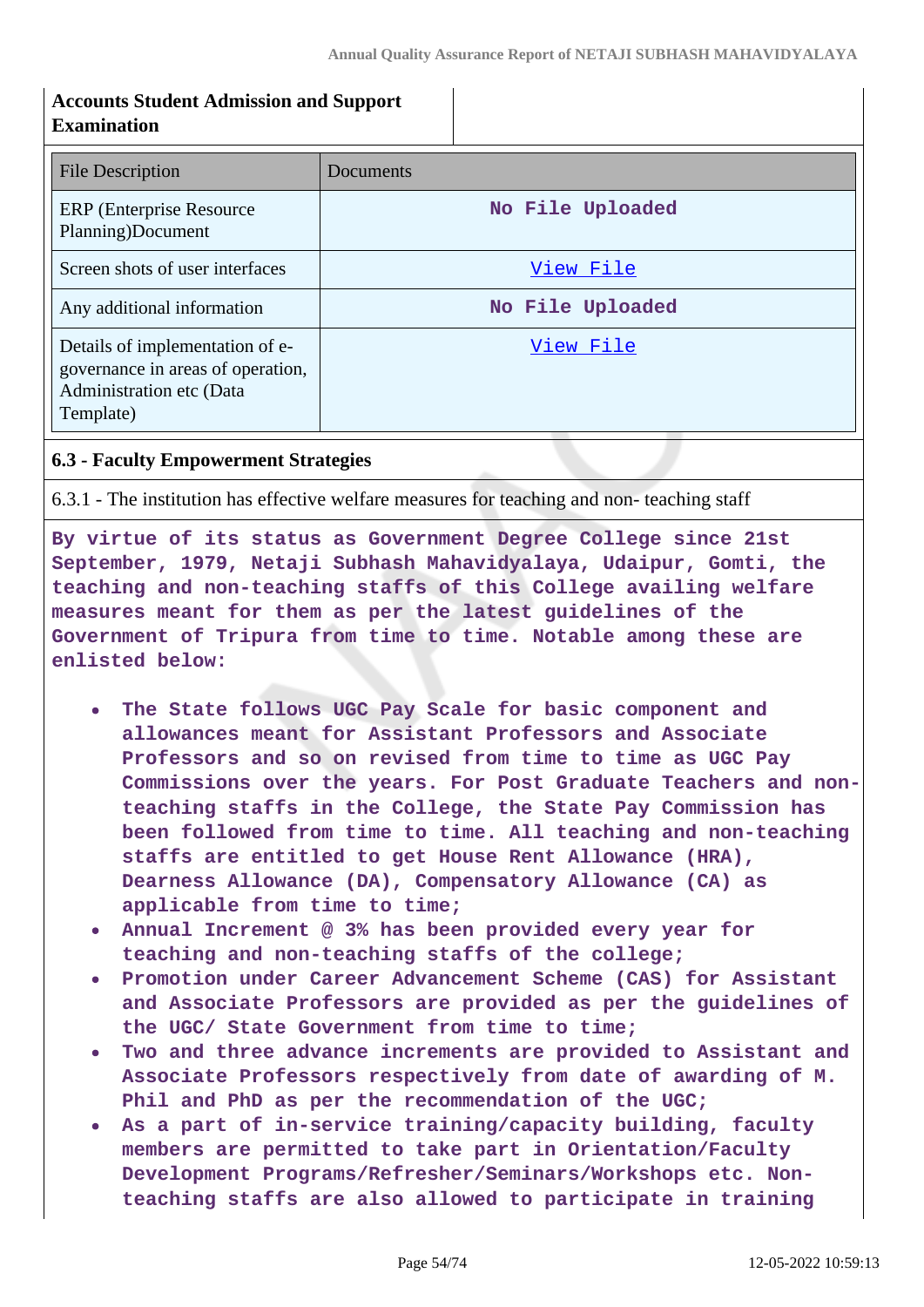**programs meant for them as a part of in-service training/capacity building;**

- **General Provident Fund (GPF), Gratuity, Group Insurance (GI)**  $\bullet$ **are provided to all teaching and non-teaching staff;**
- **Festival advance during Durga Puja is provided to all teaching and non-teaching staffs annually;**
- **Interest free loans from GPF have been provided to all staff members with refund facility inside three years. The same is allowed without refund facility upon completion of ten years of service;**
- **Medical reimbursement facility has been extended to all Gazetted Officers including Principal, Associate and Assistant Professors. Whereas, regular monthly medical allowance is provided to Group C and D employees as a part of allowances component;**
- **Casual Leave, Earn Leave, and Medical Leave are applicable to all staff members. Apart from these, special leave in the form Child Care, Paternity etc as per State rules;**
- **Leave Travel Concessions (LTCs) named as Bharat Darshan is allowed every staffs subject to maximum of three times during the service.**
- **Paid 6 months of Maternity leave for women staff members.**

| <b>File Description</b>                  | <b>Documents</b> |
|------------------------------------------|------------------|
| Paste link for additional<br>information | <b>Nil</b>       |
| Upload any additional<br>information     | No File Uploaded |

**6.3.2 - Number of teachers provided with financial support to attend conferences/ workshops and towards membership fee of professional bodies during the year**

**6.3.2.1 - Number of teachers provided with financial support to attend conferences/workshops and towards membership fee of professional bodies during the year**

| <b>File Description</b>                                                                                                          | Documents        |
|----------------------------------------------------------------------------------------------------------------------------------|------------------|
| Upload any additional<br>information                                                                                             | <u>View File</u> |
| Details of teachers provided with<br>financial support to attend<br>conference, workshops etc during<br>the year (Data Template) | View File        |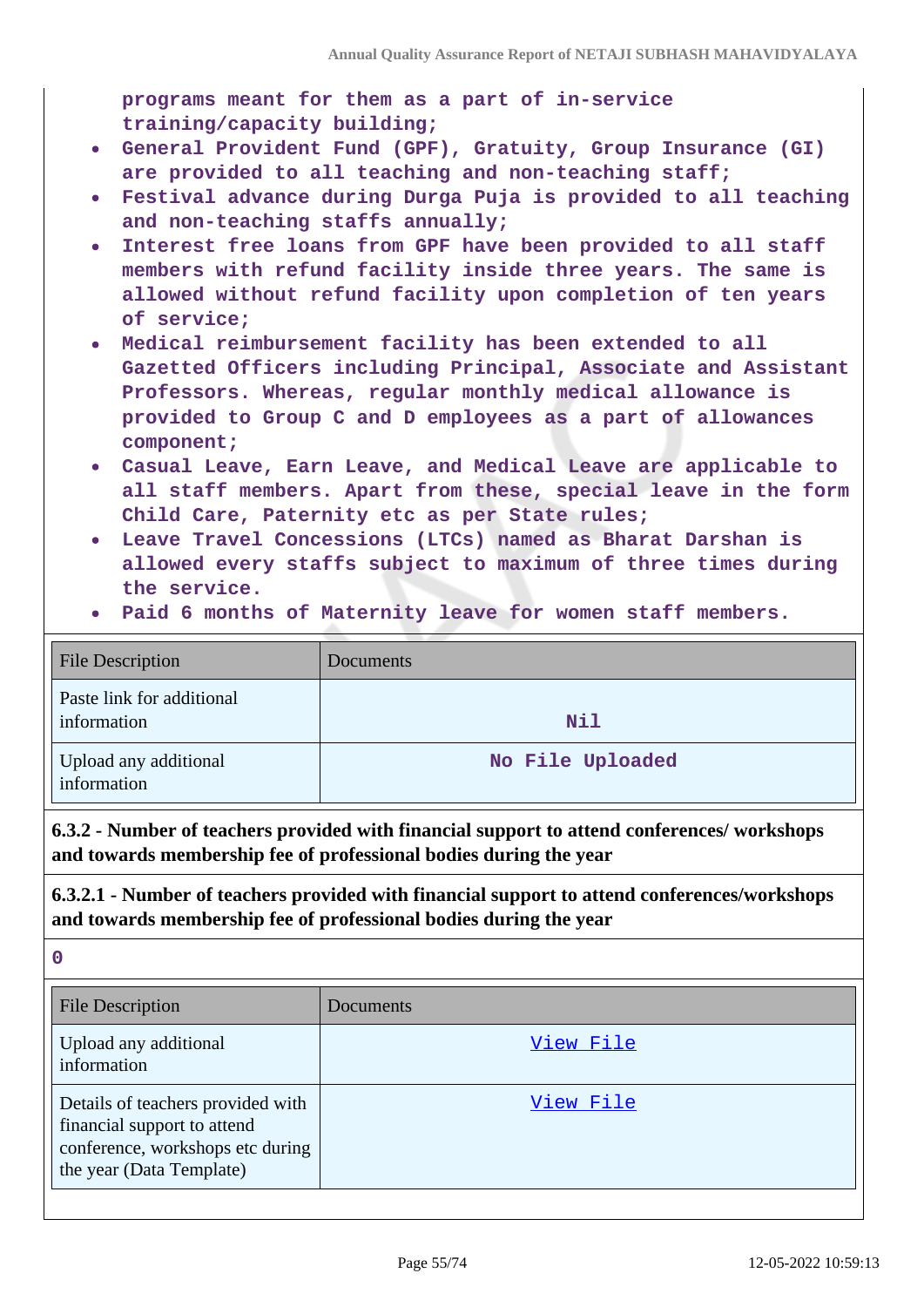**6.3.3 - Number of professional development /administrative training programs organized by the institution for teaching and non-teaching staff during the year**

# **6.3.3.1 - Total number of professional development /administrative training Programmes organized by the institution for teaching and non teaching staff during the year**

## **03**

| <b>File Description</b>                                                                                                                                                 | Documents        |
|-------------------------------------------------------------------------------------------------------------------------------------------------------------------------|------------------|
| Reports of the Human Resource<br>Development Centres (UGCASC<br>or other relevant centres).                                                                             | No File Uploaded |
| <b>Reports of Academic Staff</b><br>College or similar centers                                                                                                          | No File Uploaded |
| Upload any additional<br>information                                                                                                                                    | View File        |
| Details of professional<br>development / administrative<br>training Programmes organized<br>by the University for teaching<br>and non teaching staff (Data<br>Template) | View File        |

**6.3.4 - Number of teachers undergoing online/face-to-face Faculty development Programmes (FDP) during the year (Professional Development Programmes, Orientation / Induction Programmes, Refresher Course, Short Term Course etc.)**

**6.3.4.1 - Total number of teachers attending professional development Programmes viz., Orientation / Induction Programme, Refresher Course, Short Term Course during the year**

| <b>File Description</b>                                                                                    | Documents        |
|------------------------------------------------------------------------------------------------------------|------------------|
| <b>IQAC</b> report summary                                                                                 | View File        |
| Reports of the Human Resource<br>Development Centres (UGCASC<br>or other relevant centers)                 | No File Uploaded |
| Upload any additional<br>information                                                                       | No File Uploaded |
| Details of teachers attending<br>professional development<br>programmes during the year<br>(Data Template) | View File        |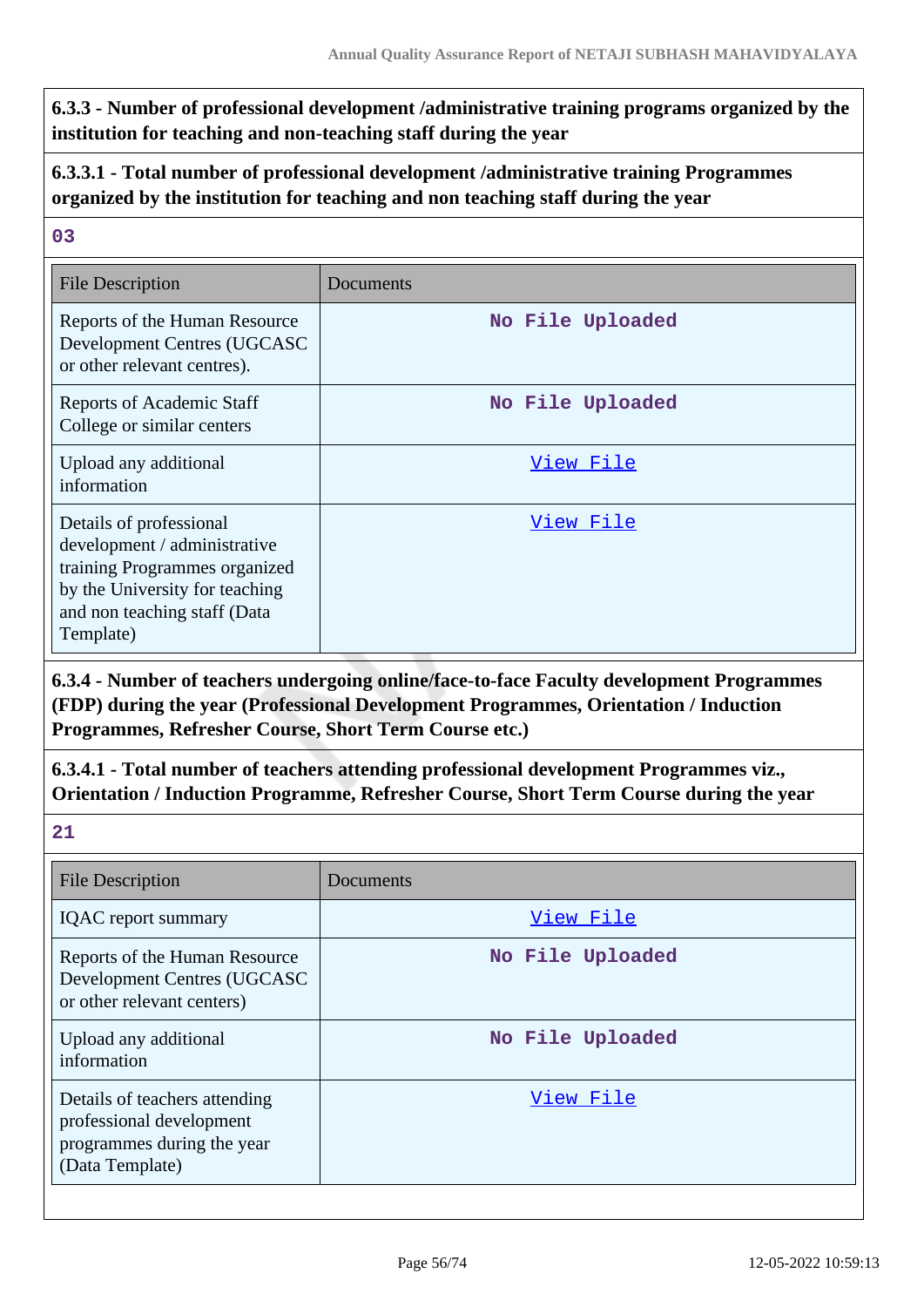### 6.3.5 - Institutions Performance Appraisal System for teaching and non- teaching staff

**Teachers' self appraisal has been a continuous process since inducted into this noble profession assessed either by the appointing authority (herein DHE), assigned bodies (like IQAC) as well as by the faculty himself/herself over the years. Gazetted faculty members are stipulated to furnish information for Annual Confidential Reports (ACRs), as required by the Directorate of Higher Education (DHE) Tripura, to be ratified by the Head of the Institution (herein Principal designate) on yearly basis. Through such disclosures, faculty members exhibit their professional development (in the form of new sponsored projects, publications as well as paper presentations in seminars and conferences etc.) along with contribution to regular teaching-learning process. Such performance appraisals are considered essential for Career Advancements of respective faculties usually examined and ratified by the Departmental Experts from the parent University (herein Tripura university) also. The College IQAC is another body which looks into academic progress of each faculty members on a regular basis usually feature in AQAR for respective periods. The faculty concerned, on the other, continuously checks their citation index of already published papers with a view to improve upon academic work accomplished or for new assignments over the period.**

**As matter of reinforcement to the subject cited above, annual student satisfaction survey, with respect to concerned teachers', are collated annually under the active supervision of the College IQAC for the period. Departmental Heads take active role in disbursing the feedback forms to students, either online or offline, as well as its confidential collection on the part of IQAC for overall assessment of faculty members. In case of online feedbacks, links are provided to students for its successful completion.**

**For Non-teaching staffs, no such ACRs are stipulated. However, training program for orientation to specific job related assignments are being organized by respective authorities on case by case basis.**

| <b>File Description</b>                  | Documents                                                             |
|------------------------------------------|-----------------------------------------------------------------------|
| Paste link for additional<br>information | https://www.nsmahavidyalaya.nic.in/6.3.5%20C<br>AS%20notification.pdf |
| Upload any additional<br>information     | View File                                                             |

## **6.4 - Financial Management and Resource Mobilization**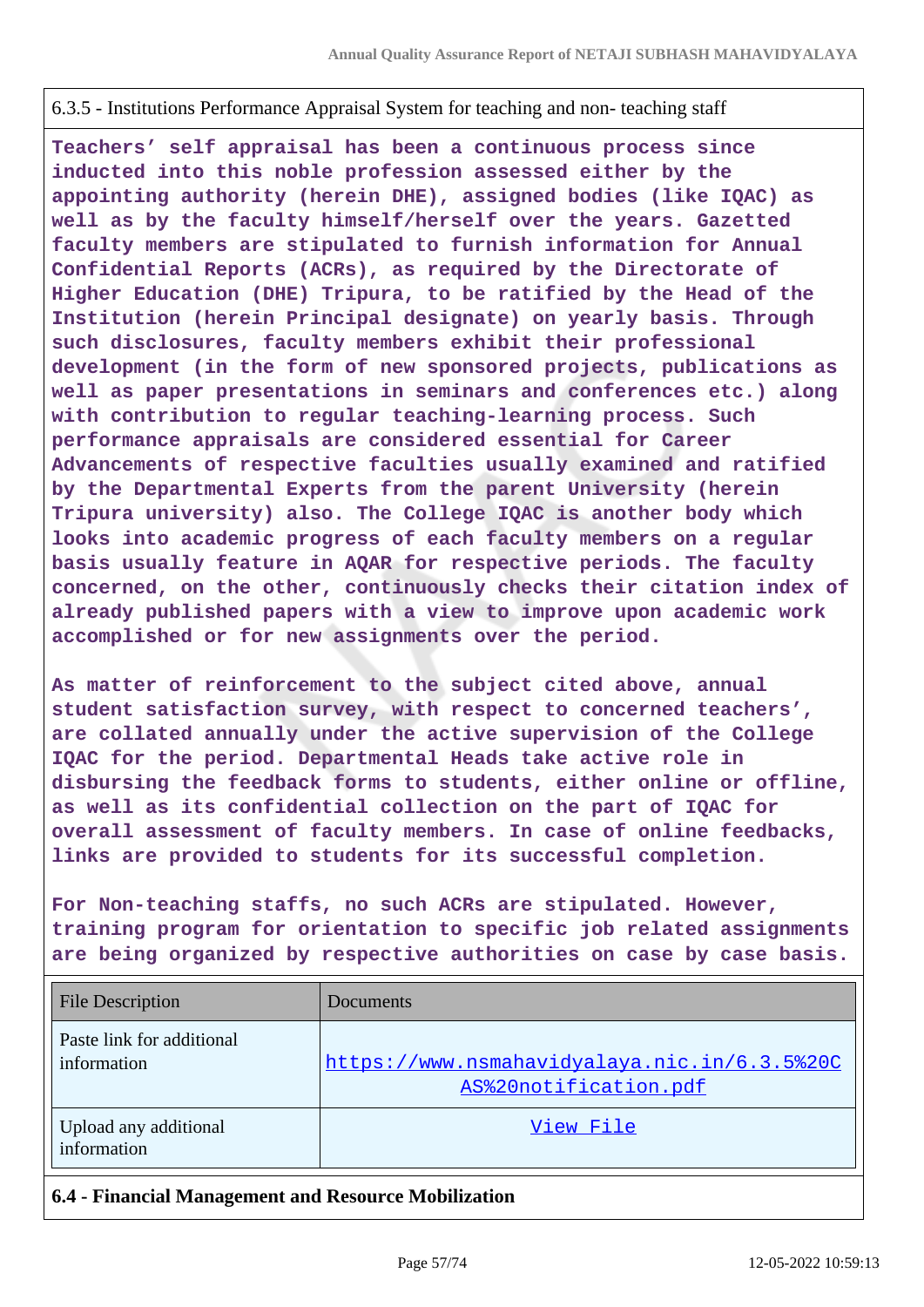6.4.1 - Institution conducts internal and external financial audits regularly Enumerate the various internal and external financial audits carried out during the year with the mechanism for settling audit objections within a maximum of 200 words

**Being a fully Government institution, Netaji Subhash Mahavidyalaya, Udaipur follows Directorate of Higher Education (DHE) Tripura directives time to time for conducting internal and external financial audits periodically. For regular internal audit, the internal wing of the Directorate of Audit, Government of Tripura or by deputing Chartered Accountants to carry out routine work with respect to all financial transactions includes purchases, procurements and salary and allowances including Leave Travel Concessions (LTCs) and so on. The internal audit officials are required to check veracity of all transactions conform to financial rules and regulations of the State Government from time to time. College cash book, stock register etc maintained by accounts section, obviously authenticated by Drawing and Disbursement Officer (DDO), are also verified as per applicable rules and guidelines.**

**The external or special audits are conducted by the office of Accountant General (AG), Government of India separately usually happens once in a year spanning over three or four days in succession. The last audit of this kind was conducted by Accountant General, Tripura during March, 2019, and the report was satisfactory. Similarly, last two internal audits were conducted 4-6th January, 2021 and 10-12th January, 2022 respectively by the representatives from Directorate of Audit, Government of Tripura**

**Another kind of audit specifically meant for Rashtriya Uchchatar Shiksha Abhiyan (RUSA) funding is also conducted periodically as required by the enforcing authority at the behest of DHE.**

| <b>File Description</b>                  | Documents                                    |
|------------------------------------------|----------------------------------------------|
| Paste link for additional<br>information | https://www.nsmahavidyalaya.nic.in/6.4.1.pdf |
| Upload any additional<br>information     | View File                                    |

**6.4.2 - Funds / Grants received from non-government bodies, individuals, philanthropers during the year (not covered in Criterion III)**

**6.4.2.1 - Total Grants received from non-government bodies, individuals, Philanthropers during the year (INR in Lakhs)**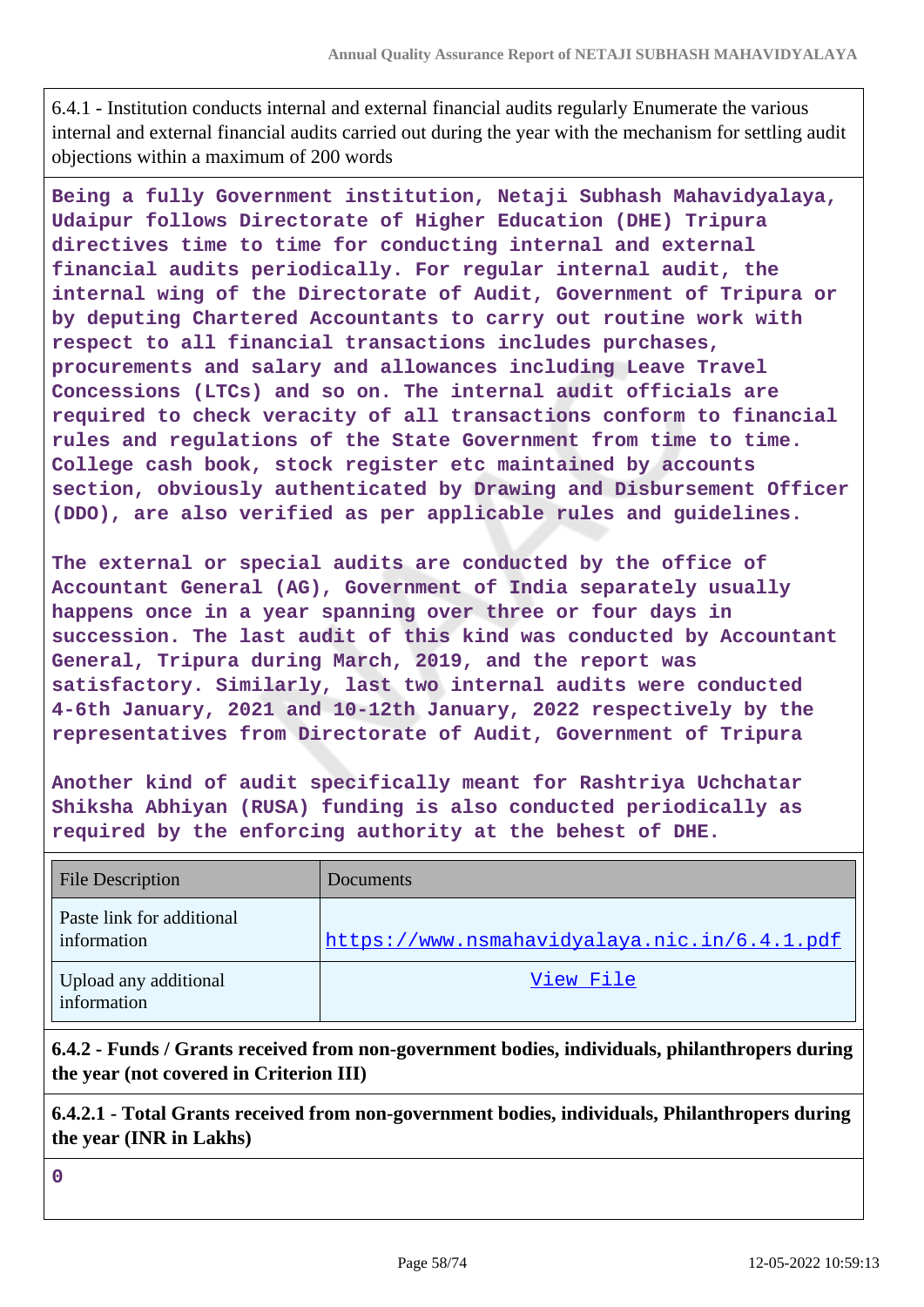| File Description                                                                                                                               | Documents        |
|------------------------------------------------------------------------------------------------------------------------------------------------|------------------|
| Annual statements of accounts                                                                                                                  | View File        |
| Any additional information                                                                                                                     | No File Uploaded |
| Details of Funds / Grants<br>received from of the non-<br>government bodies, individuals,<br>Philanthropers during the year<br>(Data Template) | View File        |

6.4.3 - Institutional strategies for mobilization of funds and the optimal utilization of resources

**NSM, Udaipur strategies relating to mobilization of funds' and its optimal utilization stems from directives issued by the DHE from time to time. The College, in its jurisdiction, channelized funds so received in an effective way for its optimum utilization in a given framework. The Principal, in turn, entrusts the job of utilization of available resources to respective coordinators of committees, the lower purchase committee (LPC) etc as authenticated by the Drawing and Disbursement Officer (DDO) for its successful completion. During the last five years or so, the College has been primarily provided with State Government Funds, funds from Rashtriya Uchchatar Shiksha Abhiyan (RUSA), with the exception of University Grants Commission (UGC) funds, for harnessing development works inside the campus.**

**For effective monitoring, Principal along with Drawing and Disbursing Officer (DDO) of the college oversee the utilization of funds so received from the mentioned sources in active connivance with the members of the College Development Committee, Lower Purchase committee, RUSA committee as deem fit. The funds so allocated are being employed for procuring equipments, chemicals, books and journals, accessories or any development works related to the College over the years.**

**Lower Purchase committee of the College plays a decisive role in approving purchase value of below 25,000 INR which do not require any tender/quotations. The College Development Committee, on the other, provides its approval for RUSA related disbursements whether or not purchased through Government e-Marketplace (GeM), a Public Finance Management System (PFMS) for online purchase of requisite items for governmental organizations. However, for placing supply order through GeMs, requisite quotations are sought for by following the formalities and requirements as per law.**

**Till date, majority of the purchases related to RUSA funding are**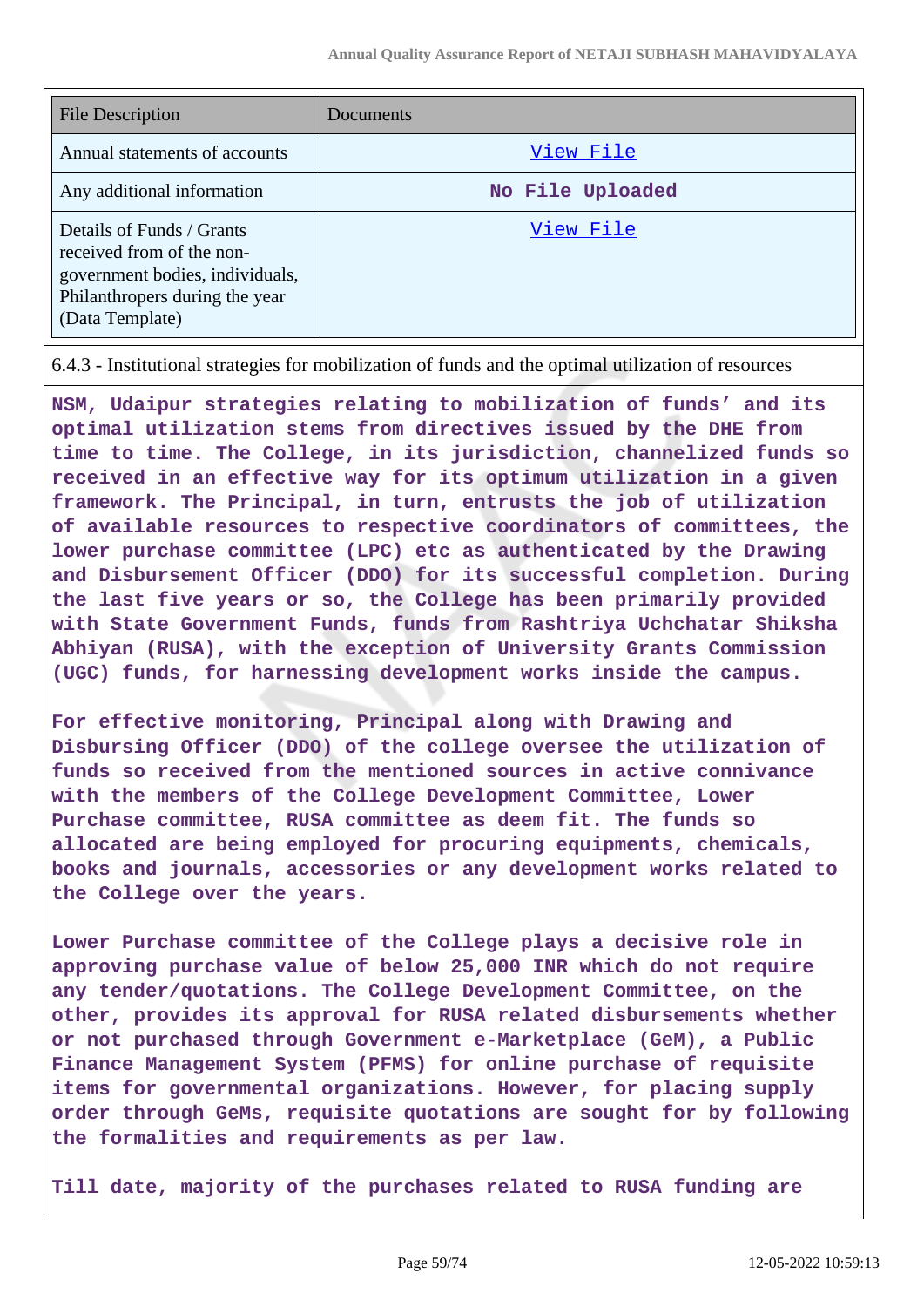**routed through GeMs with the exception of order placed to Tripura Forest Development & Plantation Corporation Ltd (TFDPC) for providing desk and bench for the College. Again, for providing books and journals, supply orders are directly placed to the publisher concerned as per applicable rules and norms.**

| <b>File Description</b>                  | Documents        |
|------------------------------------------|------------------|
| Paste link for additional<br>information | Nil              |
| Upload any additional<br>information     | No File Uploaded |

## **6.5 - Internal Quality Assurance System**

6.5.1 - Internal Quality Assurance Cell (IQAC) has contributed significantly for institutionalizing the quality assurance strategies and processes

**For maintaining internal quality and standards, the College Internal Quality Assurance Cell (IQAC) takes an integral part in periodical accomplishment of jobs assigned. In doing so, it plays a decisive role in ensuring quality of the functioning of both academic and administrative units of the College during the last five years or so. In order to develop scientific temper amongst students as well as to acquaint them to face probable future challenges and opportunities, students are earnestly motivated by inculcating research culture through curriculum based project work, either laboratory based or field survey based. IQAC, on its part, recognizes the need for qualitative improvement in research culture continually by engaging faculties and students for higher academic pursuits. Accordingly, Action Taken Report (ATR) was instituted to throw light on specific activities aimed at achieving the desired goals. The thrust of such an exercise includes:**

- **Continuous encouragement for publication of research articles for faculty members in journals of repute;**
- **Conducting seminars/webinars on a regular basis depending on ground scenario by allowing students to participate;**
- **Arranging/facilitating participation in Faculty Development Programs (FDCs)/ Refreshers/Orientations to make faculties conversant with latest developments in respective disciplines;**
- **Initiating inter-disciplinary project work for students for curriculum based assignments;**
- **Helping interested faculty members for writing sponsored Minor/Major Research Project (MRP) proposals for different**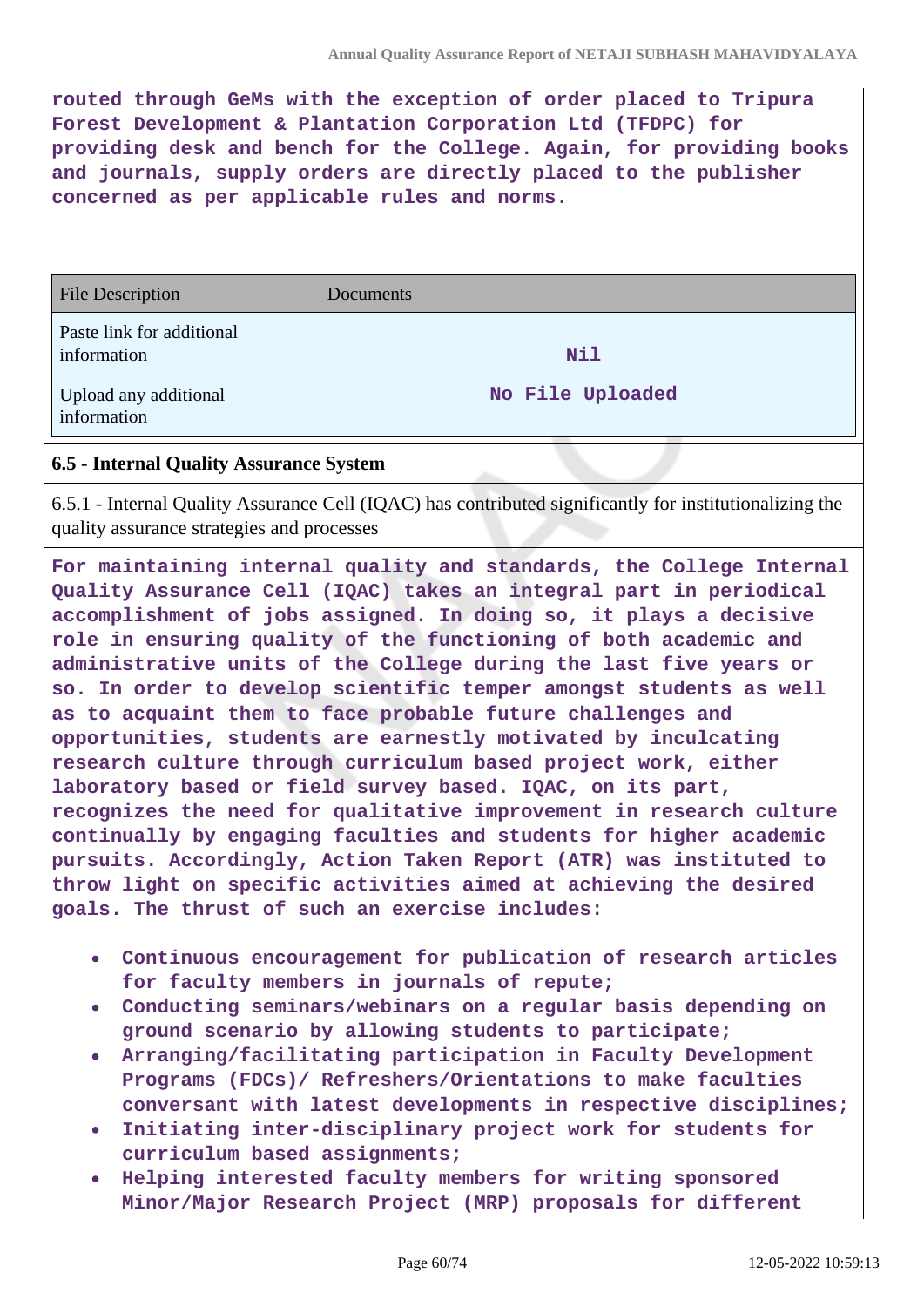**funding agencies like DST, UGC, ICSSR etc.;**

- **Organizing ICT enabled workshops for faculties to facilitate use of technology in curriculum based activity in a bid to make classroom pedagogy interesting and meaningful to learners'; and**
- **To arrange classes in technology enabled classrooms for students to keep them abreast of latest developments in respective fields and its uses.**

**Conducting annual students satisfaction survey (feedbacks) are part and parcel of IQAC quality control measures accorded top priority in the given direction. Again, encouraging students and faculties to set examples in respective domain (best practices) including those engaged in sports arena. Further, documented information of each and every initiative taken by IQAC are also incorporated in respective AQAR.**

| <b>File Description</b>                  | Documents                                                                 |
|------------------------------------------|---------------------------------------------------------------------------|
| Paste link for additional<br>information | https://www.nsmahavidyalaya.nic.in/6.5.1%201<br>QAC%20contribution%20.pdf |
| Upload any additional<br>information     | View File                                                                 |

6.5.2 - The institution reviews its teaching learning process, structures & methodologies of operations and learning outcomes at periodic intervals through IQAC set up as per norms and recorded the incremental improvement in various activities

**The IQAC of the NSM, Udaipur resorts to periodic review of teachinglearning practices and learning outcomes of each department so as to initiate necessary steps wherever required. In spite of limitations, the prime thrust of the Cell is to adopt practices at par with national standard in academic discourses of the College. IQAC has conducted AAA in all the academic departments to find the weakness and strength and to suggest reforms required to improve the quality. Accordingly, a number of seminars/webinars, practical vocational trainings, awareness campaigns have been organized. Faculties are encouraged to participatein a number of FDPs/Refreshers/Orientations (both online and offline) as well as published quite a good number of papers in peer reviewed journals.**

**Technology enabled classrooms in each block with internet connectivity added another dimension to teaching-learning practices of the College along with Language Lab, Computer Lab etc facilitates power point presentations on the part of students. Well connected**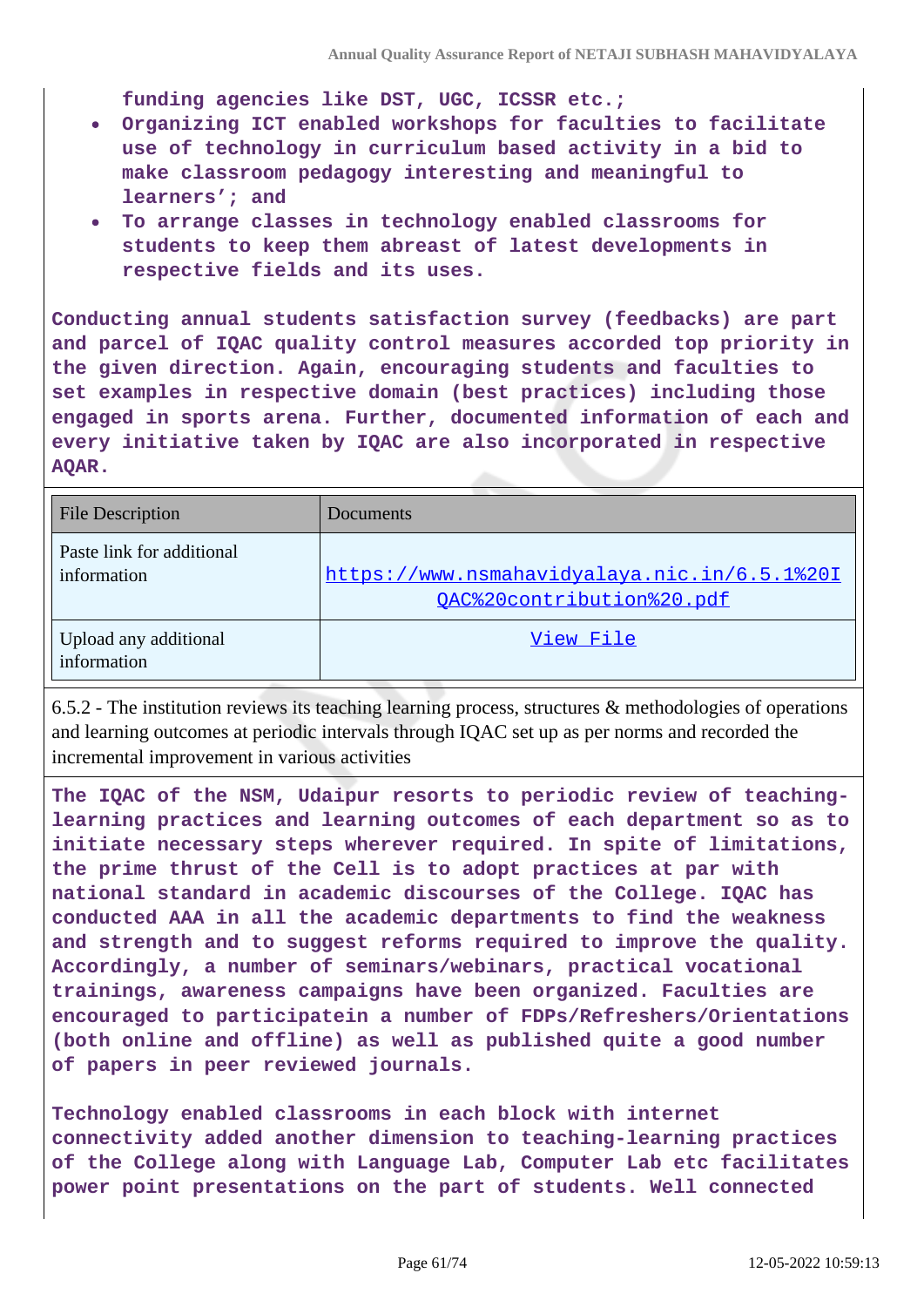**Library with Inflibnet, e-gyankosh, reading rooms and book lending facility enriches both teachers and students in accomplishing academic endeavors. Results of outgoing batches reflective (securing ten positions at the UG level exam conducted by the Tripura University during 2020-21 academic session) of untiring efforts of both faculties and IQAC in pursuit of academic excellence.**

**The College again boasts of athletes who not only participated in national level events but also bring laurels both for the College and themselves over the last two academic sessions. Annual students' satisfaction survey (feedbacks) along with minutes of subsequent meetings points to potential areas of improvements, if any, in consonance with overall objectives followed and actions thereto. Learner centric mentoring, again, by providing conditions for learner development and autonomy and positioning the teacher as learner, observer, and supporter of academic pursuits. Blending of education further provided opportunity to share study materials for online classes held and an occasion to impart intensive education in adversity. Collaborative arrangement in organizing seminars/webinars provided an opportunity for dissemination of knowledge enriching the faculties and students per se. Recent inclusion of National Institutional Ranking Framework (NIRF) can be considered as a positive step in the given direction.**

| <b>File Description</b>                                                                                                                                                                                                                                                                                                                                                                                              | Documents                                                                 |                       |  |  |  |  |
|----------------------------------------------------------------------------------------------------------------------------------------------------------------------------------------------------------------------------------------------------------------------------------------------------------------------------------------------------------------------------------------------------------------------|---------------------------------------------------------------------------|-----------------------|--|--|--|--|
| Paste link for additional<br>information                                                                                                                                                                                                                                                                                                                                                                             | https://www.nsmahavidyalaya.nic.in/AAA%20202<br>0-21%20Report%20final.pdf |                       |  |  |  |  |
| Upload any additional<br>information                                                                                                                                                                                                                                                                                                                                                                                 | View File                                                                 |                       |  |  |  |  |
| 6.5.3 - Quality assurance initiatives of the<br>institution include: Regular meeting of<br><b>Internal Quality Assurance Cell (IQAC);</b><br>Feedback collected, analyzed and used for<br>improvements Collaborative quality initiatives<br>with other institution(s) Participation in NIRF<br>any other quality audit recognized by state,<br>national or international agencies (ISO<br><b>Certification, NBA)</b> |                                                                           | D. Any 1 of the above |  |  |  |  |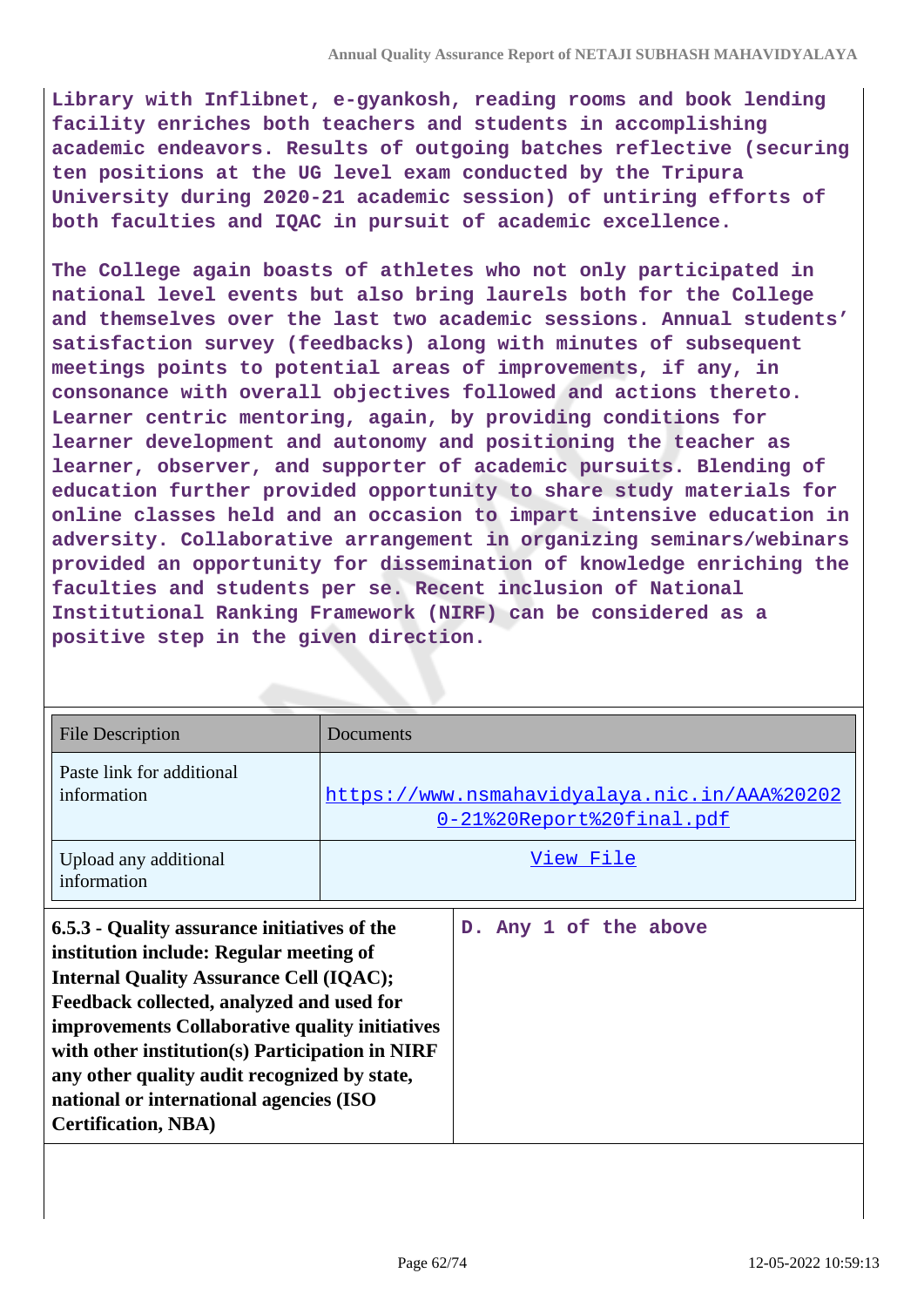| File Description                                                                                | Documents        |
|-------------------------------------------------------------------------------------------------|------------------|
| Paste web link of Annual reports<br>of Institution                                              | <b>Nil</b>       |
| Upload e-copies of the<br>accreditations and certifications                                     | No File Uploaded |
| Upload any additional<br>information                                                            | No File Uploaded |
| <b>Upload details of Quality</b><br>assurance initiatives of the<br>institution (Data Template) | View File        |

### **INSTITUTIONAL VALUES AND BEST PRACTICES**

### **7.1 - Institutional Values and Social Responsibilities**

7.1.1 - Measures initiated by the Institution for the promotion of gender equity during the year

**Netaji Subhash Mahavidyalaya is a co-ed college. Naturally special and sensitive attitude made a balanced environment between both girls and boys students and teachers. College is always concerned with betterment of student-teacher relationship. Special attention has been taken for girl students to avoid any type of unhealthy situation. Regular attendance of girls is really remarkable. To develop awareness of issues related to gender equity college has organized several program in which girl students always take important part and show their responsibilities towards their institution. Indoor and outdoor games have been organized in which a large number of girl students participated in various sports events. College has organized national observation days such as Netaji Jayanti (Parakram Divas), Republic day, Independence day etc. throughout the year and different relevant program in which girl students participation is always appreciable.**

**i) Program on women empowerment has been organized by the college under the leadership of Dept. of English. A very energetic and progressive girls NCC unit is present in this college. NCC girl cadets have actively organized different program in the college as well as beyond the college premises**

**ii) NSS unit of this college is a very active part of its own. A large number of girl students are the members of NSS unit. Boys and girls volunteers together have participated in many social activities throughout every year. Their activities really encourage others and develop respects to the NSS motto 'NOT ME BUT YOU'.**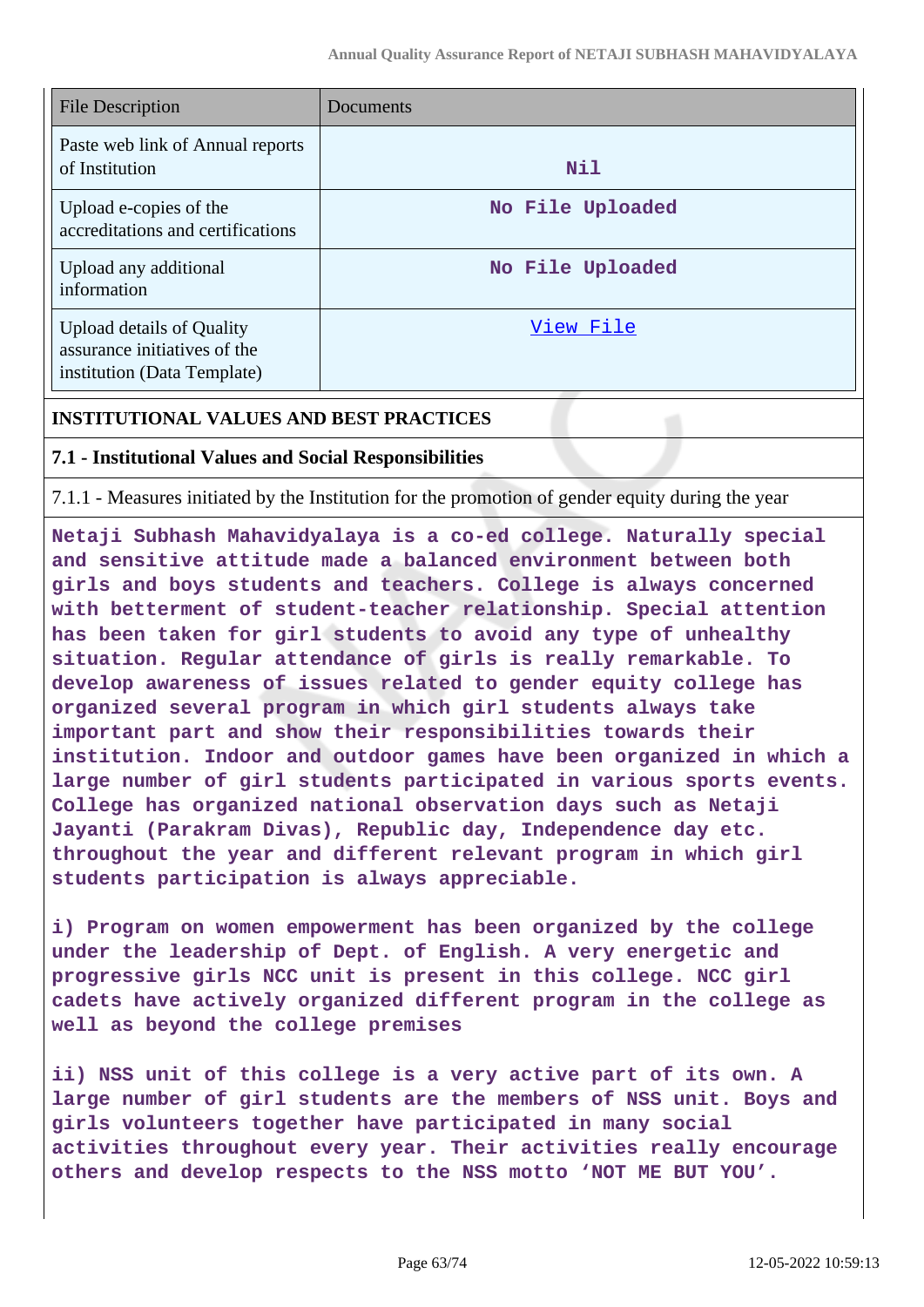**iii) A special Women Cell has been formed in the college with the women faculties of various departments. They always address any kind of problem of girl students and also remedies were taken appropriately.**

**iv) A special complaint box only for girl students is existing inside the college where girl students can share their problems if any.**

**Safety and Security is the first priority for all in the college campus. College always assure following particulars and conditions-**

**i) Boundary wall, two gates and deployment of gatekeeper for maintaining discipline in the gates.**

**ii) grievance redressal box is in place for the students.**

**iii) presence of an anti-ragging committee. anti-ragging complaint box is available in administrative building and two science buildings.**

**iv) presence of a sexual harassment committee. Complaint box is placed in administrative building.**

**v) maintenance of first aid box by the office and NSS unit for all.**

**vi) NSS and NCC volunteers are always ready to serve their best under any circumstances.**

**vii) Separate lavatories for girls and boys students, male and female teaching and nonteaching staffs.**

**viii) identity card issued for all students to avoid entry of any stranger during examinations and other academic events.**

**ix) CC camera already installed in all floors of Administrative cum Arts, bio science and commerce buildings.**

**Counselling done on regular basis, especially for girl students to ensure their psychological development. A special Women Cell is developed in this connection.**

**Separate Common room for boys and girl students with separate wash room facilities.**

**A sanitary napkin vending machine is installed near girls' washroom**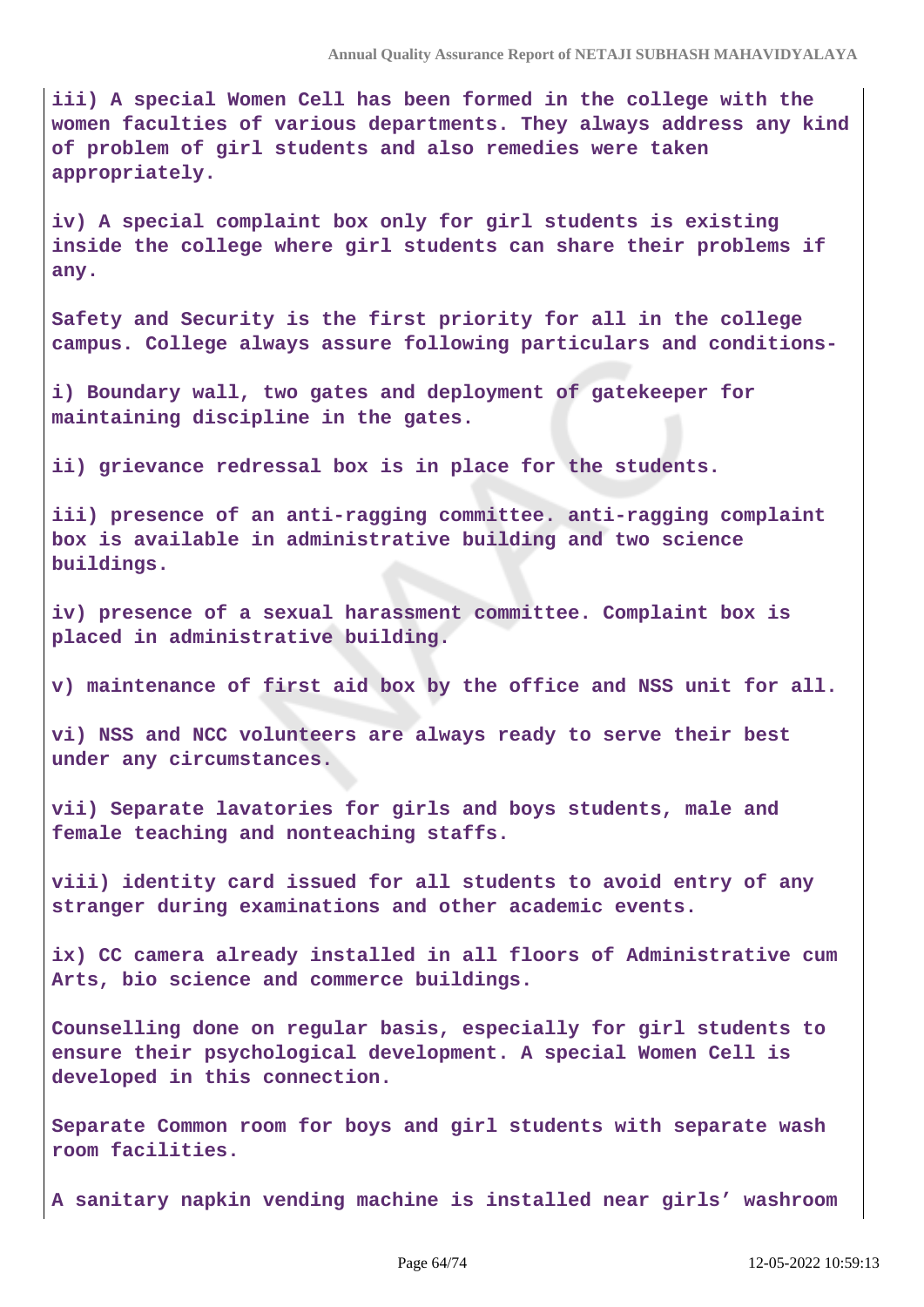**to provide special care to maintain comfort feelings during special days.**

| <b>File Description</b>                                                                                                                                                                                                                             | Documents                                                                                                                    |  |  |  |  |
|-----------------------------------------------------------------------------------------------------------------------------------------------------------------------------------------------------------------------------------------------------|------------------------------------------------------------------------------------------------------------------------------|--|--|--|--|
| Annual gender sensitization<br>action plan                                                                                                                                                                                                          | https://www.nsmahavidyalaya.nic.in/7.1.1%20a<br>.%20Gender%20sensitization.pdf                                               |  |  |  |  |
| Specific facilities provided for<br>women in terms of: a. Safety and<br>security b. Counseling c.<br>Common Rooms d. Day care<br>center for young children e. Any<br>other relevant information                                                     | https://www.nsmahavidyalaya.nic.in/7.1.1%20b<br>.%20Specific%20facilities%20and%20counseling<br>%20for%20women-converted.pdf |  |  |  |  |
| 7.1.2 - The Institution has facilities for<br>alternate sources of energy and energy<br>conservation measures Solar energy<br>Biogas plant Wheeling to the Grid Sensor-<br>based energy conservation Use of LED bulbs/<br>power efficient equipment | C. Any 2 of the above                                                                                                        |  |  |  |  |
| <b>File Description</b>                                                                                                                                                                                                                             | Documents                                                                                                                    |  |  |  |  |
| Geo tagged Photographs                                                                                                                                                                                                                              | View File                                                                                                                    |  |  |  |  |
| Any other relevant information                                                                                                                                                                                                                      | View File                                                                                                                    |  |  |  |  |

7.1.3 - Describe the facilities in the Institution for the management of the following types of degradable and non-degradable waste (within 200 words) Solid waste management Liquid waste management Biomedical waste management E-waste management Waste recycling system Hazardous chemicals and radioactive waste management

**· Solid waste management- to maintain cleanliness, a good numbers of dustbins are placed in the college premises. Class rooms, laboratories have indoor dust-bins,big size waste bins are present in each floor of main building and two science buildings. Large numbers of waste bins are also present for outdoor uses.**

**· A bio waste recycling management i.e. vermicomposting pit is working in the college premises under the control of Dept. of Zoology. Green weeds, grasses, waste papers etc. are generally used to produce Vermi-compost which is a bio-fertilizer for agricultural use.**

**· A compost production unit is also present in the college. Dried leaves collected from college premises are used for compost**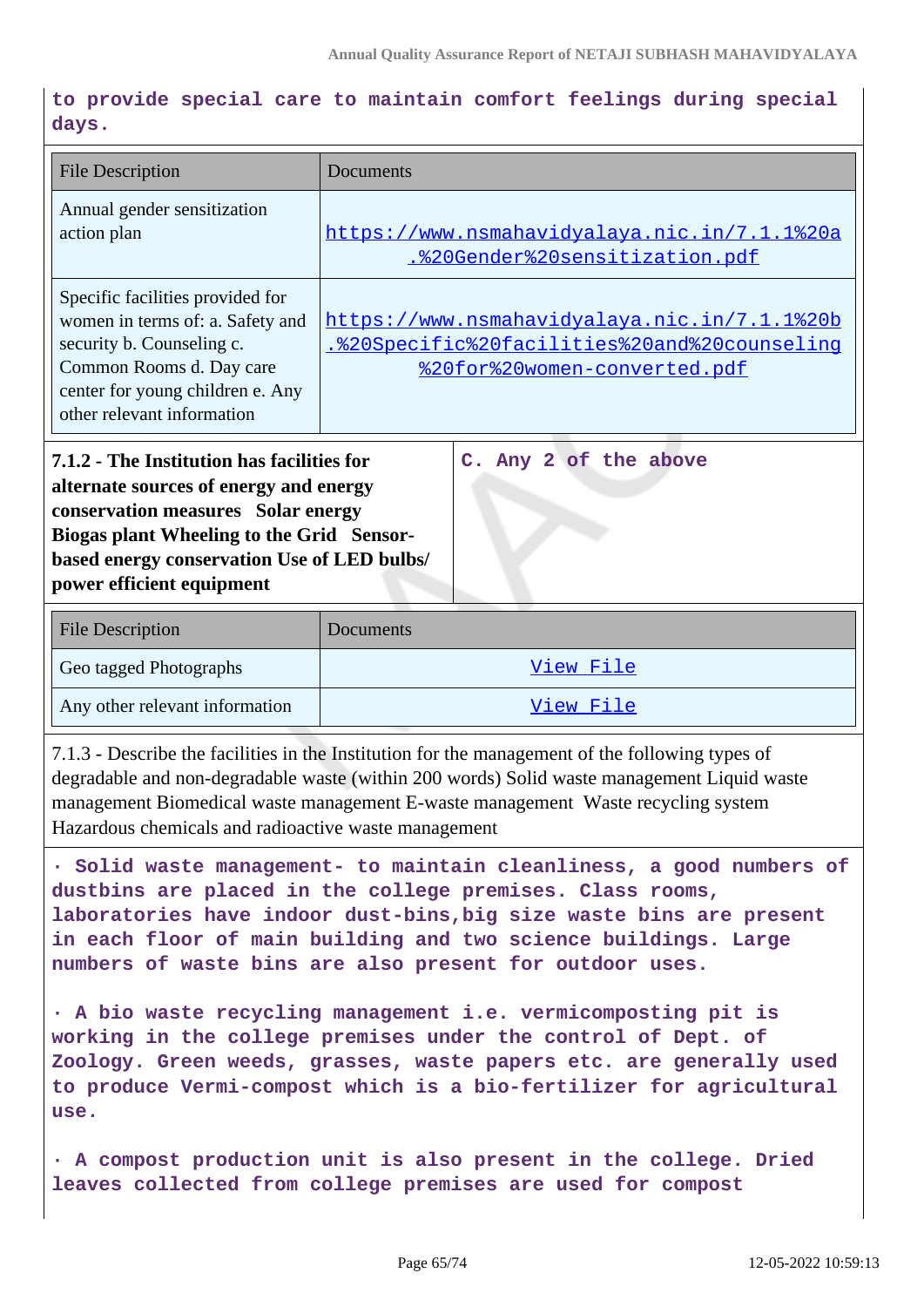### **formation.**

**· Liquid waste management. College is trying to maintain liquid waste management. Liquid wastes produced in different laboratories are collected in separate tank outside the laboratories so that it does not spoil the surrounding soil quality where natural vegetation exists.**

**· E-waste management is maintained in this college. All types of e wastes are collected from different departments and stored in a separate room. College always trys to reuse the usable parts of the broken or inactive devices.**

| <b>File Description</b>                                                                      | Documents                                                                                                         |
|----------------------------------------------------------------------------------------------|-------------------------------------------------------------------------------------------------------------------|
| Relevant documents like<br>agreements/MoUs with<br>Government and other approved<br>agencies | View File                                                                                                         |
| Geo tagged photographs of the<br>facilities                                                  | https://www.nsmahavidyalaya.nic.in/7.1.3%20W<br>aste%20management %20Geo%20tagged%20photogra<br>phs-converted.pdf |
| Any other relevant information                                                               | No File Uploaded                                                                                                  |

| 7.1.4 - Water conservation facilities available |  |  | B. Any 3 of the above |
|-------------------------------------------------|--|--|-----------------------|
| in the Institution: Rain water harvesting Bore  |  |  |                       |
| well /Open well recharge Construction of tanks  |  |  |                       |
| and bunds Waste water recycling Maintenance     |  |  |                       |
| of water bodies and distribution system in the  |  |  |                       |
| campus                                          |  |  |                       |

| <b>File Description</b>                              | <b>Documents</b> |
|------------------------------------------------------|------------------|
| Geo tagged photographs / videos<br>of the facilities | View File        |
| Any other relevant information                       | No File Uploaded |

# **7.1.5 - Green campus initiatives include**

| 7.1.5.1 - The institutional initiatives for<br>greening the campus are as follows: |  |  |  | A. Any 4 or All of the above |  |
|------------------------------------------------------------------------------------|--|--|--|------------------------------|--|
| 1. Restricted entry of automobiles                                                 |  |  |  |                              |  |
| 2. Use of Bicycles/ Battery powered                                                |  |  |  |                              |  |
| vehicles                                                                           |  |  |  |                              |  |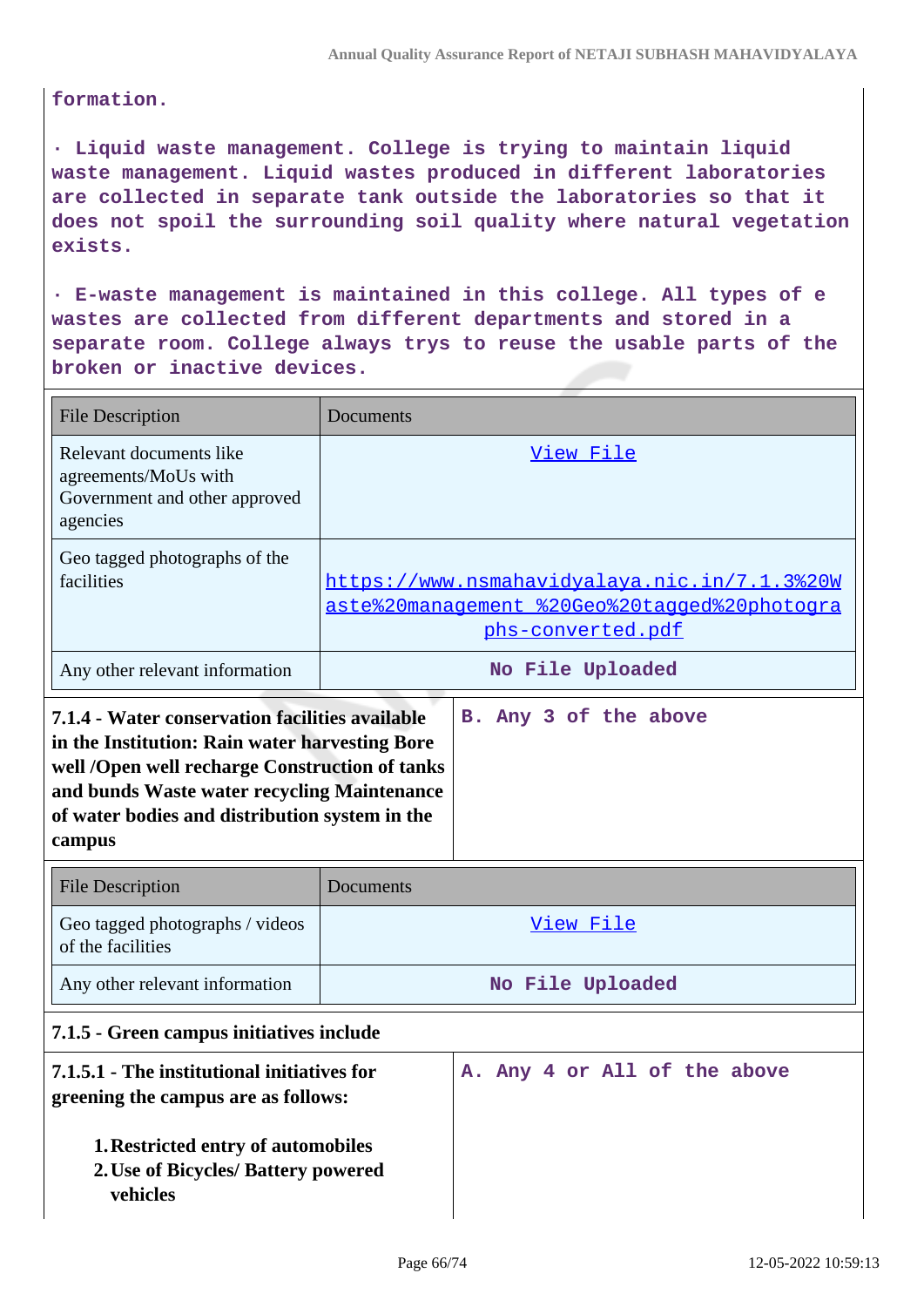| 3. Pedestrian Friendly pathways<br><b>4. Ban on use of Plastic</b><br>5. landscaping with trees and plants                                                                                                                                                                                                                                                                                                                                                                                                                                             |               |                                                                                              |  |  |
|--------------------------------------------------------------------------------------------------------------------------------------------------------------------------------------------------------------------------------------------------------------------------------------------------------------------------------------------------------------------------------------------------------------------------------------------------------------------------------------------------------------------------------------------------------|---------------|----------------------------------------------------------------------------------------------|--|--|
| <b>File Description</b>                                                                                                                                                                                                                                                                                                                                                                                                                                                                                                                                | Documents     |                                                                                              |  |  |
| Geo tagged photos / videos of the<br>facilities                                                                                                                                                                                                                                                                                                                                                                                                                                                                                                        |               | <u>View File</u>                                                                             |  |  |
| Any other relevant documents                                                                                                                                                                                                                                                                                                                                                                                                                                                                                                                           |               | No File Uploaded                                                                             |  |  |
|                                                                                                                                                                                                                                                                                                                                                                                                                                                                                                                                                        |               | 7.1.6 - Quality audits on environment and energy are regularly undertaken by the institution |  |  |
| 7.1.6.1 - The institutional environment and<br>energy initiatives are confirmed through the<br>following 1. Green audit 2. Energy audit<br>3. Environment audit 4. Clean and green<br>campus recognitions/awards 5. Beyond the<br>campus environmental promotional activities                                                                                                                                                                                                                                                                          |               | B. Any 3 of the above                                                                        |  |  |
| <b>File Description</b>                                                                                                                                                                                                                                                                                                                                                                                                                                                                                                                                | Documents     |                                                                                              |  |  |
| Reports on environment and<br>energy audits submitted by the<br>auditing agency                                                                                                                                                                                                                                                                                                                                                                                                                                                                        | View File     |                                                                                              |  |  |
| Certification by the auditing<br>agency                                                                                                                                                                                                                                                                                                                                                                                                                                                                                                                | View File     |                                                                                              |  |  |
| Certificates of the awards<br>received                                                                                                                                                                                                                                                                                                                                                                                                                                                                                                                 |               | No File Uploaded                                                                             |  |  |
| Any other relevant information                                                                                                                                                                                                                                                                                                                                                                                                                                                                                                                         |               | No File Uploaded                                                                             |  |  |
| 7.1.7 - The Institution has disabled-friendly,<br>barrier free environment Built environment<br>with ramps/lifts for easy access to classrooms.<br><b>Disabled-friendly washrooms Signage</b><br>including tactile path, lights, display boards<br>and signposts Assistive technology and<br>facilities for persons with disabilities<br>(Divyangjan) accessible website, screen-<br>reading software, mechanized equipment<br>Provision for enquiry and information :<br>Human assistance, reader, scribe, soft copies of<br>reading material, screen | 5.<br>reading | D. Any 1 of the above                                                                        |  |  |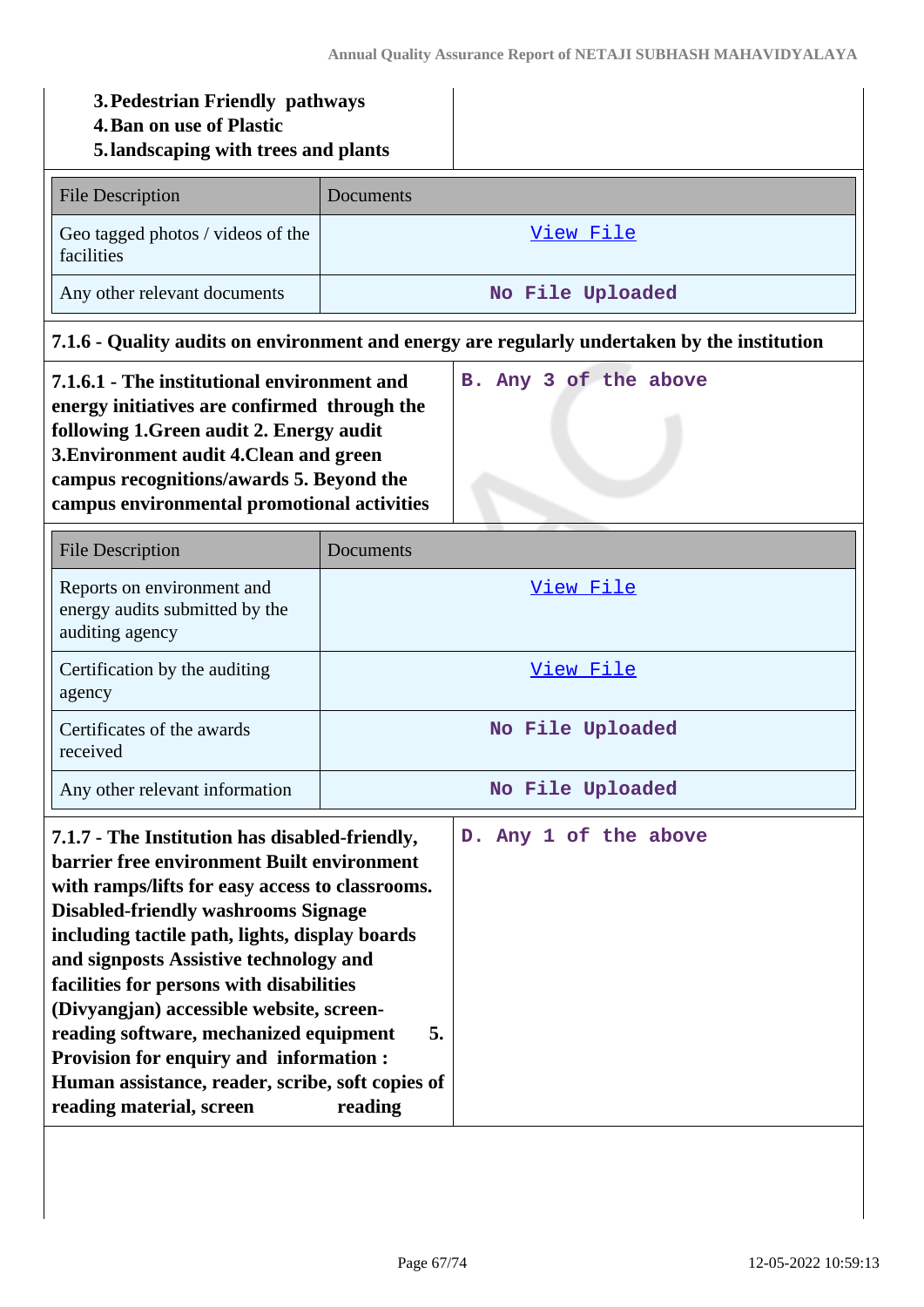| File Description                                                               | Documents        |
|--------------------------------------------------------------------------------|------------------|
| Geo tagged photographs / videos<br>of the facilities                           | View File        |
| Policy documents and<br>information brochures on the<br>support to be provided | No File Uploaded |
| Details of the Software procured<br>for providing the assistance               | No File Uploaded |
| Any other relevant information                                                 | No File Uploaded |

7.1.8 - Describe the Institutional efforts/initiatives in providing an inclusive environment i.e., tolerance and harmony towards cultural, regional, linguistic, communal socioeconomic and other diversities (within 200 words).

**N S Mahavidyalaya regularly organizes several activities for inculcating the values of tolerance, harmony towards cultural diversities as students of different communities have taken admission in the college according to merit as per Govt. rules. Maximum students are from local area, and other district of Tripura state. In this college approximately 39% students are ST categories, 31% students are SC categories, and others are OBC and General categories. So institution always tries to maintain a healthy environment during organization of program for social awareness, social harmony, unity, moral values etc. in the college campus. Institution plays an important role to maintain peace and develop feelings of national integration among students. In this connection college celebrates following programs—**

**i) Regular National Anthem is played in the college at a fixed time(12.00 noon).**

**ii) 12th January, National Youth Day, Birthday of Swami Vivekananda.**

**iii) 19th January, College observes Kokborok day every year.**

**iv) 23rd January, Birthday of Netaji Subhash Chandra Bose**

**v) 26th January, Republic Day observation**

**vi) 21st February, International Mother language day is celebrated to promote awareness of linguistic and cultural diversity and to promote multi-linguistic ethics among the students.**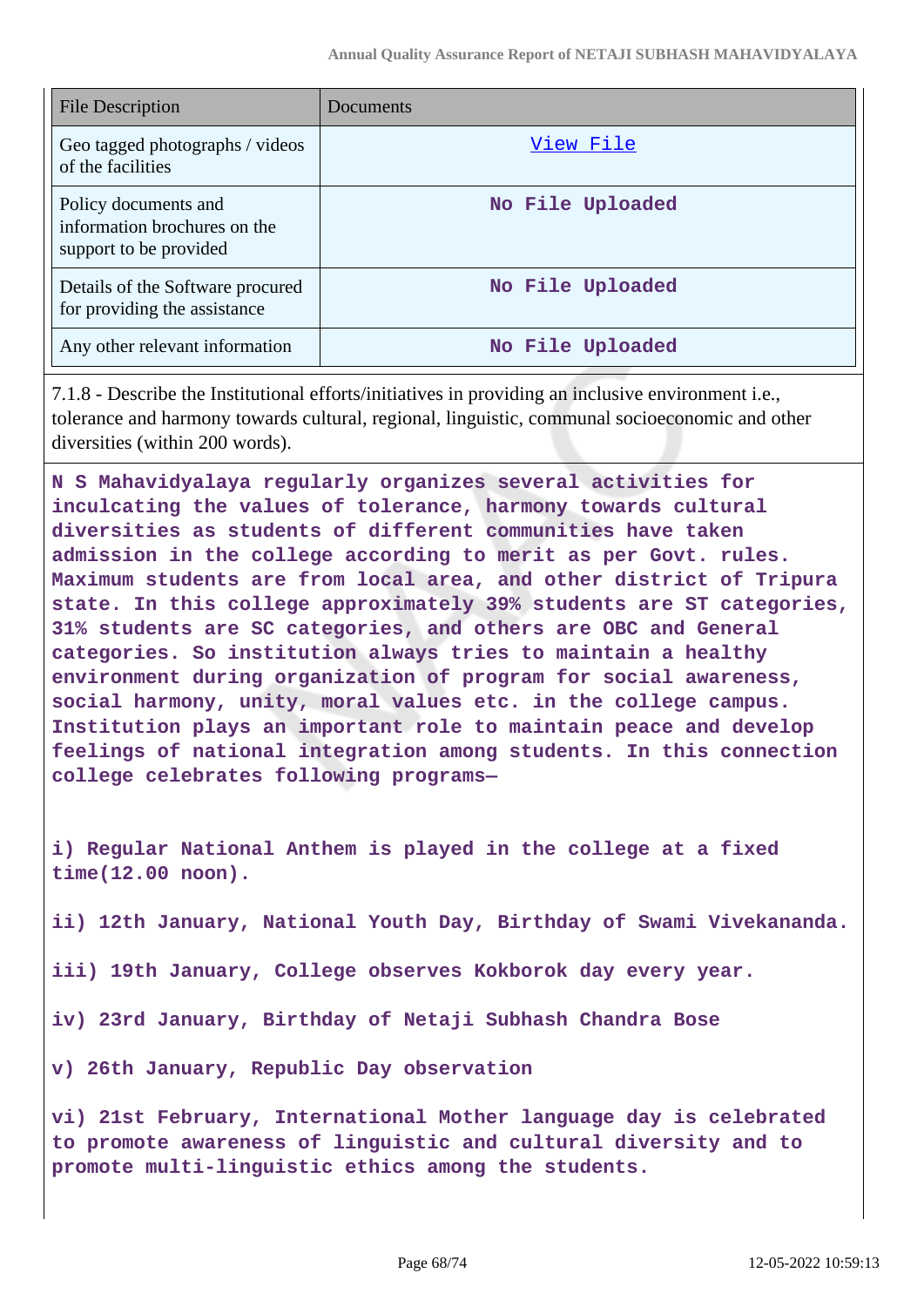**vii) International Women Day observed on 8th March in college every year**

**viii) Rabindra Jayanti is celebrated on 9th May in the college with colorful cultural program.**

**ix) Vishwa Poribesh Divas was observed on 5th June every year.**

**x) 21st June, International Yoga Day observed every year in the morning to develop healthy habit of practicing Yoga, Pranayama, Meditation and exercises among students, Teaching and non-teaching staff of the College**

**xi) 15th August, Independence Day observed with great enthusiasm every year. A large number of students, all teaching and nonteaching staffs are present in the celebration.**

**xii) Teachers' day is observed on 5th September, birthday of Dr. Sarvepalli Radhakrishnan every year.**

**xiii) 2nd October, Gandhiji"s Birthday was observed to develop simplicity, patriotism and ethical values among students.**

**xiv) 1st December World AIDS Day is observed to develop awareness of Health and Heigene of all stakeholders of the College**

**xv) 7th December Army Flag Day is observed in the College, collected some amount against Army Flag that are deposited to Army Relief Fund.**

| <b>File Description</b>                                                                                                                      | Documents        |
|----------------------------------------------------------------------------------------------------------------------------------------------|------------------|
| Supporting documents on the<br>information provided (as<br>reflected in the administrative<br>and academic activities of the<br>Institution) | View File        |
| Any other relevant information                                                                                                               | No File Uploaded |

7.1.9 - Sensitization of students and employees of the Institution to the constitutional obligations: values, rights, duties and responsibilities of citizens

**i) National anthem is played in the college on regular basis at a fixed time**

**ii) 23rd January Birthday of Netaji Subhash Chandra Bose observed as Parakram Divas**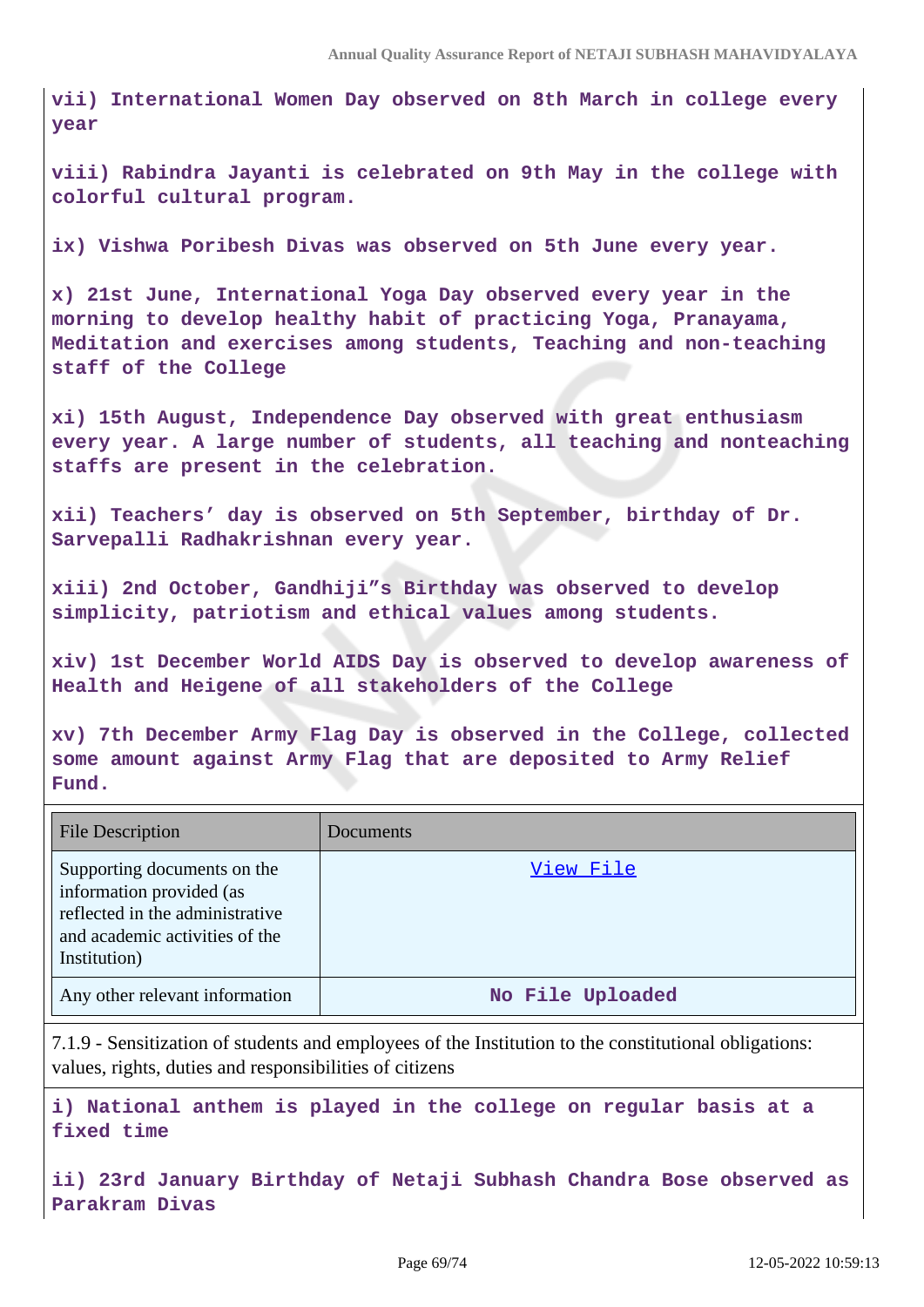**iii) 25th January, National Voters Day is observed this year.**

**iv) 26th January, Republic Day observed every year**

**v) 15th august, Independence Day is observed with great enthusiasm every year. A large number of students, all teaching and nonteaching staffs remain present in the celebration.**

**vi) Teachers day is observed on 5th September, birthday of Dr. Sarvepalli Radhakrishnan every year.**

**vii) 2nd October, Gandhiji"s Birthday was observed to develop simplicity, patriotism and ethical values among students**

**viii) 26th November, Constitution Day is observed every year.**

**ix) 7th December Army Flag Day is observed in the College, collected some amount against Army Flag that are deposited to Army Relief Fund.**

| <b>File Description</b>                                                                                                                                                                                                                                                                                                                                                                                                                                                                          | Documents                 |
|--------------------------------------------------------------------------------------------------------------------------------------------------------------------------------------------------------------------------------------------------------------------------------------------------------------------------------------------------------------------------------------------------------------------------------------------------------------------------------------------------|---------------------------|
| Details of activities that inculcate<br>values; necessary to render<br>students in to responsible citizens                                                                                                                                                                                                                                                                                                                                                                                       | View File                 |
| Any other relevant information                                                                                                                                                                                                                                                                                                                                                                                                                                                                   | No File Uploaded          |
| 7.1.10 - The Institution has a prescribed code<br>of conduct for students, teachers,<br>administrators and other staff and conducts<br>periodic programmes in this regard. The Code<br>of Conduct is displayed on the website There is<br>a committee to monitor adherence to the Code<br>of Conduct Institution organizes professional<br>ethics programmes for students,<br>teachers, administrators and other staff<br>Annual awareness programmes on Code of<br><b>Conduct are organized</b> | A. All of the above<br>4. |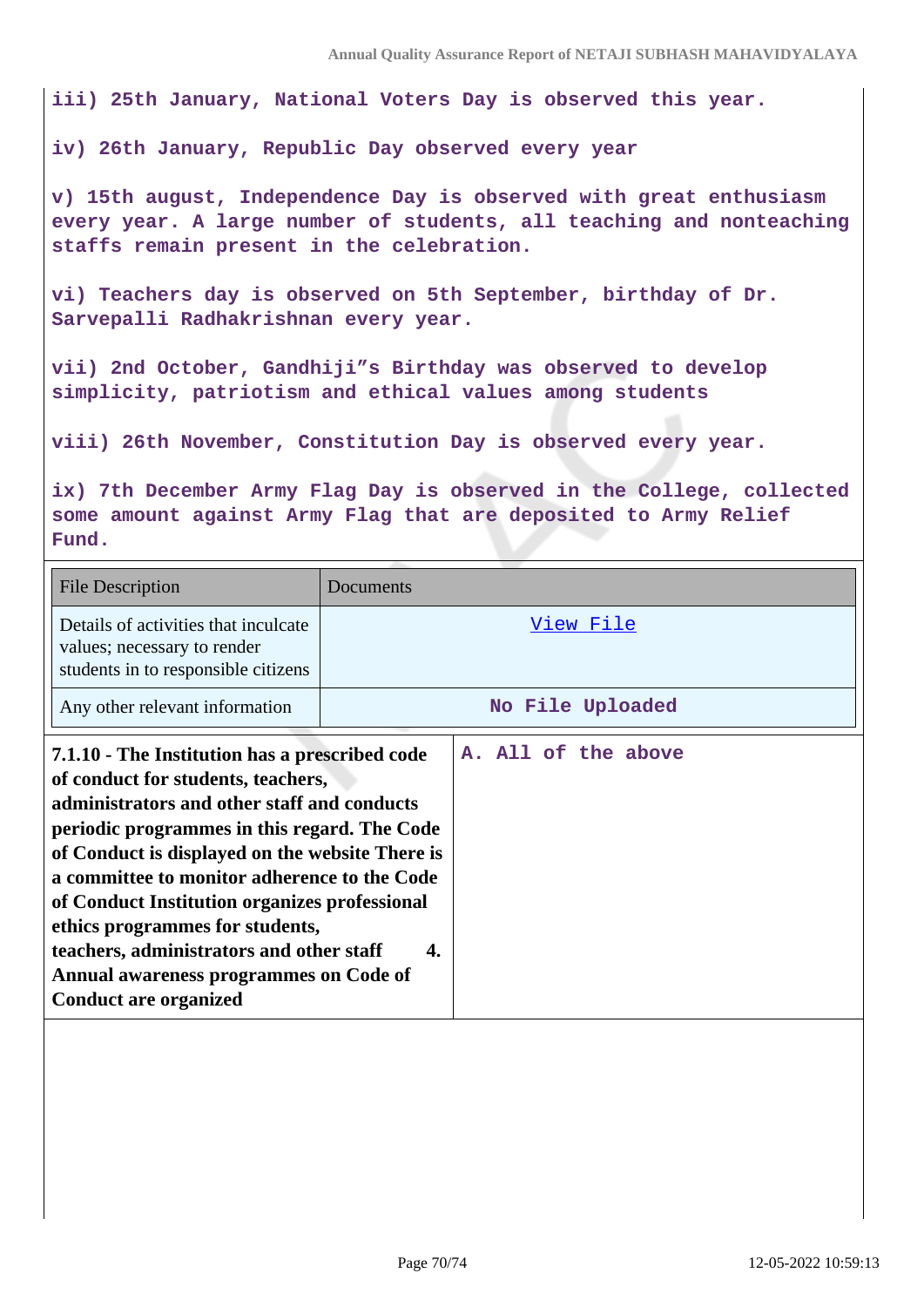| <b>File Description</b>                                                                                                                                                                                | Documents        |
|--------------------------------------------------------------------------------------------------------------------------------------------------------------------------------------------------------|------------------|
| Code of ethics policy document                                                                                                                                                                         | View File        |
| Details of the monitoring<br>committee composition and<br>minutes of the committee<br>meeting, number of programmes<br>organized, reports on the various<br>programs etc., in support of the<br>claims | View File        |
| Any other relevant information                                                                                                                                                                         | No File Uploaded |
| 7.1.11 - Institution celebrates / organizes national and international commemorative days, events and                                                                                                  |                  |

7.1.11 - Institution celebrates / organizes national and international commemorative days, events and festivals

**N S Mahavidyalaya organizes national and international commemorative days, events and festivals with high respect and enthusiasm. Following important events were celebrated in college during the year 2020- 2021.**

**1. Installation of Netaji's full length statue to develop values and duties among students**

**2. 12th January-Jatiyo Yuba Divas, Birth anniversary of swami Vivekananda has organized in the college ewhere students, teaching and nonteaching staffs have participated.**

**3. College observed National Voters Day on 25th January to encourage the students to take part in political process of our country and also to develop political awareness among the students.**

**4. Every year College observes Republic Day on 26thJanuary to commemorate the adoption of Indian constitution.**

**5. 28th February, National Science Day is celebrated every year to inculcate scientific attitude among students and also celebrate the discovery of "Raman Effect" which led to Indian scientist. V. Raman win Noble prize in Physics in 1930.**

**6. International Women Day observed on 8th March in college every year**

**7. Viswa Poribesh Divas was observed on 5th June every year.**

**8. 21st June, International Yoga Day was observed this year like previous years in the morning to develop healthy habit of practicing**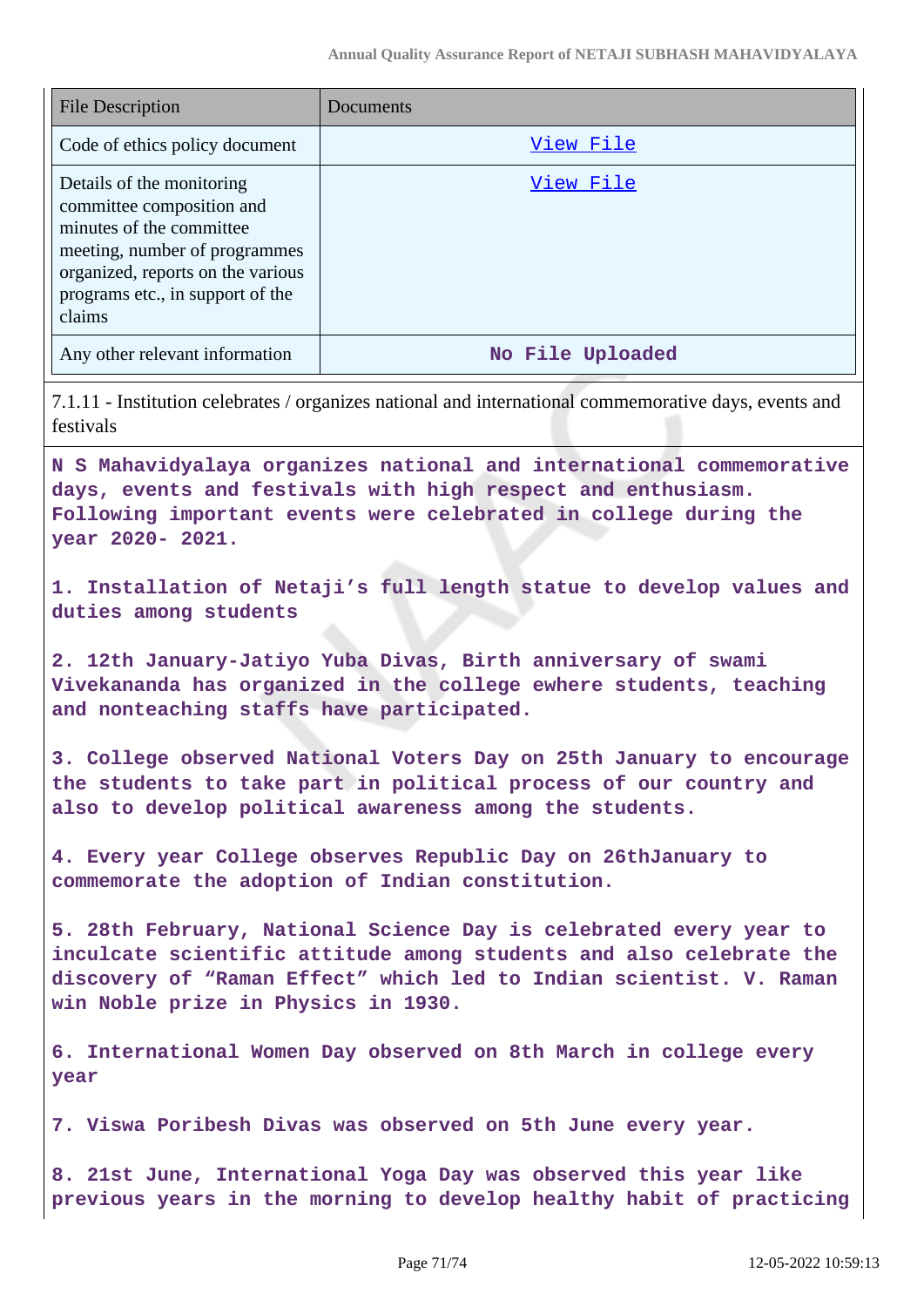**yoga, pranayama, meditation , exercises in students, teaching and nonteaching staffs of the college.**

**9. "Plantation Adoption Programme"was observed on on 04.09.2021 as an Observance of "17th June World Day to Combat Desertification and draught" by the " Awareness Programme on Environmental and Climate Change Issues Committee" of NSM, Udaipur which is sponsored by Tripura Climate Change cell, Department of Science Technology and Environment (DSTE), Govt. of Tripura**

**10. College observed every year Independence Day on the 15th August with great enthusiasm.**

**11. International Literacy Day was observed on 8th September in the College to develop literacy awareness among students and others.**

**12. 2nd October was observed as birthday of Mahatma Gandhi.**

**13. 26th November was observed in college as Constitution Day to develop political awareness among students.**

| <b>File Description</b>                                                                         | Documents        |
|-------------------------------------------------------------------------------------------------|------------------|
| Annual report of the celebrations<br>and commemorative events for<br>the last (During the year) | View File        |
| Geo tagged photographs of some<br>of the events                                                 | View File        |
| Any other relevant information                                                                  | No File Uploaded |

### **7.2 - Best Practices**

7.2.1 - Describe two best practices successfully implemented by the Institution as per NAAC format provided in the Manual.

**Best Practice- 1:Skill Development Programmes for students**

**Best Practice- 2:Vermi compost production and Mushroom cultivation in the campus along with revenue generation by sale of produce.**

| <b>File Description</b>                         | Documents |
|-------------------------------------------------|-----------|
| Best practices in the Institutional<br>web site | View File |
| Any other relevant information                  | View File |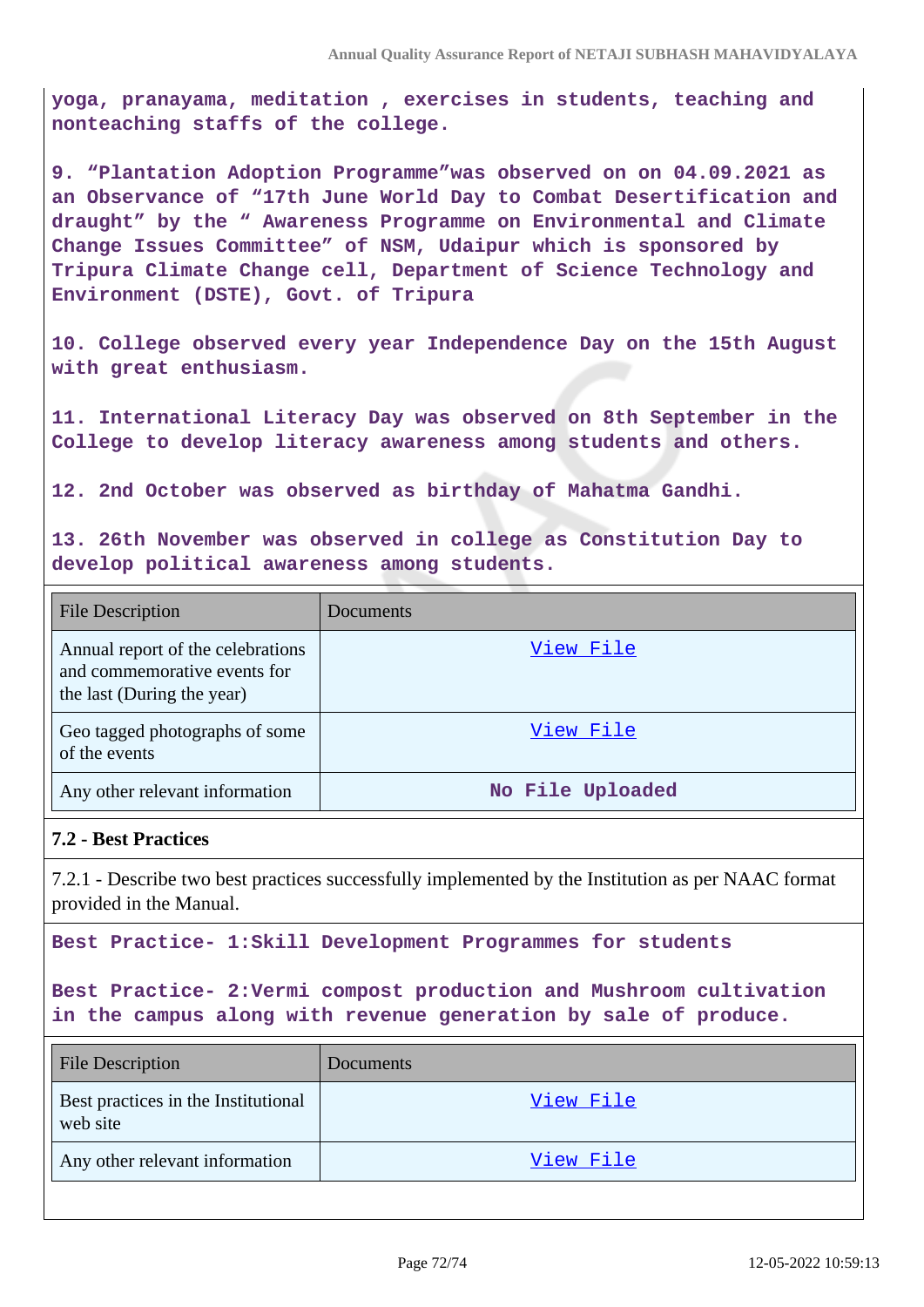## **7.3 - Institutional Distinctiveness**

7.3.1 - Portray the performance of the Institution in one area distinctive to its priority and thrust within 200 words

**The vision of Netaji Subhash Mahavidyalaya is to provide inclusive education for inculcating human values, professionalism and scientific instillation to all sections of students including scheduled tribes, scheduled castes, other backward communities and religious minorities with special focus to female students. The college is continuously striving for proving ample scope for multifaceted development of local youths irrespective of religion, race, caste, gender through student-centric learning for selfdevelopment and skill development among students. In the present socio-economic scenario, it is essential to grow up a generation competent enough to get absorbed in private/government jobs or to make themselves competent enough for self-employment. So, the institution has taken initiatives to equip the students with some relevant technical skills with a moto to improve their employability and help them in starting small entrepreneurial ventures. The programmes are organized mostly in collaboration with other government institutions with involvement of resource persons who are experts of the particular skill.**

**In line with the activities for imparting some market worthy skills to the students it seemed imperative that the institution itself strive to put before the students a small business model where the institution can earn some revenue by production and sell of products manufactured in the campus using mostly campus waste and active support from students themselves. For this purpose Vermi Compost Production from bio degradable component of campus waste along with locally procured cheap plant waste materials and Mushroom cultivation and sell of the products in prevalent market rate has been initiated.Along with exploring the possibilities of institutional revenue generation, the main objective of the practice is to put before the students a small business model where their own expertise is used so as to encourage them to take up such entrepreneurial activities privately.**

**The college has taken up the initiative to produce Vermi Compost and to cultivate Mushroom in college campus with involvement of faculty members of departments of Zoology and Botany respectively. Students of the college who got training in Vermi composting and Mushroom Cultivation by attending Workshops organized on these two skills by the college earlier are actively engaged in the production process. Department of Zoology is using the vermicomposting tanks which are**